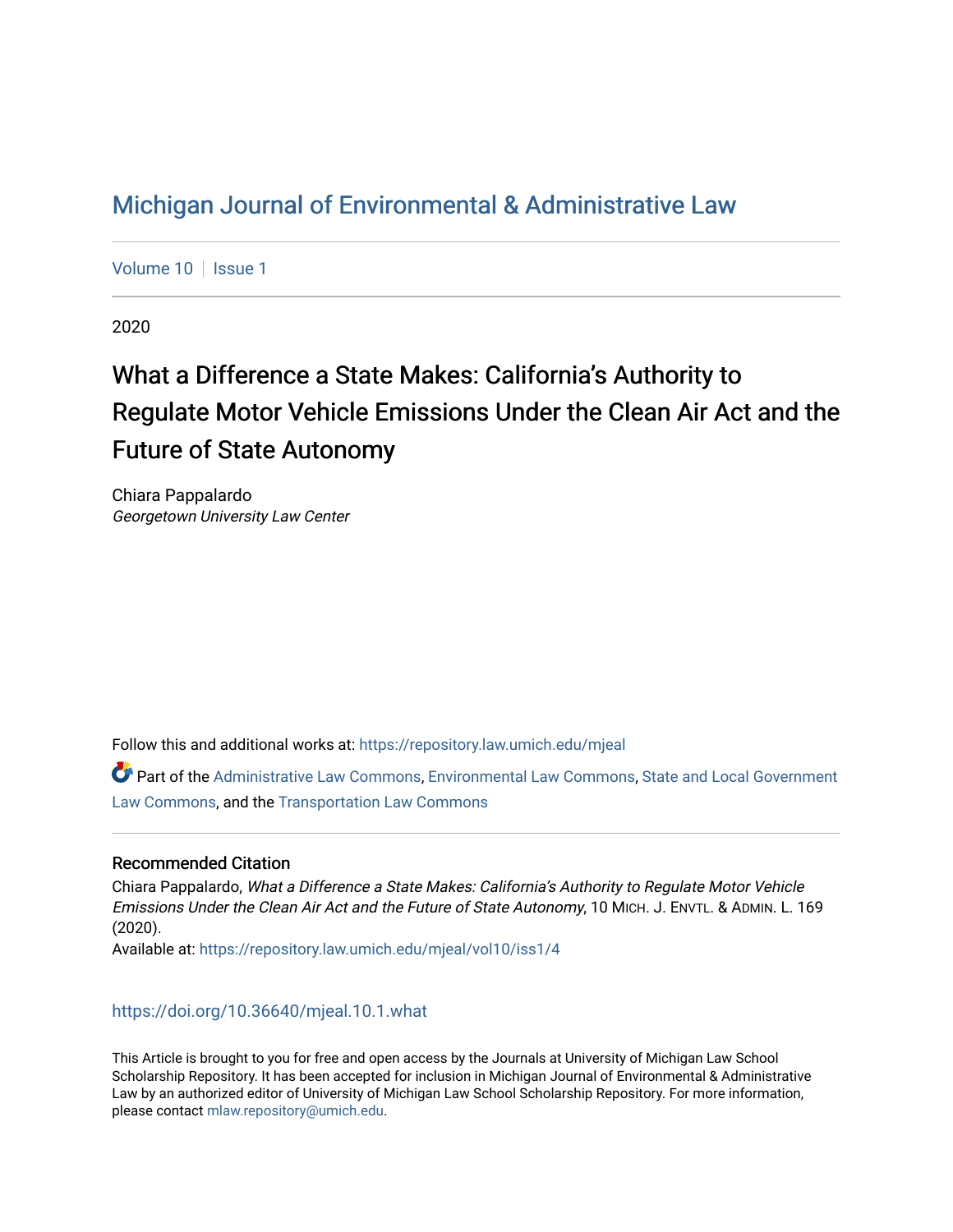## **WHAT A DIFFERENCE A STATE MAKES: CALIFORNIA'S AUTHORITY TO REGULATE MOTOR VEHICLE EMISSIONS UNDER THE CLEAN AIR ACT AND THE FUTURE OF STATE AUTONOMY**

#### *Chiara Pappalardo\**

*Air pollutants from motor vehicles constitute one of the leading sources of local and global air degradation with serious consequences for human health and the overall stability of Earth's climate. Under the Clean Air Act ("CAA"), for over fifty years, the state of California has served as a national "laboratory" for the testing of technological solutions and regulatory approaches to improve air quality. On September 19, 2019, the Trump Administration revoked California's authority to set more stringent pollution emission standards. The revocation of California's authority frustrates ambitious initiatives undertaken in California and in other states to reduce local air pollution and mitigate the effects of climate change from mobile sources. This Article argues that the reasons offered by the Administration to justify its rollback of California's authority are not persuasive. They do not find support in the history and longstanding interpretation of the CAA, in the Environmental Protection Agency's implementation practice, or in the regulated industry, and, coupled with halting the rise in federal fuel economy standards, constitute unsound policy at a crucial moment for greenhouse gas emissions mitigation. In addition, this Article advances the idea that instead of aiming to suppress California's experimentation with zero emissions vehicles, current and future Administrations should embrace new ways to cooperate with California and a growing number of states that have begun thinking creatively about reforming the transportation sector. By building on a flexible and multilevel model of governance, grounded on forms of cooperative federalism that leverage state innovation and regulatory expertise, the federal government together with the states will ensure a more competitive future for America.* 

Doctor of Juridical Science (S.J.D.) Candidate at Georgetown University Law Center. Former Research Scholar and Professional Lecturer in Law at American University Washington College of Law. LL.M., General, The George Washington University Law School 2019; LL.M. in Energy and Environmental Law, The George Washington University Law School 2011; MSc in Management of Cultural Goods and Services, Tor Vergata University of Rome 2007; First Degree in Law, University of Rome La Sapienza 2004. I am grateful to Kathryn Zyla for her helpful guidance and to the participants of Georgetown Fellows/SJD Seminar led by Professors Robin West and Craig Klass for providing feedback. I also wish to thank the Michigan Journal of Environmental and Administrative Law board for their editorial assistance.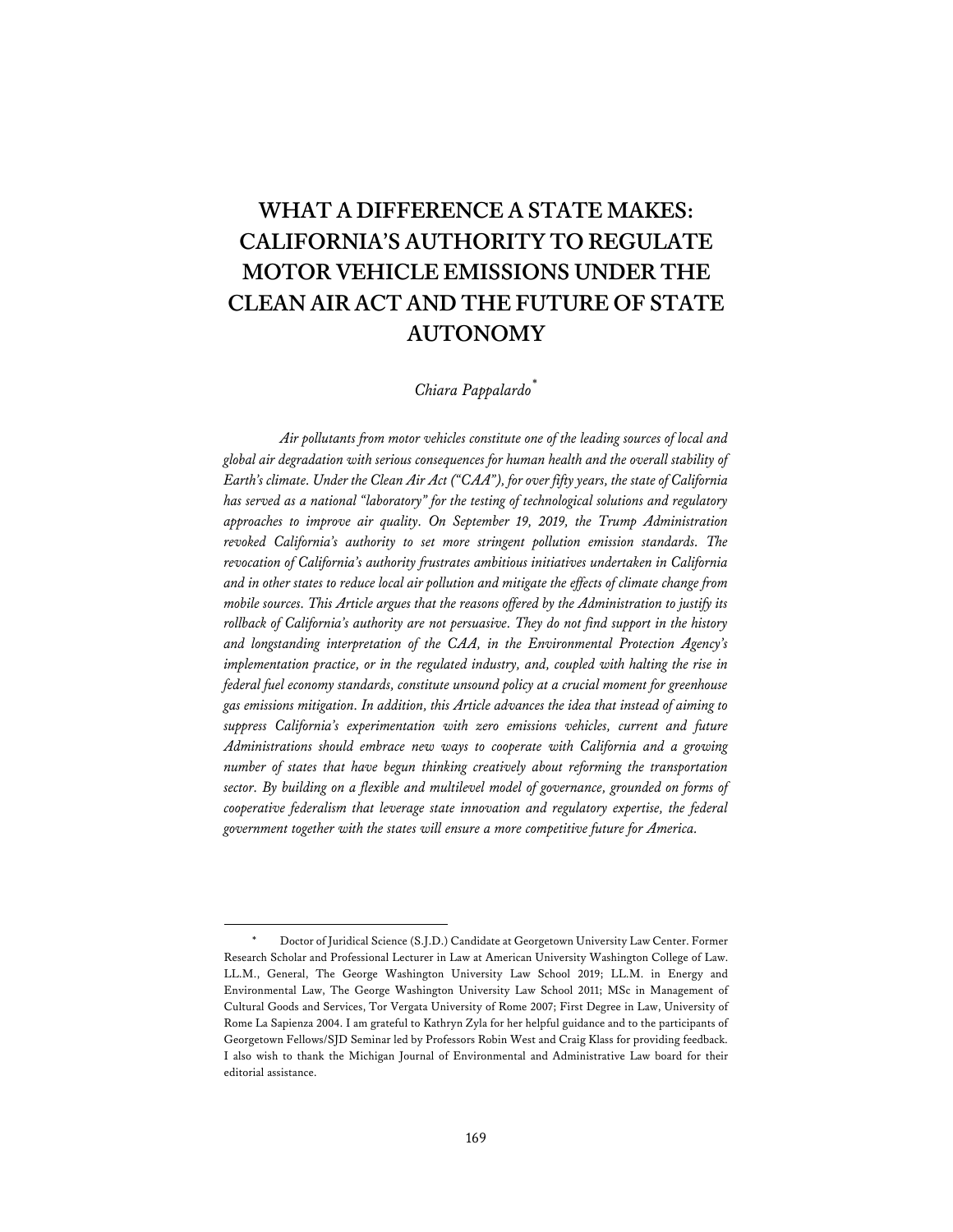#### TABLE OF CONTENTS

| T.                                                         | BACK TO THE FUTURE WITH ELECTRIC VEHICLES  170                  |
|------------------------------------------------------------|-----------------------------------------------------------------|
| II.<br>REGULATION OF MOTOR VEHICLE EMISSIONS IN THE UNITED |                                                                 |
|                                                            |                                                                 |
| $\mathcal{A}.$                                             |                                                                 |
| $B_{\cdot}$                                                |                                                                 |
| $\overline{C}$                                             |                                                                 |
| D.                                                         |                                                                 |
| III. CALIFORNIA'S AUTHORITY TO REGULATE MOTOR VEHICLE      |                                                                 |
|                                                            |                                                                 |
| A.                                                         |                                                                 |
| $B_{\cdot}$                                                |                                                                 |
| C.                                                         |                                                                 |
| D.                                                         | EPA's Rationale for Revocation of California's Authority is not |
|                                                            |                                                                 |
| IV. GOVERNANCE MODELS FOR MITIGATING EMISSIONS FROM        |                                                                 |
|                                                            |                                                                 |
| $\mathcal{A}$ .                                            |                                                                 |
| $B_{\cdot}$                                                |                                                                 |
| C.                                                         |                                                                 |
| D.                                                         |                                                                 |
| E.                                                         |                                                                 |
| V.                                                         |                                                                 |

#### I. BACK TO THE FUTURE WITH ELECTRIC VEHICLES

In 1905, in a rapidly modernizing and prosperous America, everyone wanted an electric car.1 A status symbol of the upper class during the early years of the Automotive Age, electric cars were particularly popular in cities, especially among women who disliked the smell, noise, and vibration of their steam and gasoline-powered competitors.2 Electric cars were easier to start and drive and, with the concurrent expansion of urban electrification, charging stations quickly emerged

<sup>1.</sup> Megan Barber, *Before Tesla: Why Everyone Wanted an Electric Car in 1905*, CURBED (Sept. 22, 2017, 3:36PM), https://www.curbed.com/2017/9/22/16346892/electric-car-history-fritchle [https://perma.cc/DGY6-3T5D].

<sup>2</sup>*. Id.* The turn of the twentieth century marked the passage from the horse, as primary mode of transportation, to the newly invented motor vehicle available in steam, electric, and gasoline versions. Steam vehicles required long startup times, sometimes reaching up to forty-five minutes in the cold, and were refilled with water limiting their range. Gasoline cars also presented challenges as they had to be started and operated manually, making them a less attractive option than their electric alternative. *The History of the Electric Car*, DEP'T OF ENERGY, (Sept. 15, 2014), https://www.energy.gov/articles/historyelectric-car [https://perma.cc/Z3G2-XSJR].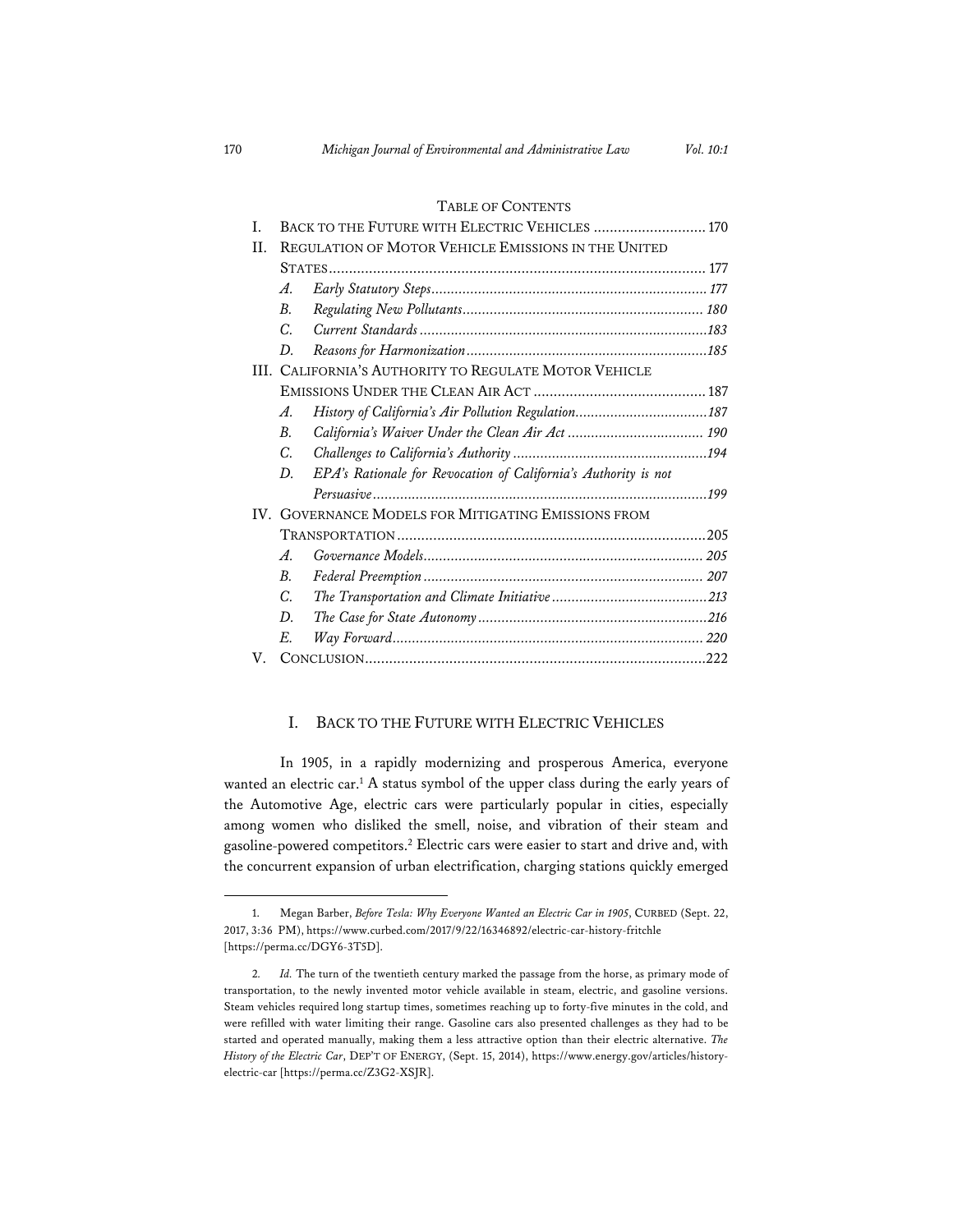in homes and car-repair shops.3 Debuting in the 1890s, by 1900, electric cars accounted for about one third of all vehicles on the roads in the country, but by 1935 they were gone.<sup>4</sup>

Like many new inventions, the rise and fall of the early twentieth century electric vehicle was due to a combination of multiple but changing factors. Initially, electric cars did not have any of the problematic issues associated with steam or gasoline cars, and they could travel the same number of miles without charging, a perfect solution for short rides.<sup>5</sup> By the same token, however, their subsequent fall from favor was the result of a series of technological advancements and political developments that turned gasoline-powered cars into the preferred individual transportation solution for Americans. Henry Ford's mass-production of the Model T in 1908 made gasoline cars widely available and affordable to the average consumer and, by 1912, the electric starter had replaced the hand crank to start internal combustion engines.<sup>6</sup> Road building and abundant, cheap Texas crude oil outpaced rural electrification in the early 1920s, eliminating the advantages of the electric vehicle.7 With gasoline refill stations suddenly readily available and charging stations absent, rural voters lobbied for paved roads with the slogan: "Get the farmers out of the mud!" and the Federal-Aid Road Act of 1916 created the Federal-Aid Highway Program that funded state highway agencies to improve the roads.<sup>8</sup> A once top-dollar, luxurious, sought-after commodity, the electric vehicle gave way to the convenience of long distance travel and a desire for adventure and exploration among Americans that the gasoline-powered car could provide for a fraction of the price.9

<sup>3.</sup> Barber, *supra* note 1.

<sup>4.</sup> *Id.* To the delight of many contemporary urban mobility administrators concerned with air pollution and carbon dioxide emissions in particular, New York City had a fleet of more than sixty electric taxis. DEP'T OF ENERGY, *supra* note 2.

<sup>5.</sup> DEP'T OF ENERGY, *supra* note 2. The poor road conditions outside cities meant that few cars of any type could venture farther. *Id.*

<sup>6.</sup> *Id.* This was a revolutionary change given that early hand-cranks were *difficult* to turn and could result in serious injury, in some cases even death. Matt Wolfe, *Yanking the Crank*, AUTOMOTIVE HALL OF FAME (Apr. 20, 2017), https://www.automotivehalloffame.org/yanking-the-crank/ [https://perma.cc/R5GQ-QZXT].

<sup>7.</sup> DEP'T OF ENERGY, *supra* note 2; *see also* Mary Bellis, *History of Roads in America and First Federal Highway*, THOUGHTCO. (July 3, 2019), https://www.thoughtco.com/history-of-american-roads-4077442 [https://perma.cc/35T3-92ZX].

<sup>8.</sup> Bellis, *supra* note 7. Very few Americans outside cities had electricity at that time. DEP'T OF ENERGY, *supra* note 2.

<sup>9.</sup> Barber, *supra* note 1. "By 1912, the gasoline car cost only \$650, while an electric roadster sold for \$1,750." DEP'T OF ENERGY, *supra* note 2.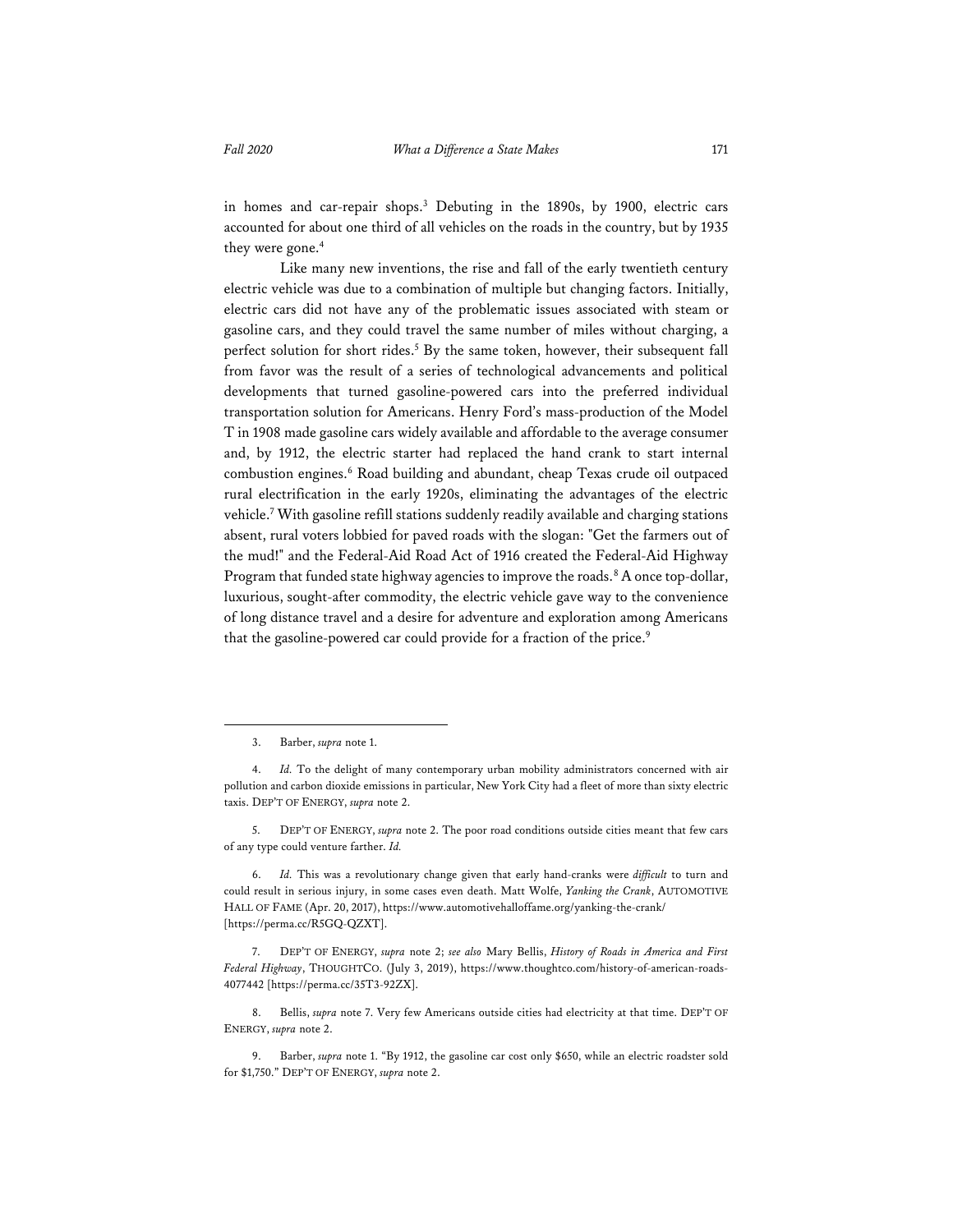But 1935 didn't mark the end of the electric car saga.<sup>10</sup> Starting in the late 1960s and throughout the 1970s, periodic concerns about pollution associated with exhaust emissions from internal combustion engines and dependency on foreign imported oil kept the idea of—and experimentation with—electric cars alive.<sup>11</sup> In 1966, Congress introduced the earliest bills recommending the use of electric vehicles as a means of reducing air pollution.12 It also established the U.S. Department of Transportation ("DOT") in part to study how interstate highways affected the environment, city development, and the ability to provide public mass transit.<sup>13</sup> Consumers and car producers, progressively more tuned in to the health and environmental consequences of traffic congestion—in part thanks to a nascent environmental movement—showed a renewed interest in electric vehicles.14 Unable to meet ever-rising demand for oil with internal production, the United States had become subject to the vagaries of the international oil market and the whims of the Organization of Petroleum Exporting Countries ("OPEC") members, which began dictating prices to the rest of the world.<sup>15</sup> As a result, the term "energy independence" made its debut in Washington's policy circles and debates, and in 1976, Congress passed the Electric Vehicle and Hybrid Research, Development, and Demonstration Act, intended to spur the development of new technologies, including improved batteries, motors, and other hybrid electric components.16 Despite these and other similar efforts in the 1990s and early 2000s by the government and car manufacturers, electric vehicles never gained sufficient traction,<sup>17</sup> and the country's massive transportation sector remained dependent on fossil fuels.18

- 11. IDAHO NAT'L LAB., *supra* note 10, at 2.
- 12. PBS, *supra* note 10.
- 13. Bellis, *supra* note 7.
- 14. PBS, *supra* note 10.
- 15. DEP'T OF ENERGY, *supra* note 2.
- 16. PBS, *supra* note 10.

17. DEP'T OF ENERGY, *supra* note 2. Electric vehicles during this time had limited performance usually topping at speeds of 45 miles per hour—and their typical range was limited to 40 miles before needing to be recharged. Significant technological improvements only began in the 1990s. When General Motors came out with its EV1 model, for example, it had a range of 80 miles and the ability to accelerate from 0 to 50 miles per hour in just seven seconds. Production costs were high, however, so it never became commercially viable. DEP'T OF ENERGY, *supra* note 2.

18. After World War II, with the rise of the personal automobile and government subsidies for highways, many cities removed trolley tracks and expanded roads to accommodate cars and parking lots. The urban sprawl that followed locked in the country's transportation patterns and consumed valuable farmland. Robert Polack et al., *An Analysis of Fossil-Fuel Dependence in the United States with Implications for Community Social Work*, 11 CRITICAL SOC. WORK 140, 141 (2010). This type of land use not only rendered

<sup>10.</sup> *Timeline: History of Electric Cars*, PBS, http://www.pbs.org/now/shows/223/electric-cartimeline.html (on file with author); *History of ElectricCars*, IDAHO NAT'L LAB., https://avt.inl.gov/sites/ default/files/pdf/fsev/HistoryOfElectricCars.pdf [https://perma.cc/V5KJ-7HUE].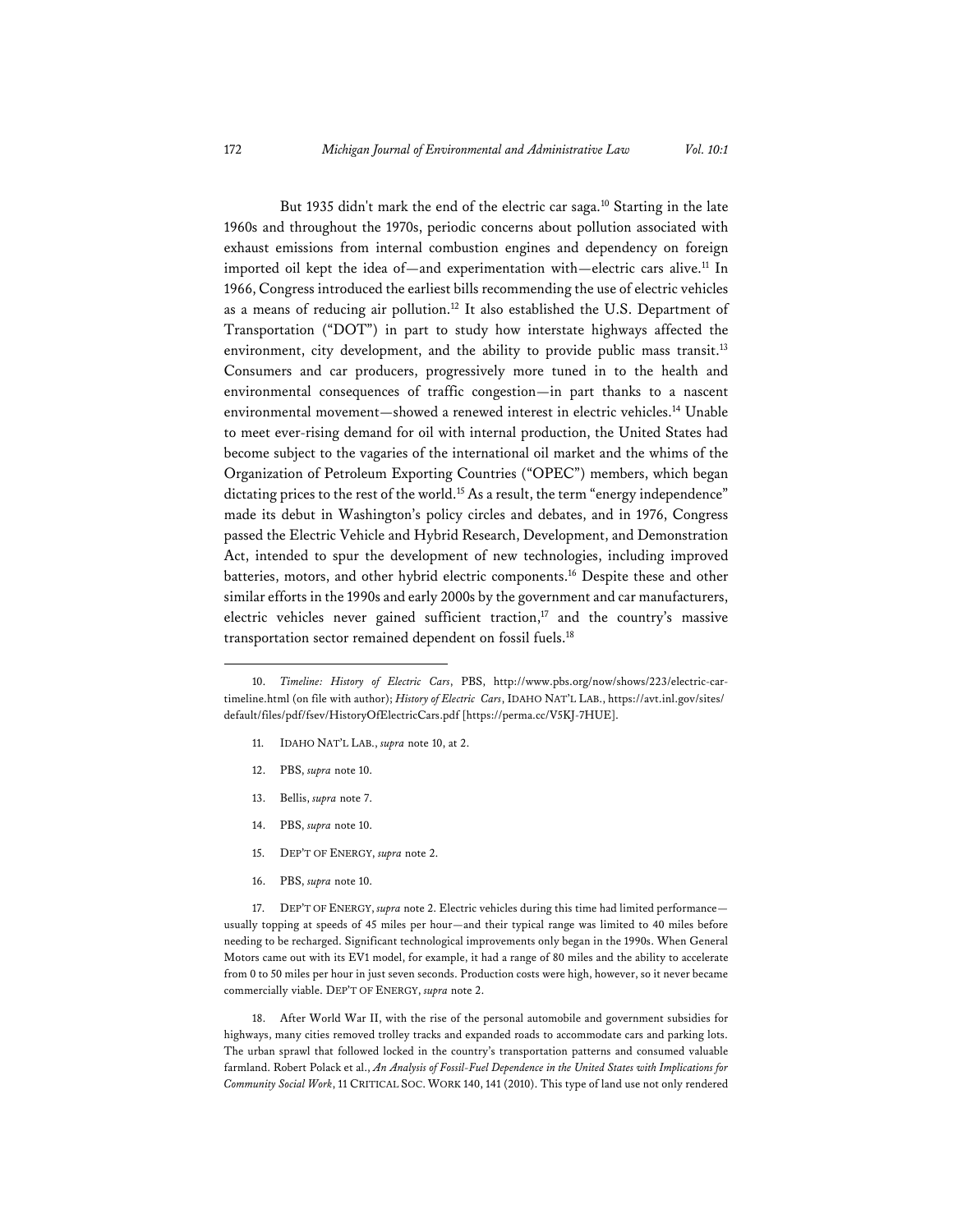Today, the automotive sector is a global industry undergoing major transformations.19 Some manufacturers, with Tesla at the helm, are betting on an electric vehicle renaissance.20 Other companies are researching and investing in the feasibility of hydrogen batteries and fuel cell technology.21 Well-established firms have begun selling hybrids, which are conquering noticeable market shares in Europe, United States, and Asia.22 With artificial intelligence technology rapidly improving, the automobile industry is moving towards the concept of self-driving zero emissions vehicle as the car of the future.<sup>23</sup> Under this vision, electric vehicles and their batteries are designed to support the greater expansion of wind, solar, and other intermittent renewable sources of energy.<sup>24</sup> This work in tandem between electric vehicles and the electric grid—increasingly powered by non-fossil fuels—could gradually move countries towards a low-carbon future.25

20. *See* Shannon Baker-Branstetter et al., *Electric Vehicle Sales Hit New Peak in 2018*, CONSUMER REPS. (Jan. 15, 2019), https://advocacy.consumerreports.org/research/electric-vehicle-sales-hit-new-peakin-2018-but-a-lot-of-room-for-continued-growth/ [https://perma.cc/8QLM-B5YG].

21. Joe D'Allegro, *Elon Musk Says the Tech is 'Mind-Bogglingly Stupid,' but Hydrogen Cars May Yet Threaten Tesla*, *CNBC* (Feb. 24, 2019, 9:00 AM), https://www.cnbc.com/2019/02/21/musk-callshydrogen-fuel-cells-stupid-but-tech-may-threaten-tesla.html [https://perma.cc/YLC5-JX78]; Nathanial Gronewold, *Australia Muscles into the Global Hydrogen Market*, CLIMATEWIRE (Dec. 2, 2019), https://www.eenews.net/climatewire/2019/12/02/stories/1061700315 [https://perma.cc/7KE5-F88Y].

22. *Global Hybrid Vehicle Industry*, PR NEWSWIRE (Oct. 10, 2019, 8:45 AM), https://www.prnewswire.com/news-releases/global-hybrid-vehicle-industry-300936314.html [https://perma.cc/6J2J-Z4UG].

23. John Fialka, *How Sunshine and Robots Can Move People Out of Gas Cars*, CLIMATEWIRE (Dec. 20, 2019), https://www.eenews.net/climatewire/2019/12/20/stories/1061855365 [https://perma.cc/M4Q9- A3RA].

24. *See Electric Vehicles*, INT'L RENEWABLE ENERGY AGENCY ("IRENA"), https://www.irena. org/transport/Electric-Vehicles [https://perma.cc/85SX-FVN5].

25. IRENA, INNOVATION OUTLOOK: SMART CHARGING FOR ELECTRIC VEHICLES 1 (2019).

Americans particularly dependent on automobiles and oil, but it also made extensive mass transit systems in metropolitan regions logistically difficult and costly. Jonathan English, *Why Public Transportation Works Better Outside the U.S.*, BLOOMBERG CITYLAB (Oct. 10, 2018), https://www.bloomberg.com/news/article s/2018-10-10/why-public-transportation-works-better-outside-the-u-s [https://perma.cc/WSH4-4KGG]. As a result, the U.S. is the only industrialized economy today not investing in high-speed trains, which can reduce travel times by half and cut carbon emissions, and lacking access to rapid intercity rail in most of its cities. Natasha Frost, *A Decade Ago, the US was Promised High-Speed Rail—So Where Is It?*, QUARTZ (Dec. 27, 2019), https://qz.com/1761495/this-is-why-the-us-still-doesnt-have-high-speed-trains/ [https://perma.cc/WQZ2-XUJQ]; LINCOLN L. DAVIES ET AL., ENERGY LAW AND POLICY 513–514 (2d ed. 2018).

<sup>19.</sup> Patrick Koller, *Transformation in the Automotive Industry*, LONDON BUS. SCH*.* (Mar. 18, 2019), https://www.london.edu/think/transformation-in-the-automotive-industry [https://perma.cc/2RHG-K8N3].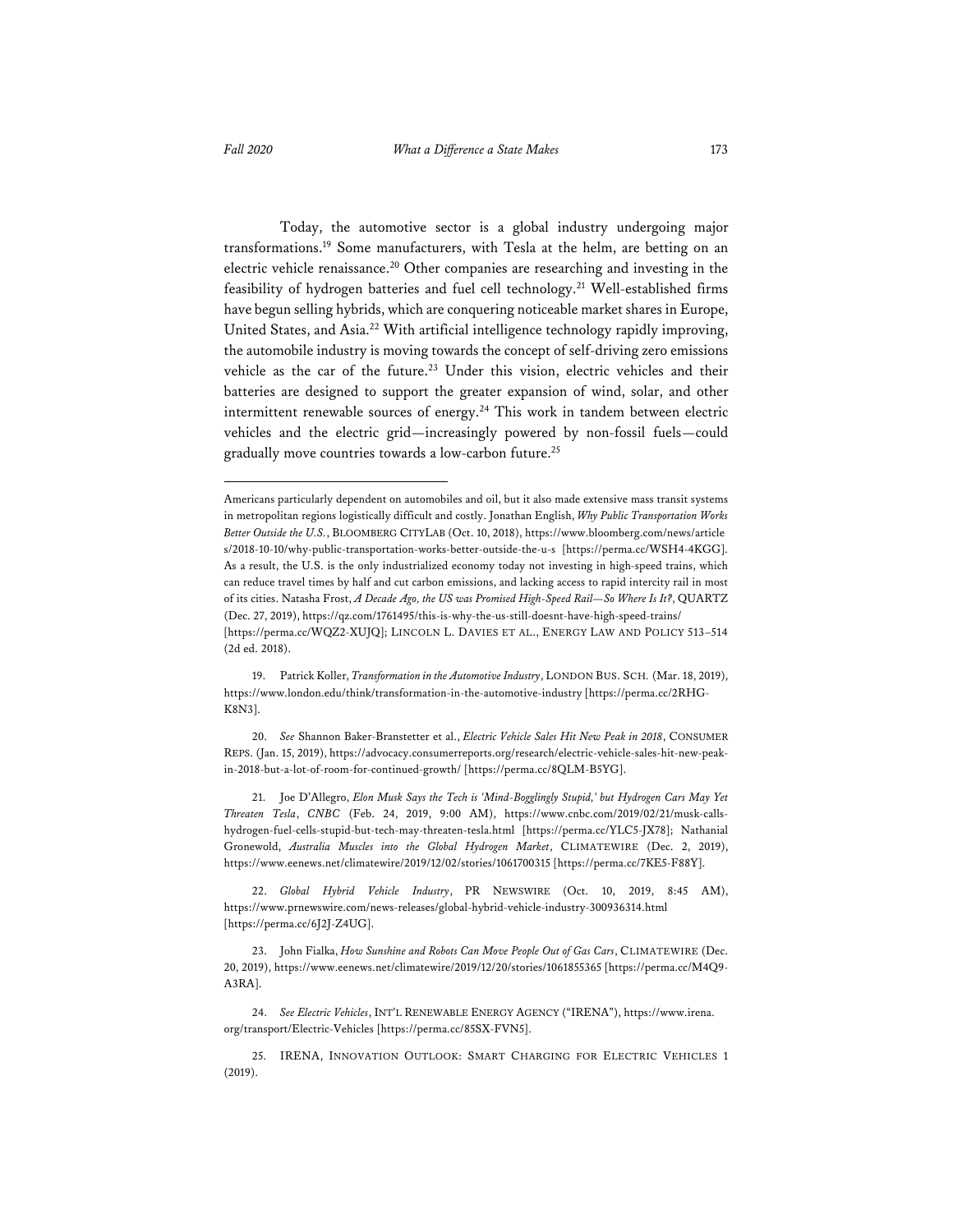Yet conventional cars continue to represent the vast majority of motor vehicles on the road and in showrooms in the United States and elsewhere.<sup>26</sup> Neither automakers nor most consumers are ready to let go of mature and well-proved conventional technology.27 The fracking boom that began in the United States in 2009—allowing the country to be a net exporter for the first time since the late  $1950s^{28}$  — has contributed to this state of affairs, as have the powerful interests of the oil industry. 29 Nevertheless, deteriorating air quality continues to be a health issue in congested urban areas around the world.<sup>30</sup> This is even truer in emerging economies such as China and India, like in large parts of the developing world, where sales of conventional cars are booming but environmental regulations are lax and little enforced if existent at all.<sup>31</sup> With carbon dioxide ("CO<sub>2</sub>") emissions from transportation growing faster than power generation and agriculture as the leading source of anthropogenic greenhouse gas ("GHG") emissions<sup>32</sup>, countries are beginning to confront the downside of conventional twentieth century transportation models, technology, and regulation, in favor of more innovative and differently incentivized innovations across the board.

In the United States, problems associated with air pollution from both stationary and mobile sources have prompted extensive government intervention

30*. Air Pollution*, WHO, https://www.who.int/health-topics/air-pollution#tab=tab\_1 [https://perma.cc/Z3S8-VFEF].

31. *Id.; see also WHO Global Urban Ambient Air Pollution Database (Update 2016),* WHO, https://www.who.int/phe/health\_topics/outdoorair/databases/cities/en/ [https://perma.cc/9UFK-RBES]; *India's Emission Regulations Stands Exposed: CSE*, ECON. TIMES (Nov. 16, 2015, 11:03 PM), https://economictimes.indiatimes.com/news/politics-and-nation/indias-emission-regulations-standsexposed-cse/articleshow/49807982.cms [https://perma.cc/R57J-JCB6]; *China Pollution: Survey Finds 70% of Firms Break Regulations*, BBC NEWS (June 11, 2017), https://www.bbc.com/news/world-asia-china-40239693 [https://perma.cc/4QTM-EVZB].

32. Shiying Wang & Mengpin Ge, *Everything You Need to Know About the Fastest Growing Source of Global Emissions: Transport*, WORLD RES. INST. (Oct. 16, 2019), https://www.wri.org/blog/ 2019/10/everything-you-need-know-about-fastest-growing-source-global-emissions-transport [https://perma.cc/ALA2-5UGN]; U.S. ENV'T PROT. AGENCY, FAST FACTS: U.S. TRANSPORTATION SECTOR GREENHOUSE GAS EMISSIONS 1990–2017 1 (2019), https://nepis.epa.gov/Exe/ZyPDF. cgi?Dockey=P100WUHR.pdf [https://perma.cc/KP48-KRFU].

<sup>26.</sup> Maxine Joselow, *74% of Auto Dealers Aren't Selling EVs*, GREENWIRE (Nov. 13, 2019), https://www.eenews.net/greenwire/stories/1061539899 [https://perma.cc/NVQ9-XGUP].

<sup>27.</sup> Derek Pankratz et al., *Framing the Future of Mobility*, 20 DELOITTE REV. 94, 104 (2017).

<sup>28.</sup> *U.S. Energy Facts Explained*, U.S. ENERGY INFO. ADMIN. ("EIA"), https://www.eia.gov/energyexplained/us-energy-facts/imports-and-exports.php [https://perma.cc/26UE-S6EG].

<sup>29.</sup> *See, e.g.*, Hiroko Tabuchi, *The Oil's Industry Covert Campaign to Rewrite American Car Emissions Rules*, N.Y. TIMES (Dec. 13, 2018), https://www.nytimes.com/2018/12/13/climate/cafe-emissionsrollback-oil-industry.html [https://perma.cc/NE66-5RD9].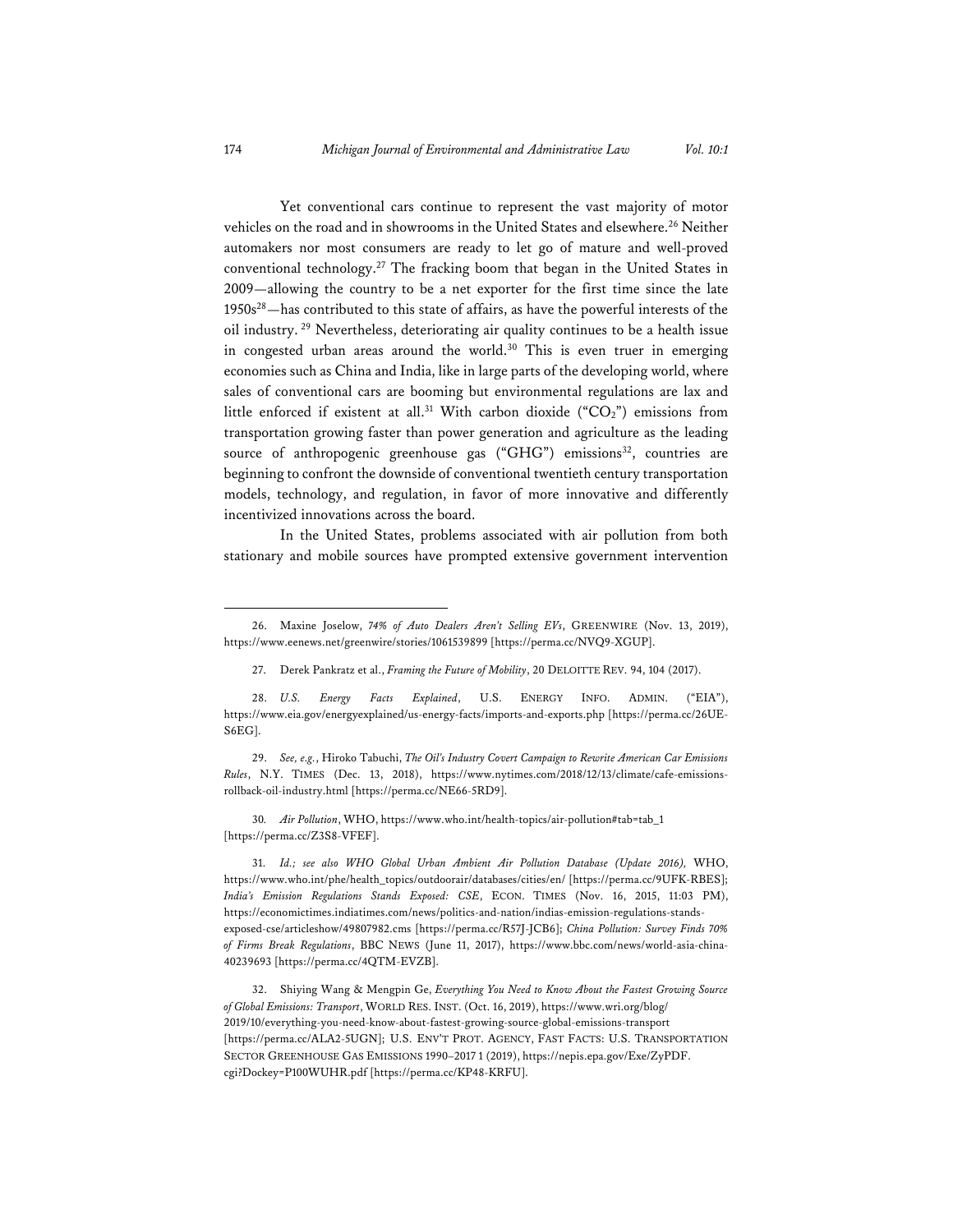over the past fifty years.<sup>33</sup> In general, federal air quality standards are conceived of as "a floor" to prevent states from engaging in a "race to the bottom" and harming each other with trans-boundary air pollution.<sup>34</sup> This is particularly true for stationary sources, and states are free under the law to set more aggressive regulations if they so choose.35 For mobile sources, however, particularly for cars, trucks, and buses, states are prevented from setting their own standards, with California being the only exception.<sup>36</sup> Complicating matters, other states have been granted the right to follow *either* the California or the federal standard, thus creating two available sets of standards for the regulation of motor vehicle emissions.<sup>37</sup> Recently, the Trump Administration has questioned this California-led, double standard approach. The Administration argues that it would be in the country's best interest to have one national standard and has ordered the Environmental Protection Agency ("EPA") to revoke California's authority to set its own rules.<sup>38</sup> In addition, the Administration has made clear that under the Energy Policy Conservation Act ("EPCA"), only the federal government may set fuel economy standards, and state and local governments may not establish their own separate fuel economy standards.<sup>39</sup> In the words of Secretary of Transportation Elaine Chao:

> Today's actions meet President Trump's commitment to establish uniform fuel economy standards for vehicles across the United States, ensuring that no State has the authority to opt out of the Nation's rules, and no State has the right to impose its policies on the rest of the country."40

34. Kirsten H. Engel, *State Environmental Standard-Setting: Is There a Race and Is It to the Bottom?*, 48 HASTINGS L. J. 271, 274 (1997); *see generally* 42 U.S.C. § 7416.

- 35. 42 U.S.C. § 7416.
- 36. 42 U.S.C. §§ 7543(a)–(b), (e)(2). Aircraft emissions also are preempted under 42 U.S.C. § 7573.
	- 37. *See* 42 U.S.C. § 7507.

- 39. *Id.*
- 40. *Id.*

<sup>33.</sup> *See generally* Clean Air Act ("CAA"), 42 U.S.C. §§ 7401–7671q. Congress was motivated to enact the CAA in part because of "the growth in the amount and complexity of air pollution brought about by urbanization, industrial development, and the increasing use of motor vehicles, has resulted in mounting dangers to the public health and welfare." 42 U.S.C. § 7401(a)(2). "The term 'stationary source' means generally any source of an air pollutant except those emissions resulting directly from an internal combustion engine for transportation purposes or from a nonroad engine or nonroad vehicle as defined in section 7550 of this title." 42 U.S.C. § 7602(z).

<sup>38.</sup> News Release, EPA, Trump Administration Announces One National Program Rule on Federal Preemption of State Fuel Economy Standards (Sept. 19, 2019), https://www.epa.gov/newsreleas es/trump-administration-announces-one-national-program-rule-federal-preemption-state-fuel [https://perma.cc/TRC9-Y5R7].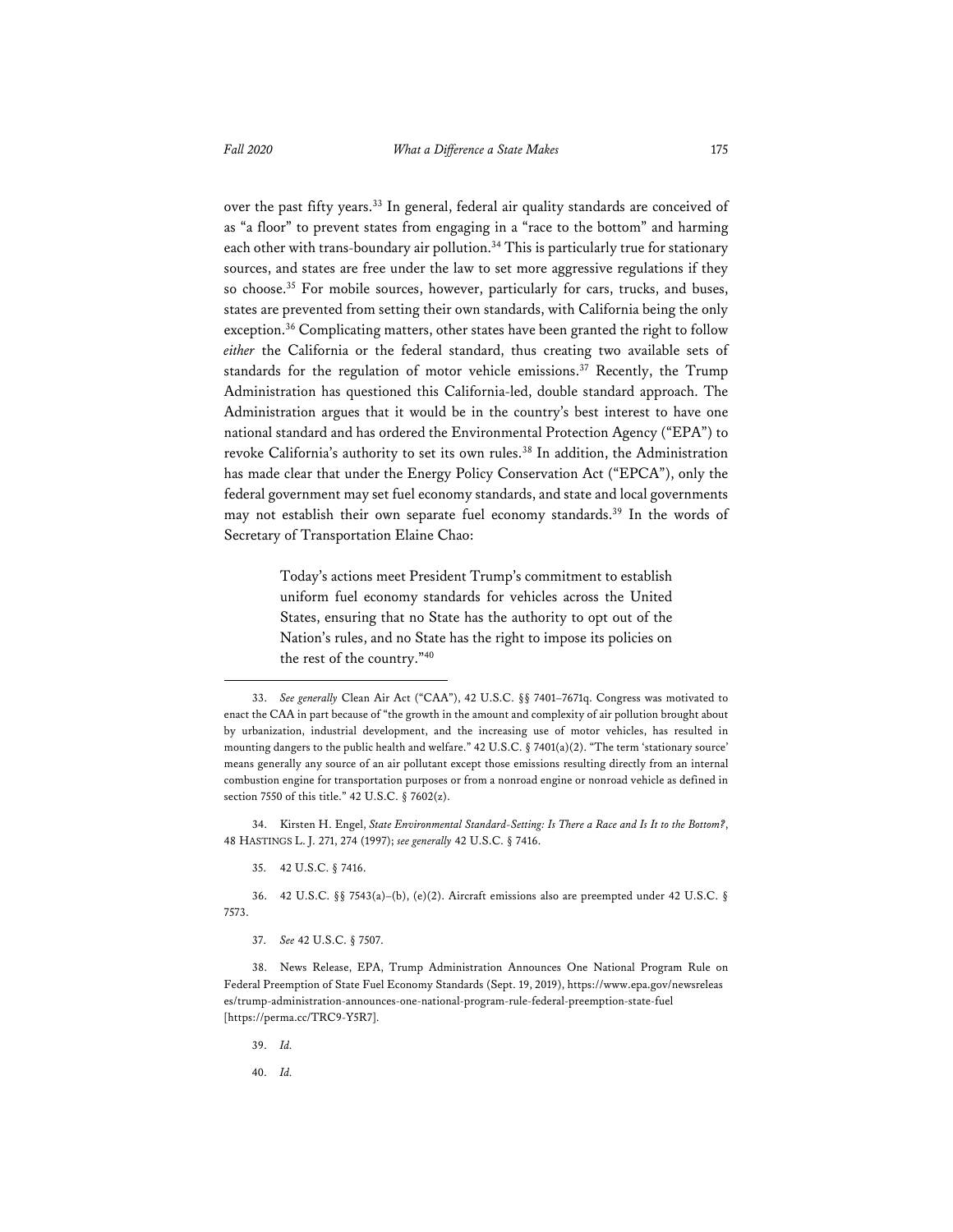In America, states' rights and national policy consistency rarely co-exist. This is particularly the case in the energy sector, where marked differences in natural resources availability, local economies, population size, cultural mindset, geographical extension, climatic conditions, and infrastructure translate into varying state and regional energy policy choices.<sup>41</sup> Considerations involving interstate externalities, economies of scale and information, race-to-the-bottom behavior, centralized versus decentralized decision-making, and public choice rationales have long animated the academic and policy debate on environmental federalism with advocates on both sides.42 With the issue of climate change gaining more prominence and urgency, these considerations have now extended to comprise matters of energy law and policy, commonly referred to as "climate policy" or "climate federalism" problems.<sup>43</sup> Not surprisingly, the question of the revocation of the California CAA preemption waiver has become part of the debate over federal regulation.<sup>44</sup> From a normative standpoint, California's authority to set more stringent motor vehicle emissions standards than other states creates tensions between the need, on one hand, to guarantee a sufficient degree of regulatory uniformity, predictability, equitable distribution of costs, and efficiency, and on the other, to leverage and further incentivize the sort of market innovations and competition that are occurring at the local, state, and regional levels.<sup>45</sup>

This Article argues that EPA's rationale for revoking California's prerogative to set different motor vehicle emissions standards than those of the federal government is not persuasive and should not survive judicial review.<sup>46</sup> Coupled with halting the rise in fuel economy standards set by the Obama Administration,<sup>47</sup> the rollback constitutes an unsound policy decision at a crucial

- 45. GLICKSMAN ET AL., *supra* note 42, at 1089–1090; Raether, *supra* note 44, at 1039, 1057.
- 46. *See infra* Part II.C.

<sup>41.</sup> *See generally* Joseph P. Tomain, *The Dominant Model of United States Energy Policy*, 61 U. Col. L. Rev. 355, 361 (1990); Davies et al., *supra* note 18, at 966–967; CTR. FOR CLIMATE & ENERGY SOLS., CLEAN ENERGY STANDARDS: STATE & FEDERAL POLICY OPTIONS AND CONSIDERATIONS 1, 9 (2019), https://www.c2es.org/site/assets/uploads/2019/11/clean-energy-standards-state-and-federalpolicy-options-and-considerations.pdf [https://perma.cc/3TAF-A5YG].

<sup>42.</sup> ROBERT GLICKSMAN ET AL., ENVIRONMENTAL PROTECTION LAW AND POLICY 85–91 (8th ed. 2019); Engel, *supra* note 34, at 274–88.

<sup>43.</sup> GLICKSMAN ET AL., *supra* note 42, at 1091–1093; Jonathan H. Adler, *Hothouse Flowers: The Vices and Virtues of Climate Federalism*, 17 TEMP. POL. & CIV. RTS. L. REV. 443, 446–47 (2008).

<sup>44.</sup> *See, e.g.*, Amelia Raether, Note, *Commandeering, Preemption, and Vehicle Emissions Regulation Post-Murphy v. NCAA*, 114 NW. L. REV*.* 1015, 1015–20 (2020) (discussing the recent Supreme Court's expansion of the anti-commandeering doctrine and its limited impact in complex cooperative federalism regimes like the CAA).

<sup>47.</sup> Under these standards, the fuel efficiency of passenger cars and light trucks would have risen to nearly fifty miles per gallon by the year 2025. *See infra* Part II.C.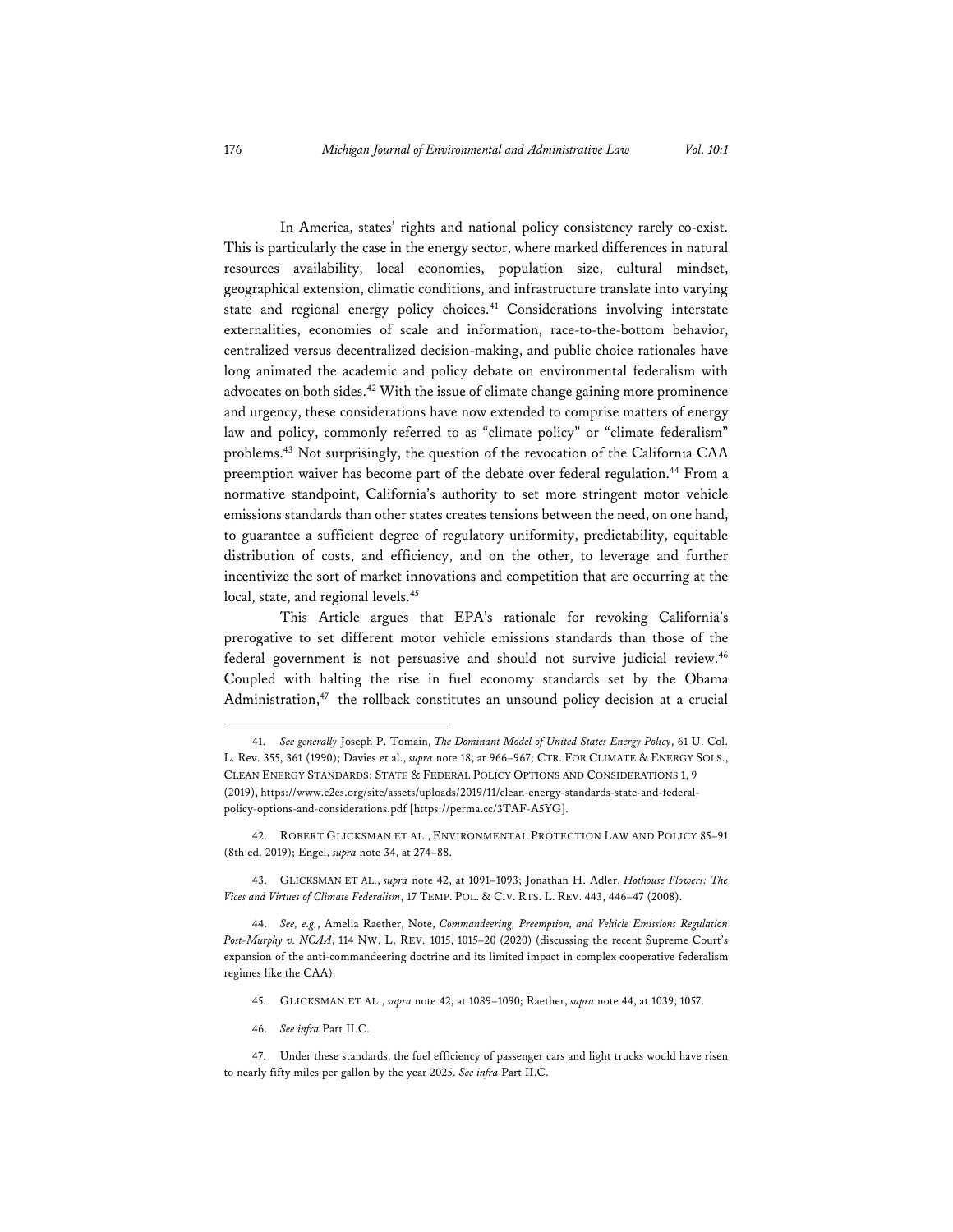moment for greenhouse gas emissions mitigation.<sup>48</sup> Scholars have argued that EPA lacks authority to revoke California's Preemption Waiver under Section 209 of the Clean Air Act ("CAA").<sup>49</sup> In their view, such authority finds no support in the statutory language nor can be propped up by stray reference in the legislative history of Section 209.50 Moreover, reliance interests and federalism principles weigh heavily against it.51 Without revisiting the question of whether the Trump Administration's unprecedented actions are legal, this author seeks to highlight at least three important reasons why the Trump Administration's reasoning is fundamentally flawed and why, as a matter of energy policy, state autonomy should be preserved instead. Part II offers an overview of the jurisprudential and administrative interpretation of the federal statutory framework concerned with air emissions from transportation. Part III grounds California's authority to regulate motor vehicle emissions in the legislative history of the CAA and offers a critique of the Trump Administration's rationale for revoking it. Part IV takes a broader look at governance models for regulating emissions from transportation and highlights the advantages of letting states experiment with energy policies. Part V concludes that it is necessary to preserve state autonomy.

## II. REGULATION OF MOTOR VEHICLE EMISSIONS IN THE UNITED **STATES**

#### *A. Early Statutory Steps*

Federal regulation of motor vehicle emissions began in the mid-1960s, after a decade of relatively ineffectual efforts on the part of states and municipalities to combat air pollution.52 In 1955, a modest program of research and technical assistance created by Congress to study the causes and effects of air pollution linked smog in Los Angeles to automobile emissions.<sup>53</sup> As a result of these findings, motor vehicles

<sup>48.</sup> *See generally* U.S. GLOBAL CHANGE RSCH. PROGRAM, FOURTH NATIONAL CLIMATE ASSESSMENT (2018).

<sup>49.</sup> *See, e.g.,* DENISE A. GRAB ET AL., INST. FOR POLICY INTEGRITY, NO TURNING BACK (2018).

<sup>50.</sup> *Id.* at 5–9.

<sup>51</sup>*. Id.* at 9–12; Raether, *supra* note 44, at 1053–1056.

<sup>52.</sup> GLICKSMAN ET AL., *supra* note 42, at 400–401; Arnold W. Jr. Reitze, *A Century of Air Pollution Control Law: What's Worked; What's Failed; What Might Work*, 21 ENV'T L. 1549, 1575–81 (1991).

<sup>53.</sup> Congress passed the Air Pollution Control Act of 1955, Pub. L. No. 84-159, 69 Stat. 322, to better understand the causes and effects of air pollution, which had not been established. GLICKSMAN ET AL., *supra* note 42, at 401.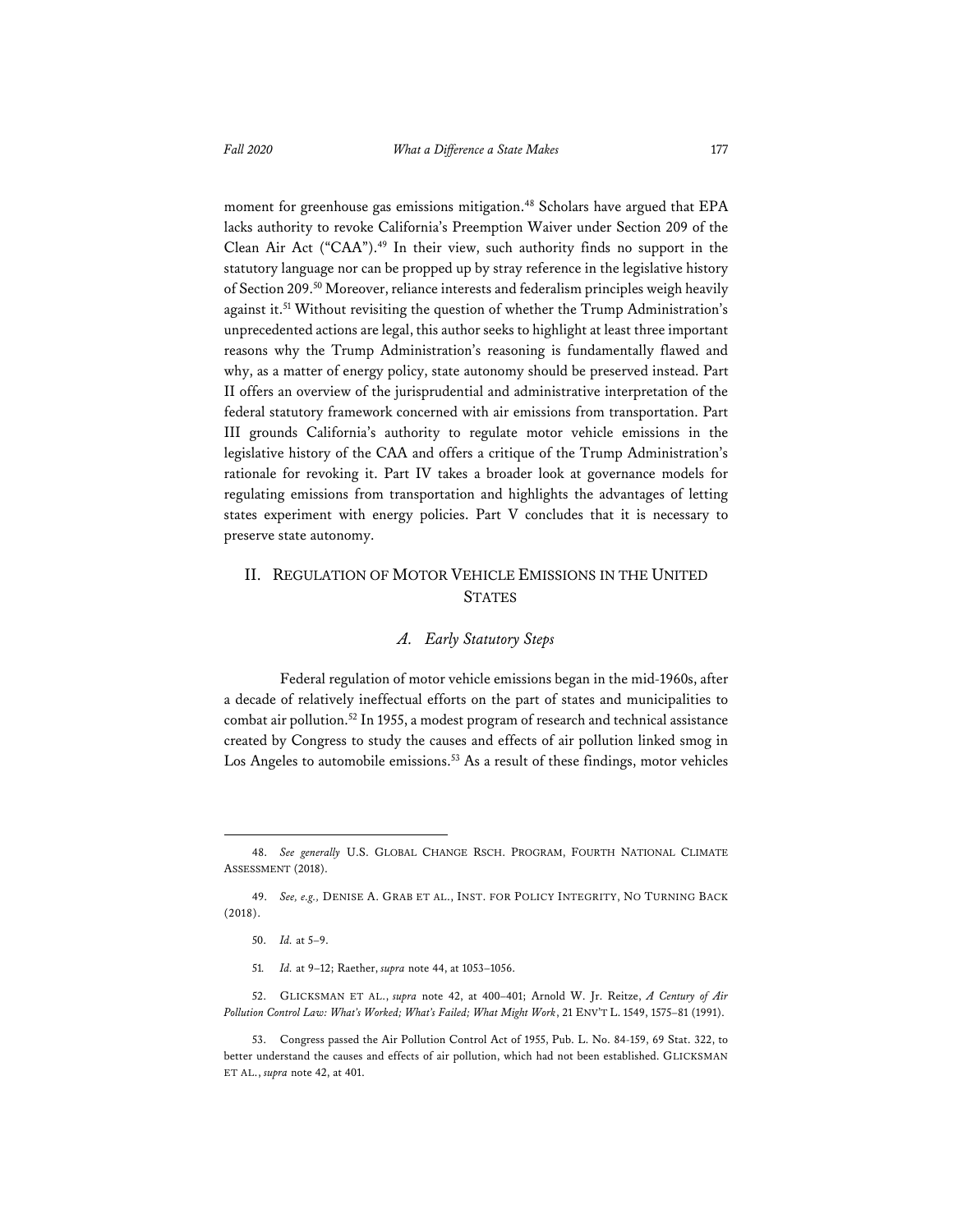became the focus of air pollution legislation.<sup>54</sup> Congress began testing new regulatory approaches and techniques that would later form the backbone of the modern CAA, the major piece of federal legislation addressing air pollution from both stationary and mobile sources.55

Congress turned its attention to motor vehicle energy use in the mid-1970s in the wake of the first oil embargo. The 1973–74 embargo imposed by Arab members of OPEC and the subsequent tripling in the price of crude oil brought the fuel economy of automobiles into sharp focus.<sup>56</sup> In an effort to reduce dependence on imported oil, Congress passed the 1975 Energy Policy and Conservation Act ("EPCA") and established Corporate Average Fuel Economy ("CAFE") standards for passenger cars beginning in model year 1978 and for light trucks in model year 1979.<sup>57</sup> The standards required each auto manufacturer to meet a target for the salesweighted fuel economy for its entire fleet of vehicles sold in the United States in each model year.<sup>58</sup> They rose steadily through the late 1970s and early 1980s.<sup>59</sup>

The end of a second oil embargo in the mid-1980s saw a return to relative stability in the oil markets, and Congress did not revise the legislated CAFE standards for passenger cars, which remained at 27.5 mpg, until 2011.<sup>60</sup> The light truck standards were increased to 20.7 mpg in 1996, where they remained until 2005, when the National Highway Traffic Safety Administration ("NHTSA") within the Department of Transportation ("DOT") promulgated two sets of standards for model years 2005–2007 and 2008–2011, increasing light truck standards to 24.0

56. CONG. RSCH. SERV., R45204, VEHICLE FUEL ECONOMY AND GREENHOUSE GAS STANDARDS: FREQUENTLY ASKED QUESTIONS 1 (2019).

57. *Id.* 

- 59. *Id.*
- 60. *Id.*

<sup>54.</sup> With the Motor Vehicle Act of 1960, Pub. L. No. 86-493, 74 Stat. 162, Congress created the first research and technical assistance program directed at motor vehicles. GLICKSMAN ET AL., *supra* note 42, at 401.

<sup>55.</sup> In 1963, Congress created the Department of Health, Education, and Welfare ("HEW"), now called Department of Health and Human Services, to provide the states with scientific information on the effects of various air pollutants. In 1965, it authorized HEW to establish emission standards for new motor vehicles and engines based on "technological feasibility and economic costs" and ordered the designation of geographic air quality control regions. States had to adopt ambient air quality standards for each major pollutant subject to HEW approval and implement a plan, also subject to HEW approval, specifying emissions limitations for individual sources to meet the maximum levels of pollution necessary to maintain health and welfare that HEW had established for the region. GLICKSMAN ET AL., *supra* note 42, at 401; *A Common Thread of Service. A History of the Department of Health, Education, and Welfare*, U.S. DEP'T OF HEALTH & HUMAN SERVS. (July 1, 1972), https://aspe.hhs.gov/report/common-thread-service/historydepartment-health-education-and-welfare [https://perma.cc/623K-METY].

<sup>58.</sup> Fuel economy—expressed in miles per gallon (mpg)—was defined as the average mileage traveled by a vehicle per gallon of gasoline or equivalent amount of other fuel. *Id.*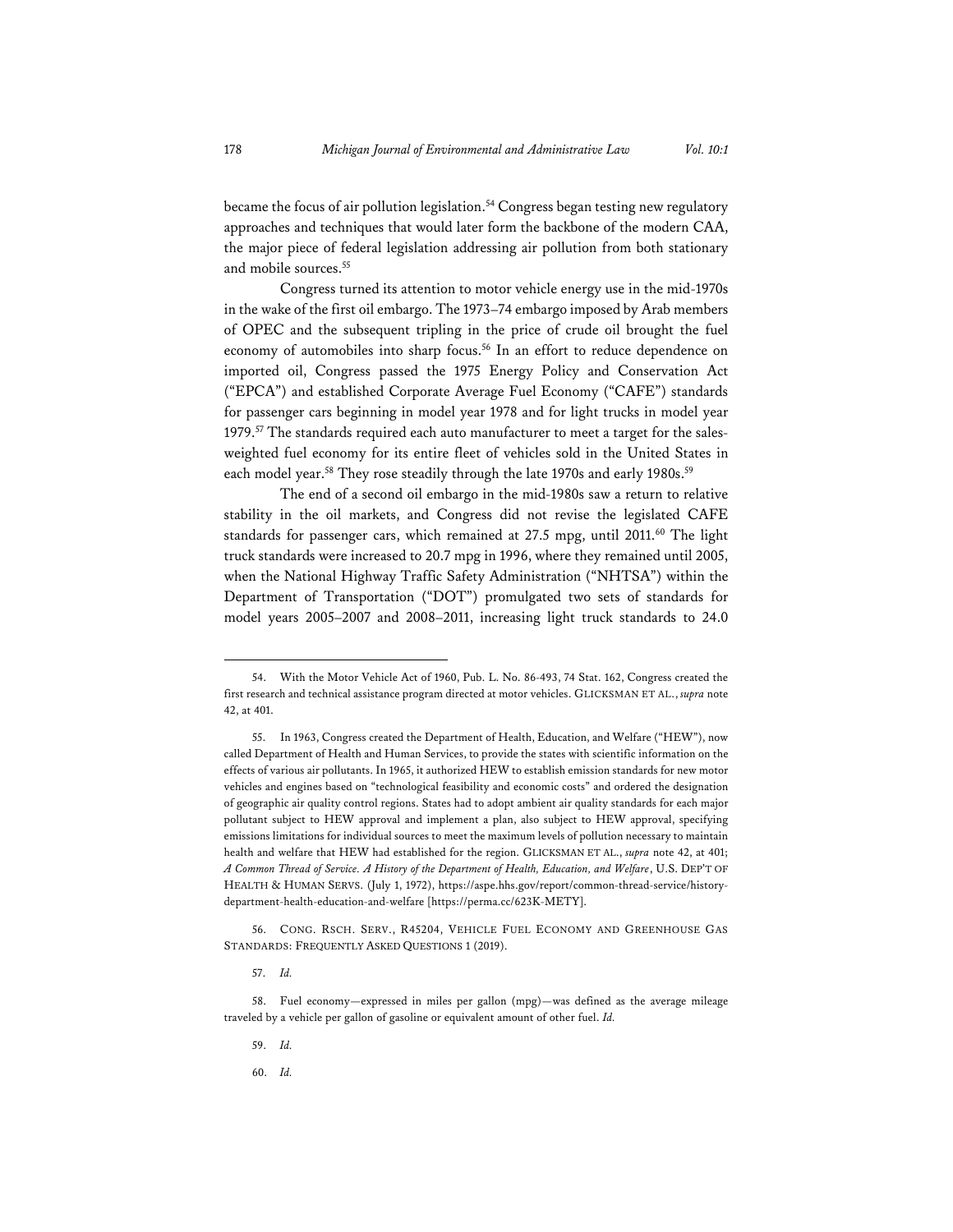mpg.61 The auto-industry bailout in the aftermath of the 2008 financial crisis provided "incentives" for the industry to accept ambitious changes to the CAFE standards envisioned by the Obama Administration.<sup>62</sup>

With the Motor Vehicle Air Pollution Control and the Air Quality Acts, in the mid-1960s states began gaining considerable experience using technology-based standards, but progress to lower air pollution remained slow.63 Significantly, the regulated industries successfully lobbied administrators to delay compliance.<sup>64</sup> Congress, responsive to a growing number of stakeholders and regional interests, would continue to wrestle with these issues up to the present day.<sup>65</sup> In 1990, it established new deadlines for compliance with the national ambient quality standards and prescribed means by which the states had to achieve compliance, including limits on vehicle use.<sup>66</sup> However, both states and business interests managed to have some of the most environmentally progressive measures eliminated, like mandatory automobile inspections and employer vanpooling.<sup>67</sup>

States have traditionally relied on technology-forcing standards rather than adopting traffic control measures when implementing National Ambient Quality Standards ("NAAQS") for federally designated pollutants.<sup>68</sup> "Technology-forcing"

63. GLICKSMAN ET AL., *supra* note 42, at 401, 402–403; David P. Currie, *Motor Vehicle Air Pollution: State Authority and Federal Pre-emption*, 68 MICH. L. REV. 1083, 1092 (1970).

64. GLICKSMAN ET AL., *supra* note 42, at 404. Regulated entities included car manufacturers, concessionaries of coal-fired power plants, and other industries. *Id.* at 403.

65. GLICKSMAN ET AL., *supra* note 42, at 403; Reitze, *supra* note 52, at 1645.

66. GLICKSMAN ET AL., *supra* note 42, at 404; Reitze, *supra* note 52, at 1605. Measures like dispersing traffic, incentivizing people to use mass transit and not drive, requiring car inspections and maintenance programs, and setting standards for older vehicles, were often perceived by the driving public as too intrusive or restrictive. *See, e.g.*, Howard Latin, *Regulatory Failure, Administrative Incentives, and the New Clean Air Act*, 21 ENV'T L. 1647, 1686, 1693, 1702–03 (1991); *see also* EPA v. Brown, 431 U.S. 99, 101–02 (1977) (noting how states and cities balked at implementing secondary controls to achieve ambient air quality standards like "Transportation Control Plans," which EPA ultimately withdrew rendering the case moot).

67. GLICKSMAN ET AL., *supra note 42*, at 404. Leanne Cusumano, *Analysis of the 1990 Clean Air Act's Employee Commute Options Program: A Trip Down the Right Road*, 18 WM. & MARY J. ENV'T L. 175, 208–09 (1993).

68. Under the CAA, EPA sets National Ambient Quality Standards ("NAAQS"), i.e., maximum acceptable concentration levels for air pollutants that are deemed harmful to public health and the environment. 42 U.S.C. § 7409. The six conventional pollutants, known as "criteria pollutants," are: Carbon Monoxide (CO); Nitrogen Dioxide (NO2); Ozone (O3); Lead (Pb); Particle Pollution (PM); Sulfur Dioxide (SO2). GLICKSMAN ET AL., *supra* note 42, at 405. For an updated table of NAAQS, see

<sup>61.</sup> *Id. See also infra* Part II.C.

<sup>62.</sup> *See* Robinson Meyer, *How the Carmakers Trumped Themselves*, *THE ATLANTIC* (June 20, 2018), https://www.theatlantic.com/science/archive/2018/06/how-the-carmakers-trumped-themselves/562400/ [https://perma.cc/53VU-S688].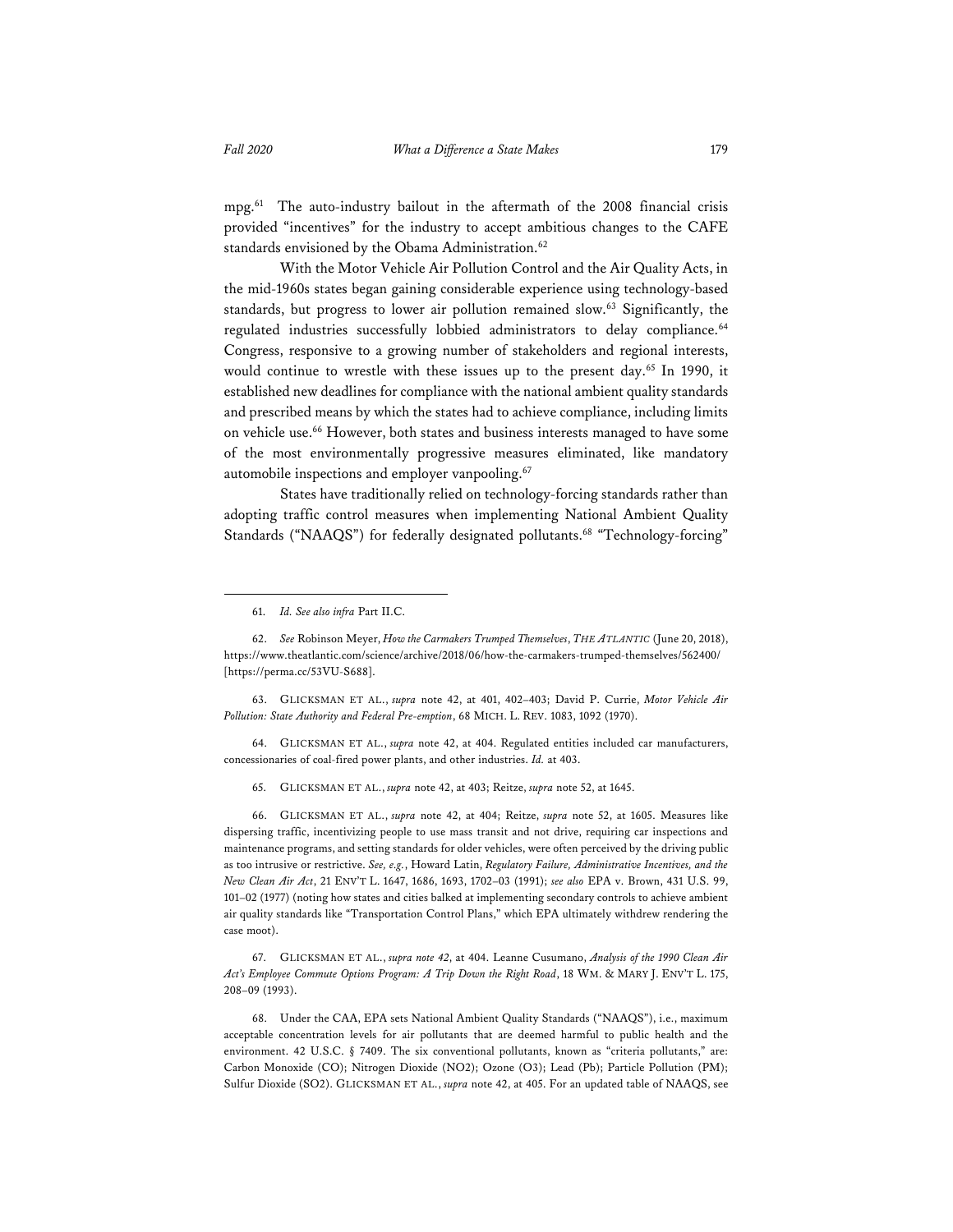or "technology-based" standards—ones that require a particular type of technology are designed to correct a market problem and foster innovation.<sup>69</sup> They are often based on a determination by Congress or a federal agency that a technology not yet commercially widespread is still technically feasible.70 By requiring car manufacturers to produce more efficient and less polluting cars rather than imposing behavioral changes on the driving public, state and local authorities have generally considered these measures more "politically acceptable" to bring improvements in personal transportation.<sup>71</sup>

#### *B. Regulating New Pollutants*

In the beginning, neither the CAA nor the EPCA were passed to regulate  $CO<sub>2</sub>$  emissions to mitigate the effects of global warming. The stated goals of the CAA and EPCA were, respectively, to address sources of air pollution proven to endanger the public's health and welfare and to reduce the consumption of oil and petroleum products including the use of gasoline to make the U.S. economy more resilient to oil shocks.72 By the late 1990s, however, it became clear that the global rise in temperatures compared to pre-industrial levels coincided with higher concentrations of  $CO<sub>2</sub>$  in the atmosphere and that such concentrations were the result of the burning of great quantities of fossil fuels to sustain human activities.73 At the time, CO<sub>2</sub> derived from human activities (especially fossil-fuel driven transportation) was found to be the most important input to the warming problem.<sup>74</sup> Despite mounting scientific evidence, in 2003 the EPA declined a petition for

*NAAQS Table*, EPA, https://www.epa.gov/criteria-air-pollutants/naaqs-table [https://perma.cc/6LUF-F6MG].

<sup>69.</sup> DAVIES ET AL., *supra* note 18, at 56; *Technology-Based Emission and Effluent Standards and the Achievement of Environemntal Objectives,* 91 YALE L.J. 792, 800 (1982).

<sup>70.</sup> DAVIES ET AL., *supra* note 18, at 56; David M. Driesen, *Distributing the Costs of Environmental, Health, and Safety Protection: The Feasibility Principle, Cost-Benefit Analysis, and Regulatory Reform,* 32 BOSTON C. ENV'T AFF. L. REV. 1, 2–3 (2005).

<sup>71.</sup> *See supra* text accompanying note 66.

<sup>72. 42</sup> U.S.C. § 7401; Energy Policy and Conservation Act ("EPCA"), 42 U.S.C. § 6201; CONG. RSCH. SERV., *supra* note 56, at 21.

<sup>73.</sup> TRANSP. RSCH. BD., CLIMATE CHANGE AND TRANSPORTATION: SUMMARY OF KEY INFORMATION 1–2 (2012).

<sup>74.</sup> *Carbon Pollution from Transportation*, EPA, https://www.epa.gov/transportation-air-pollutionand-climate-change/carbon-pollution-transportation [https://perma.cc/A59K-5UPX].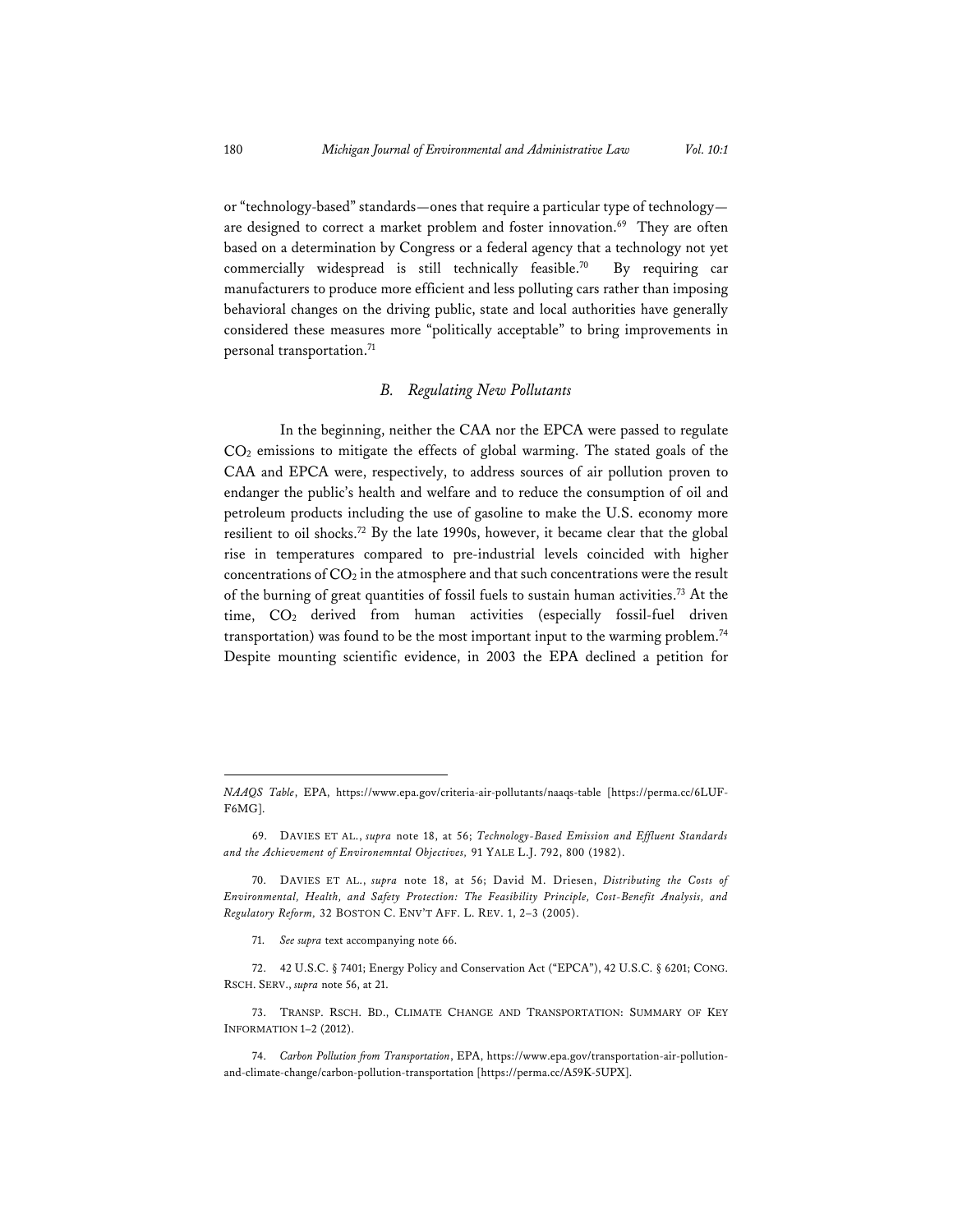rulemaking brought by nineteen private organizations, asking the agency to use its authority under the CAA to regulate  $CO<sub>2</sub>$  emissions from motor vehicles.<sup>75</sup>

The EPA put forward two lines of arguments to explain its refusal. First, it argued that the CAA did not authorize the EPA to promulgate mandatory regulations to address global climate change.<sup>76</sup> Second, the EPA argued that even if it had the authority to regulate GHG emissions, it would have been unwise to do so because of scientific uncertainty.<sup>77</sup> With respect to the first argument, the EPA relied heavily on the history of the CAA and on Congress's more recent approach to dealing with man-made atmospheric pollution causing global warming: it reasoned that because the CAA was directed at local air pollutants and Congress in 1990 decided to "leave out" anthropogenic GHG emissions from the Act's amendments, it followed that the CAA did not give authority to the EPA to regulate GHGs.78 With respect to the second argument, EPA noted that scientific uncertainty as to the existence of an "unequivocal" causal link between GHG emissions and the rise in temperatures justified the agency's decision not to act.<sup>79</sup> Further, the agency stated that regulating GHG emissions from motor vehicles alone represented a "piecemeal" approach not in line with the President's desire to address the issue more comprehensively through technological innovation, voluntary programs, and further research on climate change.<sup>80</sup>

Ultimately, the case resulting from EPA's denial of the petition, *Massachusetts v. EPA*, made its way to the Supreme Court of the United States, which in 2007 ruled in favor of the petitioners, opening a regulatory path to tackle climate change under existing legislation.<sup>81</sup> In fact, it was the Supreme Court in this case that first established that the EPA had authority to regulate GHGs under the CAA. The Court based its decision on the "capacious" and "unambiguous" language of the statute, which commands the agency to "by regulation prescribe . . . standards applicable to the emission of any air pollutant from any class or classes of new motor vehicles or new motor vehicle engines, which in [the Administrator's] judgment cause, or contribute to, air pollution which may reasonably be anticipated to endanger

- 79. *Massachusetts*, 549 U.S. at 508.
- 80. *Id.*
- 81. *Id.* at 534-35.

<sup>75.</sup> Massachusetts v. EPA, 549 U.S. 497, 510 (2007) (noting how plaintiffs sought petitions for rulemaking and collateral relief seeking the regulation of greenhouse gas emissions from new motor vehicles under Section 202 of the CAA).

<sup>76.</sup> *Id.* at 511–12.

<sup>77.</sup> *Id.* at 513.

<sup>78.</sup> *Id.* at 508; *see generally* Control of Emissions from New Highway Vehicles and Engines, 68 Fed. Reg. 52,922, 52,925 (Sept. 8, 2003).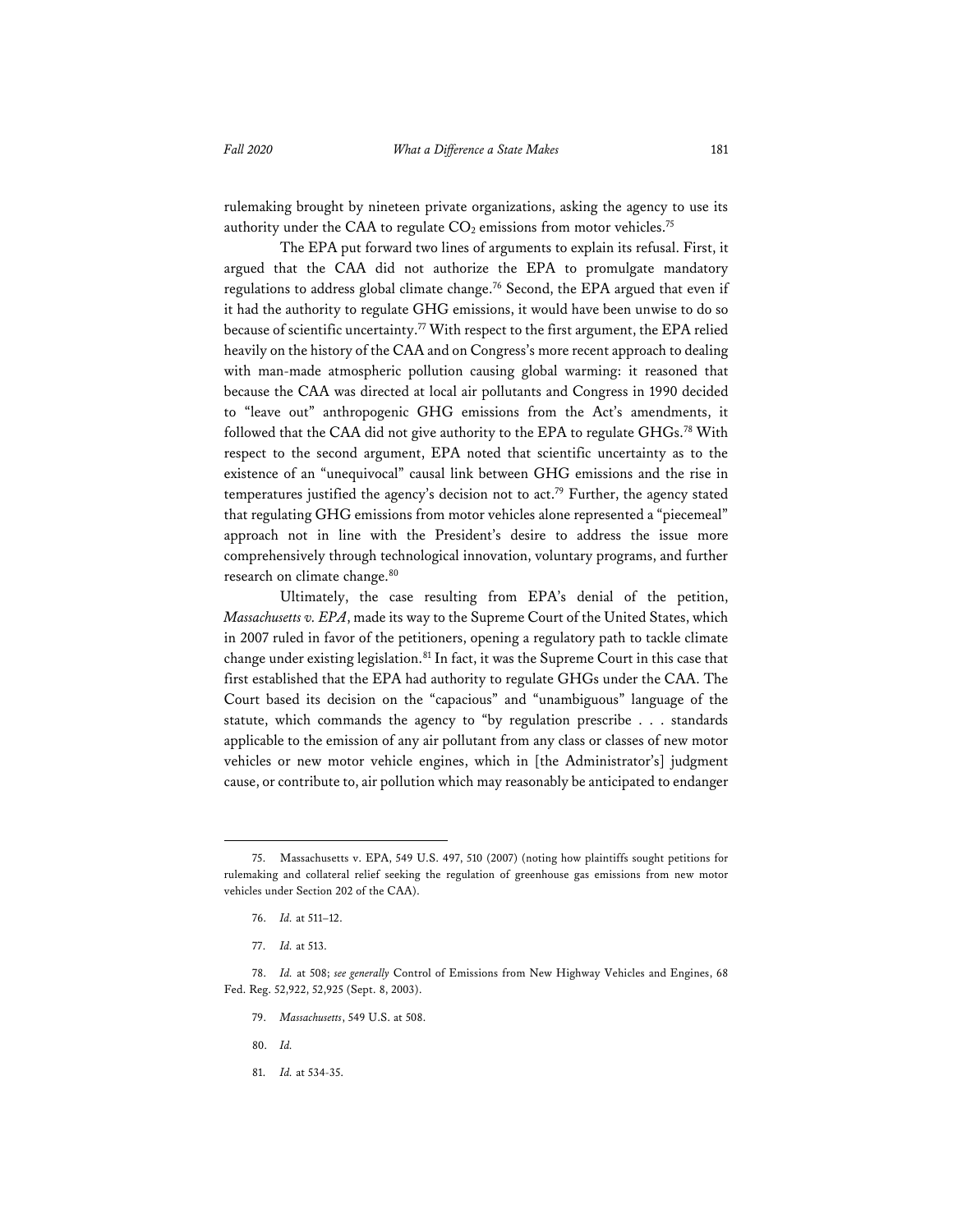public health or welfare . . . ."82 The Act defines an air pollutant as "any air pollution agent or combination of such agents, including any physical, chemical . . . substance or matter which is emitted into or otherwise enters the ambient air . . . ."83 In the Court's view, there is no doubt that "the definition embraces all airborne compounds of whatever stripe," and underscores that intent through the repeated use of the word "any."84 "Carbon dioxide, methane, nitrous oxide, and hydro-fluorocarbons are without a doubt *physical* [and] *chemical* . . . substance[s] which [are] emitted into . . . the ambient air . . . ."85 In exercising its judgment, the EPA had to follow the statutory language, which is clear and unambiguous in granting the agency authority to regulate GHGs.86 In accordance with its decision, the Court ordered the EPA to make a determination as to whether such gases effectively endanger human health and welfare.87

In 2009, the EPA conducted an extensive review of decades of scientific research and peer-reviewed assessment reports synthesizing thousands of individual climate science studies and concluded that the build-up of heat-trapping GHGs in the atmosphere does endanger public health and welfare.<sup>88</sup> The 2009 rulemaking, referred to as "Endangerment Finding," also included the "Cause or Contribute" determination that GHG emissions from motor vehicles contribute to the dangerous atmospheric build-up of climate pollution.<sup>89</sup> The two findings together provided the legal foundation for the EPA to issue GHG emissions standards for vehicles in 2010 under Section 202 of the CAA.<sup>90</sup>

- 83. 42 U.S.C. § 7602(g).
- 84. *Massachusetts*, 549 U.S. at 529.
- 85. *Id.* at 529 (internal quotation marks omitted).
- 86. *Id.* at 532–33.
- 87. *Id.* at 534–35.

88. Endangerment and Cause or Contribute Findings for Greenhouse Gases Under Section 202(a) of the Clean Air Act, 74 Fed. Reg. 66,496, 66,496 (Dec. 15, 2009); NAT. RES. DEF. COUNCIL ("NRDC"), EPA'S ENDANGERMENT FINDING: THE LEGAL AND SCIENTIFIC FOUNDATION FOR CLIMATE ACTION 1 (2017), https://www.nrdc.org/sites/default/files/epa-endangerment-finding-fs.pdf [https://perma.cc/XK9Y-HDVF].

89. Endangerment and Cause or Contribute Findings, 74 Fed. Reg. at 66,496; NRDC, *supra* note 88, at 2.

90. NRDC, *supra* note 88, at 2.

<sup>82.</sup> *Id.* at 532 (quoting 42 U.S.C. § 7521(a)(1)).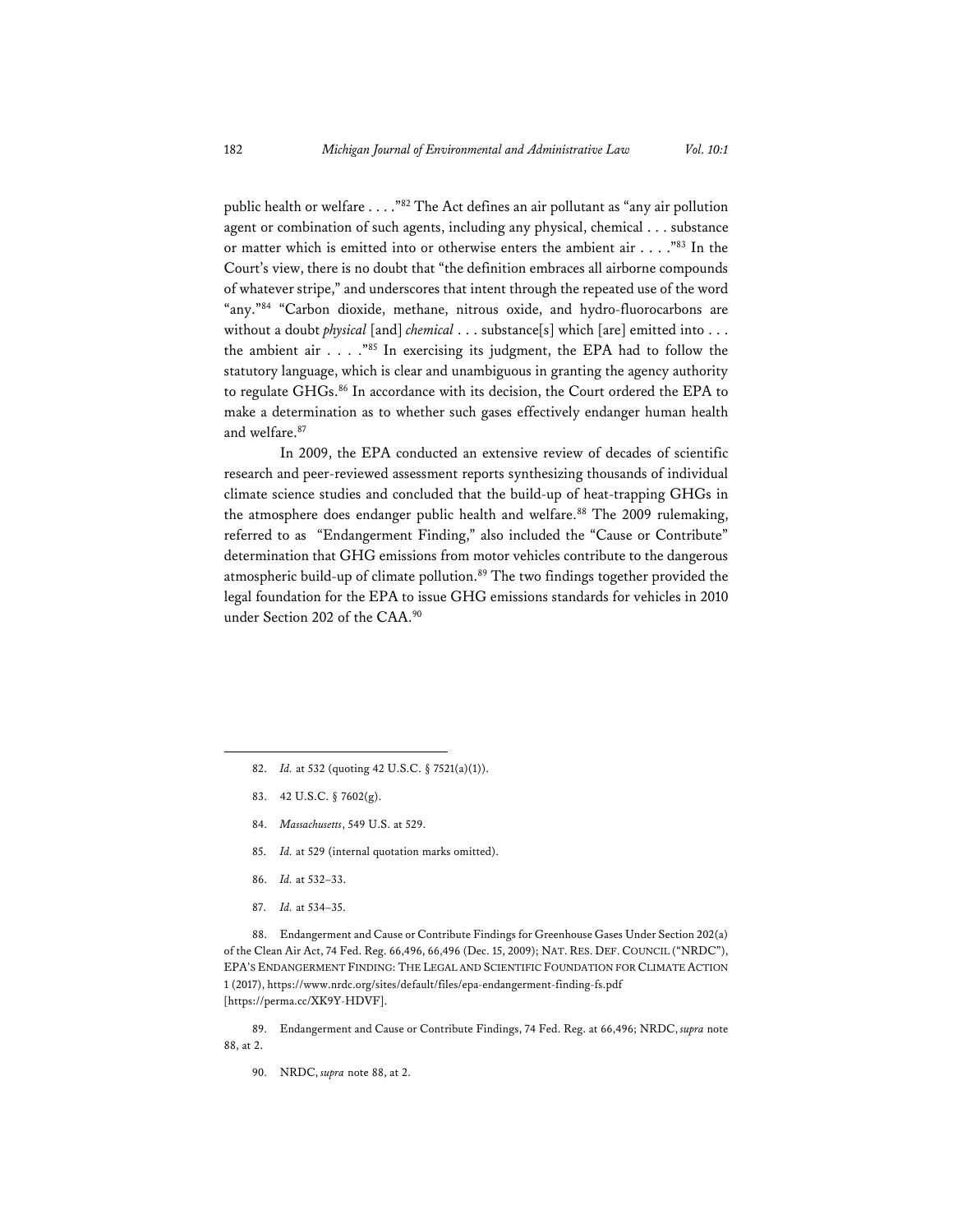#### *C. Current Standards*

For decades, EPA and NHTSA established performance standards for motor vehicles.<sup>91</sup> These included primarily tailpipe emissions and fuel economy standards, under the respective authority of the CAA and EPCA, without any interagency coordination.<sup>92</sup> As a result, the standards were not particularly harmonized despite their practical interrelationship.<sup>93</sup> Motor vehicle energy use and emissions are a function of miles traveled, the number of vehicles on the road, fuel efficiency, and the type of fuel.<sup>94</sup> These factors combined determine the amount of pollution from each different category of motor vehicles (passenger vehicles, light trucks, heavy trucks, motorcycles, etc.). For example, a type of motor vehicle that uses less fuel per mile traveled will produce less pollution at the end of its useful life provided that the total miles traveled remain equal.<sup>95</sup>

A possible curtailment of EPA's authority was raised by NHTSA for the first time when the EPA began considering tailpipe emissions standards for a different kind of air pollutants—GHGs and, in particular,  $CO<sub>2</sub>$ —the amount and effects of which could be reduced by increasing motor vehicles efficiency.<sup>96</sup> In its 2007 decision, however, the Supreme Court clarified that EPA's statutory obligation to protect the public's health and welfare is "wholly independent of [Department of Transportation] DOT's mandate to promote energy efficiency."97 The Court reasoned that, while in practice reducing GHG emissions from motor vehicles may overlap with DOT's authority to set mileage standards, such circumstance "in no way

- 92. DAVIES ET AL., *supra* note 18, at 535-36; Freeman, *supra* note 91, at 349–50.
- 93. DAVIES ET AL., *supra* note 18, at 535-36; Freeman, *supra* note 91, at 353.

94. DAVIES ET AL., *supra* note 18*,* at 534; NAT'L RSCH. COUNCIL, ASSESSMENT OF FUEL ECONOMY TECHNOLOGIES FOR LIGHT-DUTY VEHICLES 12–15 (2011); EPA, GREENHOUSE GAS EMISSIONS FROM A TYPICAL PASSENGER VEHICLE 2 (2018).

95. It is often said that the energy savings from policies promoting more efficient vehicles are partially offset by the "rebound effect," with people driving more miles as they spend less on fuel. DAVIES ET AL., *supra* note 18, at 498; *Federal Vehicle Standards*, CTR. FOR CLIMATE & ENERGY SOLS., https://www.c2es.org/content/regulating-transportation-sector-carbon-emissions/ [https://perma.cc/9N DT-AMMA]. However, "according to the Department of Energy's 2018 Transportation Energy Data Book, starting in 1978, passenger vehicle fuel use dropped from around 80 billion gallons of gasoline to just above 69 billion in 1982. Conversely, the number of registered vehicles increased from 116 million to 123 million during the same time period. While the number of registered passenger vehicles increased, the number of miles driven per vehicle stayed relatively flat (around 9,000 miles per vehicle) throughout the time period." CONG. RSCH. SERV., R45493, THE WORLD OIL MARKET AND U.S. POLICY: BACKGROUND AND SELECT ISSUES FOR CONGRESS 22 (2019).

- 96. DAVIES ET AL., *supra* note 18, at 548.
- 97. Massachusetts v. EPA, 549 U.S. 497, 531–32 (2007).

<sup>91.</sup> DAVIES ET AL., *supra* note 18, at 535–36; Jody Freeman, *The Obama Administration's National Auto Policy: Lessons From the "Car Deal*," 35 HARV. ENV'T L. REV. 343, 346–50 (2011).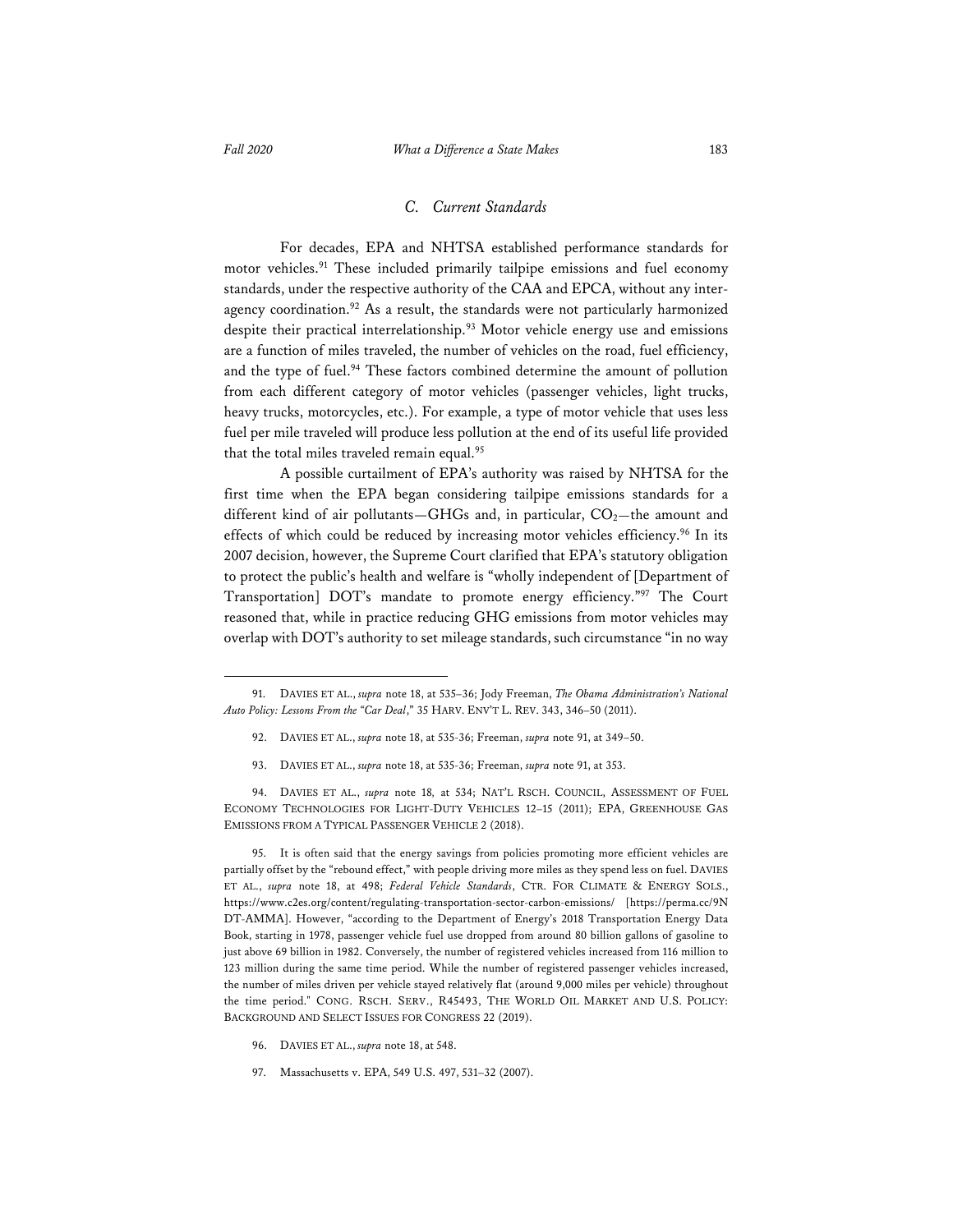licenses EPA to shirk its environmental responsibilities" and that "there is no reason to think the two agencies cannot both administer their obligations and yet avoid inconsistency."98

In light of the Supreme Court's recommendations and the issuance of the Endangerment and Cause-or-Contribute Findings in December 2009, the Obama Administration took a new joint-rulemaking approach. First, the Administration brokered an agreement between major stakeholders in the automotive and truck industries, the states, and other interested parties to develop and implement vehicle GHG emission standards.<sup>99</sup> Second, because  $CO<sub>2</sub>$  from vehicle fuel combustion is a major source of GHG emissions, the White House directed EPA to work with NHTSA to align the GHG standards with the CAFE standards.100 EPCA and CAA generally preempt states from adopting their own fuel economy and emissions standards for new motor vehicles.<sup>101</sup> However, under CAA Section 209(a), California enjoys the unique authority to issue motor vehicle emissions standards, provided that they are at least as stringent as federal standards and are necessary to meet "compelling and extraordinary conditions."102 California had already promulgated GHG emissions standards prior to 2009, for which it had requested an EPA waiver.<sup>103</sup> EPA granted California a waiver in June 2009, and President Obama directed EPA and NHTSA to harmonize the federal GHG and fuel efficiency standards with those developed by California.104

On May 7, 2010, EPA and NHTSA finalized a groundbreaking joint rulemaking process, the Phase One standards, which affected model years ("MYs") 2012–2016 light-duty motor vehicles (passenger cars, SUVs, crossovers, minivans and most pick-ups).105 Under these regulations, emissions are designed to average 250 grams/mile of  $CO_2$  combined with a fuel economy of 34.1 mpg in MY 2016.<sup>106</sup>

101. 42 U.S.C. § 7543; 49 U.S.C. § 32919; CONG. RSCH. SERV., *supra* note 56, at 1.

103. CONG. RSCH. SERV., R40506, CARS, TRUCKS, AIRCRAFT, AND EPA CLIMATE REGULATIONS 1 (2017).

104. *Id.* 

105. Light-Duty Vehicle Greenhouse Gas Emission Standards and Corporate Average Fuel Economy Standards; Final Rule, 75 Fed. Reg. 25,324 (May 7, 2010). The Obama Administration referred to the coordinated effort as the "National Program." CONG. RSCH. SERV., *supra* note 56, at 1.

106. Light-Duty Vehicle Greenhouse Gas Emission Standards and Corporate Average Fuel Economy Standards; Final Rule, 75 Fed. Reg. at 25,330.

<sup>98.</sup> *Id.* at 532.

<sup>99.</sup> CONG. RSCH. SERV., *supra* note 56, at 3; Proposed Rulemaking to Establish Light-Duty Vehicle Greenhouse Gas Emission Standards and Corporate Average Fuel Economy Standards, 74 Fed. Reg. 49,454-01 (Sept. 28, 2009).

<sup>100.</sup> CONG. RSCH. SERV., *supra* note 56, at 3.

<sup>102. 42</sup> U.S.C. § 7543(b)(1)(B).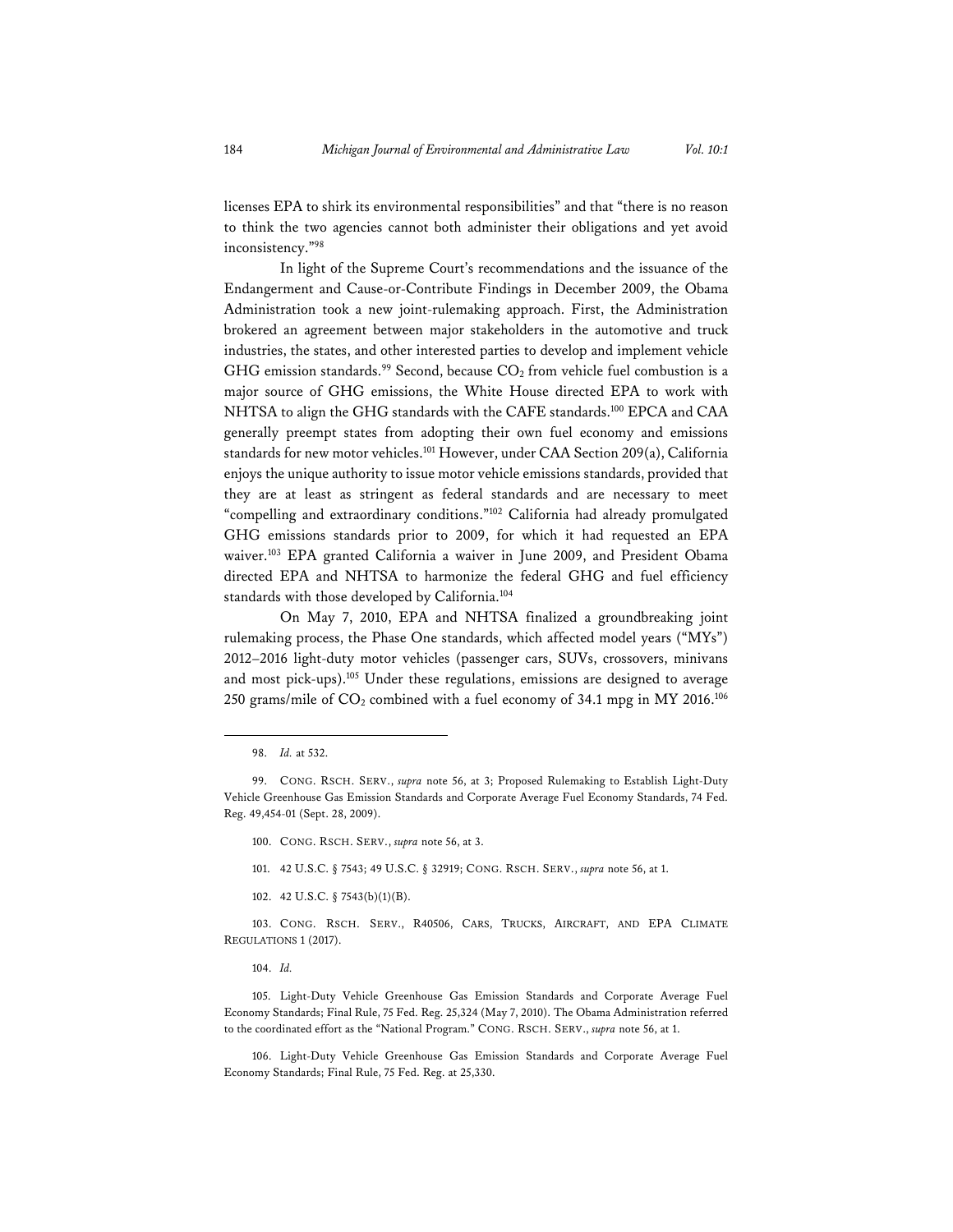According to EPA's estimates, these standards would achieve a twenty-one percent reduction in fleet-wide emissions by 2030 compared to the level that would occur in the absence of the regulations.107 EPA and NHTSA promulgated the Phase Two CAFE and GHG emission standards for light-duty motor vehicle MYs 2017-2025 on October 15, 2012.<sup>108</sup> Under these new regulations,  $CO<sub>2</sub>$  emissions would be reduced to about 160 grams per mile by 2025, with fleet-wide fuel economy rising to nearly fifty miles per gallon, and achieve a fleet-wide reduction of fifty percent of GHG emissions by 2025, much higher than the goal of the 2010 Phase One standards.<sup>109</sup>

#### *D. Reasons for Harmonization*

With the door now open to regulate GHGs from automobiles, the initially uncoordinated labor of EPA and NHTSA to set tailpipe emission limits for conventional pollutants and fuel economy standards did not seem appropriate anymore. The statutory goals of energy security and climate mitigation began to look less distant from each other, especially after the passage of the 2007 Energy Independence and Security Act ("EISA"), which emphasized the need to bring together energy and environmental policy.110 As stated in the joint EPA/NHTSA final rule of 2010, reducing both fuel consumption and  $CO<sub>2</sub>$  were "twin problems" which could be addressed through one national program.<sup>111</sup> The Obama Administration gave at least two reasons why CAFE and GHG standards required coordination and were aligned with the ones adopted in California. First, joint

109. 2017 and Later Year Light-Duty Vehicle Greenhouse Gas Emissions and Corporate Average Fuel Economy Standards, 77 Fed. Reg. at 62,627; *see* CONG. RSCH. SERV., *supra* note 56, at 7 tbl.1.

110. Energy Independence and Security Act of 2007 ("EISA"), 42 U.S.C. §§ 17001–17386. EISA, among other things, "required NHTSA to increase combined passenger car and light truck fuel economy standards to at least 35 mpg by 2020, up from a combined 26.6 mpg in 2007." CONG. RSCH. SERV., *supra* note 56, at 2.

<sup>107.</sup> CONG. RSCH. SERV., *supra* note 103, at 6.

<sup>108. 2017</sup> and Later Year Light-Duty Vehicle Greenhouse Gas Emissions and Corporate Average Fuel Economy Standards, 77 Fed. Reg. 62,624-01 (Oct. 15, 2012). As with the Phase 1 rulemaking, the Phase 2 standards were preceded by a multiparty agreement, brokered by the Obama Administration, including the State of California, thirteen auto manufacturers, and the United Auto Workers union. CONG. RSCH. SERV., *supra* note 56, at 6.

<sup>111. &</sup>quot;The National Program is both needed and possible because the relationship between improving fuel economy and reducing CO2 tailpipe emissions is a very direct and close one. The amount of those CO2 emissions is essentially constant per gallon combusted of a given type of fuel. Thus, the more fuel-efficient a vehicle is, the less fuel it burns to travel a given distance. The less fuel it burns, the less CO2 it emits in traveling that distance." Light-Duty Vehicle Greenhouse Gas Emission Standards and Corporate Average Fuel Economy Standards, 75 Fed. Reg. 25,324, 25,327 (May 7, 2010) (citing PANEL ON POLICY IMPLICATIONS OF GREENHOUSE WARMING, NAT'L ACADEMY PRESS, POLICY IMPLICATIONS OF GREENHOUSE WARMING: MITIGATION, ADAPTATION, AND THE SCIENCE BASE (1992)).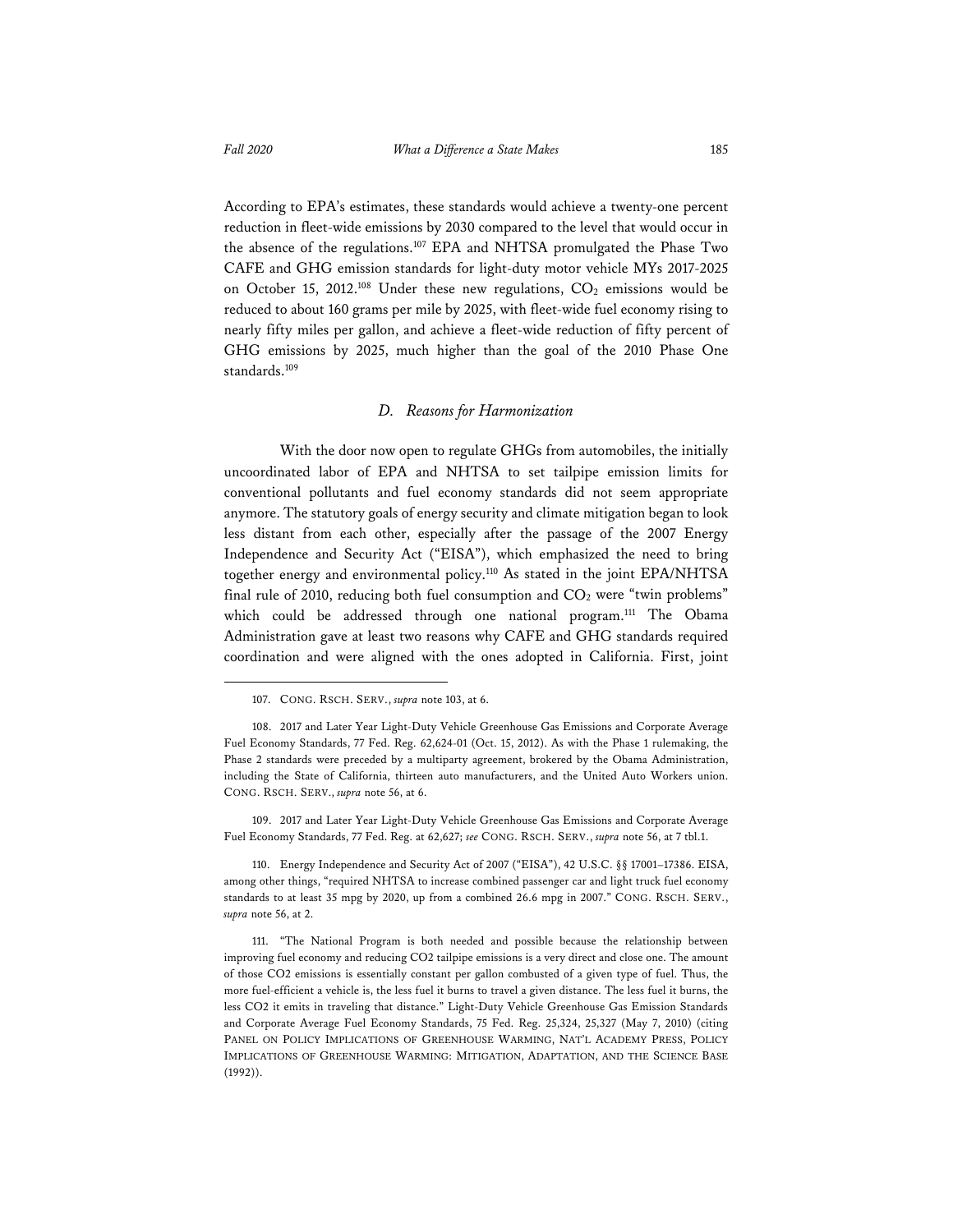rulemaking between EPA and NHTSA would deliver "administrative efficiencies on a nationwide basis that would likely not be available under a less coordinated approach."112 In this case, EPA and NHTSA developed common technical underpinnings, elements of program design, definitions of cars and truck, and flexibility mechanisms for compliance in supports of their standards.<sup>113</sup> Having this level of harmonized rules favors uniformity and clarity to the industry's advantage.

Second, the EPA/NHTSA joint rule was a prime example of achieving "regulatory convergence by making it possible for the standards of two different Federal agencies and the standards of California and other states to act in a unified fashion."114 As highlighted by the Administration, this "will allow automakers to meet both the NHTSA and EPA requirements with a single national fleet, greatly simplifying the industry's technology, investment and compliance strategies."115 In other words, harmonized federal and state standards would not only deliver multiple benefits to the public but also allow the industry to plan with reasonable certainty.

The Trump Administration reopened the midterm evaluation process conducted under the prior Administration and concluded that the MY 2022-2025 standards are "not appropriate and, therefore, should be revised" in a new rulemaking.116 On August 24, 2018, EPA and NHTSA proposed amendments to the existing CAFE and GHG emission standards.<sup>117</sup> The Safer Affordable Fuel-Efficient ("SAFE") Vehicles Rule for MY 2021-2026 Passenger Cars and Light Trucks offered eight alternatives.118 The agencies' preferred alternative was to retain the existing standards through MY 2020 and then to freeze the standards at this level for both programs through MY 2026.<sup>119</sup> The preferred alternative also removed CO<sub>2</sub> equivalent air conditioning, refrigerant leakage, nitrous oxide, and methane requirements after MY 2020.120

After receiving public comments, on September 19, 2019, EPA and NHTSA released a final rule, the Safer Affordable Fuel-Efficient ("SAFE") Vehicles

115. *Id.* at 25,329.

116. Mid-Term Evaluation of Greenhouse Gas Emissions Standards for Model Year 2022- 2025 Light-Duty Vehicles, 83 Fed. Reg. 16077-01, 16078 (Apr. 13, 2018).

117. The Safer Affordable Fuel-Efficient (SAFE) Vehicles Rule for Model Years 2021-2026 Passenger Cars and Light Trucks, 83 Fed. Reg. 42,986-01 (Aug. 24, 2018).

- 118. *Id.* at 42,990.
- 119. *Id.* at 42,990; CONG. RSCH. SERV., *supra* note 56, at 17.

120. The Safer Affordable Fuel-Efficient (SAFE) Vehicles Rule Part One: One National Program, 84 Fed. Reg. 51,310 (Sept. 27, 2019).

<sup>112.</sup> *Id.* at 25,326.

<sup>113.</sup> *Id.* at 25,328.

<sup>114.</sup> *Id.* at 25,326.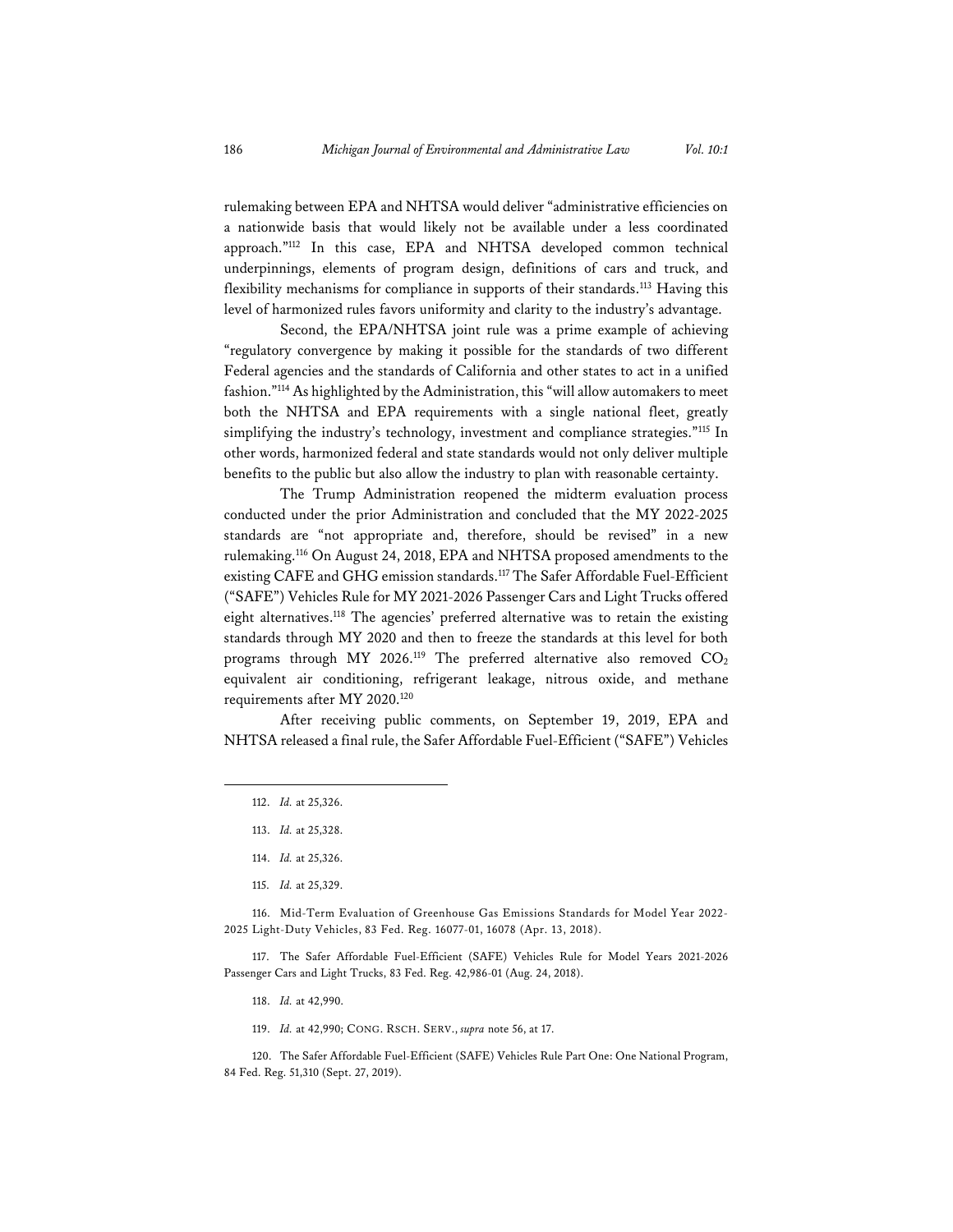Rule Part One: One National Program.121 In the final rule, NHTSA contends that EPCA preempts California's standards because the statute preempts state laws

related to federal fuel economy standards.<sup>122</sup> In conjunction with NHTSA's determination, EPA withdrew California's CAA preemption waiver for its vehicle GHG standards applicable to MYs 2021-2025.123 On March 31, 2020, EPA and NHTSA released the second part of the rulemaking, the Safer Affordable Fuel– Efficient ("SAFE") Vehicles Rule for Model Years 2021-2026 Passenger Cars and Light Trucks.124 This final rule contains the revised GHG and CAFE standards, which increase in stringency only 1.5% each year through MY 2026 compared with the standards issued in 2012, which would have required about a 5% annual increase.125

The question of preemption centrally implicates California's authority under the CAA. The next section looks at the history of California's air pollution control, first under its own laws then under the federal statute. It explains the reasons behind the state's unique and longstanding role as a national "laboratory" for regulatory and technical experimentation. It then proceeds to analyze the more recent and unprecedented challenges to California's authority and concludes with a critique of the reasons offered by the Administration for its revocation.

## III. CALIFORNIA'S AUTHORITY TO REGULATE MOTOR VEHICLE EMISSIONS UNDER THE CLEAN AIR ACT

#### *A. History of California's Air Pollution Regulation*

Before air pollution became a matter of federal legislation, municipalities, followed by the states, took the first steps to prevent the worst effects of black smoke and other emissions resulting from industrial development and urbanization.<sup>126</sup> Despite the increasing number of air pollution regulatory laws and ordinances passed in the late 1800s and early 1900s, localities lacked adequate organization, personnel,

<sup>121.</sup> *Id.* at 51,362–363.

<sup>122.</sup> *Id.* 

<sup>123.</sup> *Id.*

<sup>124.</sup> The Safer Affordable Fuel–Efficient (SAFE) Vehicles Rule for Model Years 2021-2026 Passenger Cars and Light Trucks, 85 Fed. Reg. 24,174, 25,278 (Apr. 30, 2020).

<sup>125.</sup> *Id.* at 24,175; News Release, EPA, U.S. DOT and EPA Put Safety and American Family First with Final Rule on Fuel Economy Standards (Mar. 31, 2020), https://www.epa.gov/newsreleases/us-dotand-epa-put-safety-and-american-families-first-final-rule-fuel-economy-standards [https://perma.cc/RW9N-JJL8].

<sup>126.</sup> Arthur Stern, *History of Air Pollution Legislation in the United States*, 32 J. AIR POLLUTION CONTROL ASS'N 44, 44–47 (1982).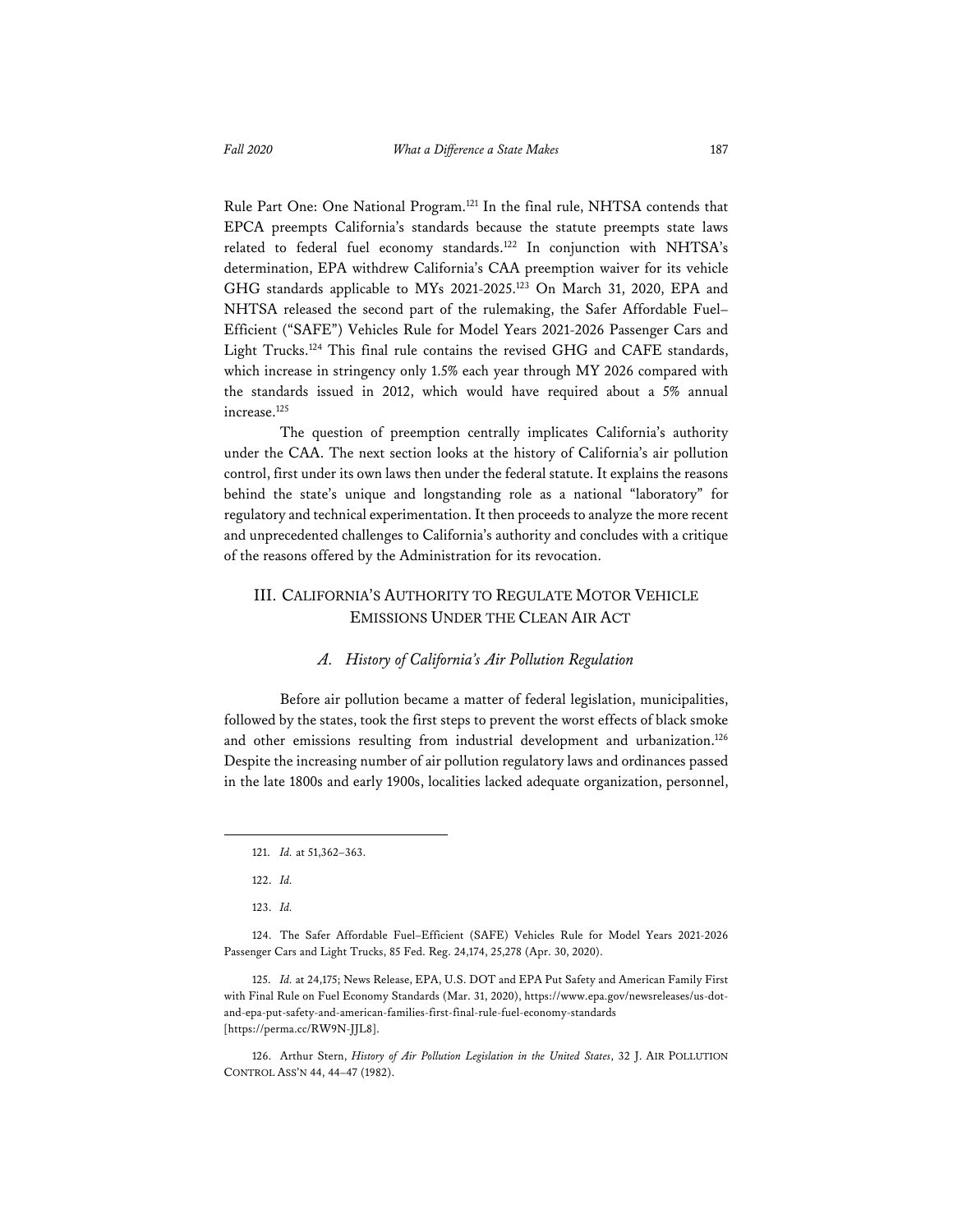and fiscal means to appropriately enforce them.127 The earliest state legislation regulating air pollution came out of Ohio in 1897, but the first state law to tackle air pollution other than black smoke was the California law of 1947, which authorized counties to regulate air pollution.128

By the early 1940s, smog in the city of Los Angeles had become an issue of great concern.<sup>129</sup> This prompted the city, and later the state, to act.<sup>130</sup> The first recognized episodes of serious L.A. smog occurred in the summer of 1943.131 Visibility was only three blocks. People suffered from burning eyes and lungs, and nausea.132 The phenomenon was termed a "gas attack" and blamed on a nearby butadiene plant.133 But when the plant was shut down, the smog did not abate.134 In 1947, the Los Angeles County Air Pollution Control District—the first such body in the nation—was formed.135 The district regulated obvious culprits, like smokebelching power plants and oil refineries, but still the smog persisted.136 It was not until the early 1950s, when Dr. Arie Haagen-Smit, a bioorganic chemistry professor on a one-year leave of absence from Caltech, figured out the nature and causes of photochemical smog, which made it clear that the automobile was the main culprit.137

132. *Id.* 133. *Id.* 134. *Id.* 135. *Id.*  136*. Id.* 137. *Id.*

<sup>127.</sup> *Id.* at 44. In Stern's opinion, the biggest progress in air pollution prevention was made with the passage of the Clean Air Act of 1963, when federal grants were made available to the states to fund research, training programs, and technical assistance. *Id.* at 47–48. Lack of opposition to powerful economic interests by local officials was another major cause of local failure to adequately regulate air pollution. The episode of Donora, in the state of Pennsylvania, mentioned in Stern's article, well illustrates this trend. *Id.*; *see also* Lorraine Boissoneault, *The Deadly Donora Smog of 1948 Spurred Environmental Protection—But Have We Forgotten the Lesson?* SMITHSONIAN MAG. (Oct. 26, 2018), https://www.smith sonianmag.com/history/deadly-donora-smog-1948-spurred-environmental-protection-have-weforgotten-lesson-180970533/ [https://perma.cc/ST2F-KL3N].

<sup>128.</sup> Ohio state law required "that every steam boiler in any city of the first grade of the first class (most likely meaning Cleveland and Cincinnati) shall be constructed or altered to prevent the production and emission of smoke so far as the same is possible and that these furnaces be so operated "on pain of fine by the operator." Stern, *supra* note 126, at 47 (internal quotes omitted). The first state law to provide statewide authority to a state air pollution control agency was passed in Oregon in 1951; in 1957, California followed suit but only with respect to motor vehicles. *Id.*

<sup>129.</sup> *Id.* at 48.

<sup>130.</sup> *Id.* 

<sup>131.</sup> *History*, CAL. AIR RES. BD. ("CARB"), https://ww2.arb.ca.gov/about/history [https://perma.cc/ZPH8-ZBLS].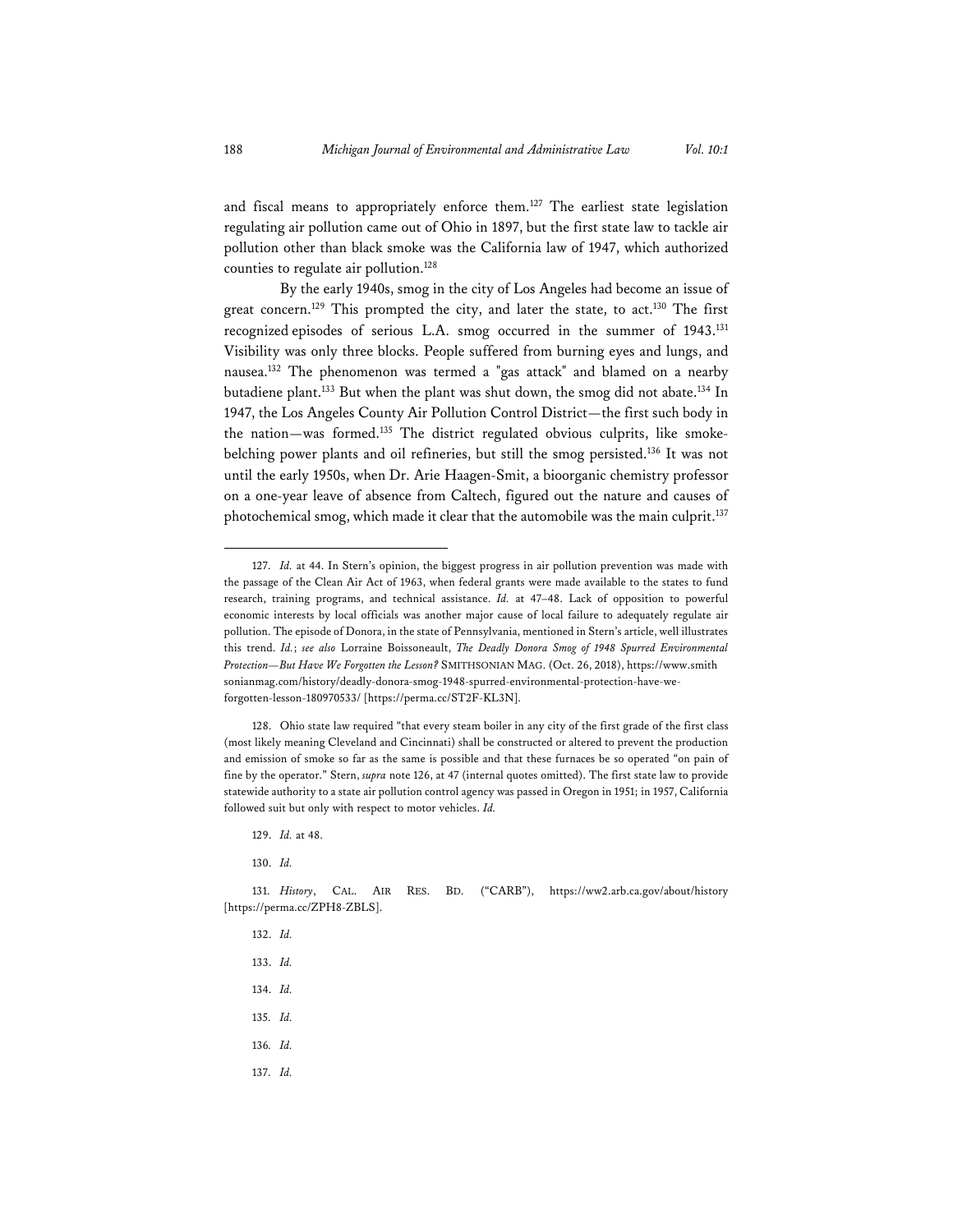Working in a specially equipped Los Angeles air district laboratory, he determined that two chief constituents of automobile exhaust—airborne hydrocarbons from gasoline, and oxides of nitrogen ("NO<sub>x</sub>") produced by internal combustion engines were to blame for smog.<sup>138</sup> His research, highlighting the reaction of sunlight with automobile exhaust and industrial air pollution, became the foundation upon which today's air pollution regulations are based.139

As a result of these scientific findings, California took action by forming a Bureau of Air Sanitation within the California Department of Public Health and requiring that the department establish air quality standards and set necessary controls on motor vehicle emissions of air pollutants.140 In 1966, California established the first tailpipe emissions standards in the nation.141 A year later, the California Air Resources Board ("CARB") was established.142 Three years later, the federal Clean Air Act, expanding on the 1967 Air Quality Act, recognized California's earlier efforts, and authorized the state to set its own separate and stricter-thanfederal vehicle emissions regulations to address the extraordinary circumstances of population, climate, and topography that generated the worst air in the nation.<sup>143</sup> Under that authority, in 1971, CARB adopted the nation's first  $NO<sub>x</sub>$  emissions

standards for motor vehicles and led the way to the development of the catalytic converter, which would revolutionize the ability to reduce smog-forming emissions from cars.<sup>144</sup>

Because of its more severe air pollution problems and its pioneering role in establishing motor vehicle emission control requirements in the 1960s, California has

142. CARB, *supra* note 131. In 1967, the California Legislature combined the staff of the Department of Health's Bureau Air Sanitation with the staff of the MVPCB and formed the California Air Resources Board ("CARB"). Its duties included dividing the state into air basins, monitoring air quality, adopting ambient air quality standards, promulgating motor vehicle emissions regulations, performing research, investigating special problems, assisting the local districts, and overseeing their activities. Austin et al., *supra* note 142, at 3827.

143. CARB, *supra* note 131.

144 . *Id.*

<sup>138.</sup> *Id.*

<sup>139.</sup> *Id*.

<sup>140.</sup> *Id.*

<sup>141.</sup> *Id.* With the Motor Vehicle Pollution Control Act of 1960, the California Legislature created the Motor Vehicle Pollution Control Board ("MVPCB") within the Department of Public Health which duties included establishing criteria for approving automotive pollution control devices, testing, and certifying the devices and making reports and recommendations to the Legislature, while the Bureau of Air Sanitation retained its duties but concentrated on stationary sources. MVPCB established the nation's first vehicle emission control requirements for gaseous emissions. However, because it lacked the power to coordinate state and local activities to control air pollution, MVPCB recommended its own dissolution in favor of a more powerful agency. Thomas C. Austin et al., *The California Vehicle Emission Control Program—Past, Present and Future*, 90 SAE INT'L 3824, 3826–27 (1981).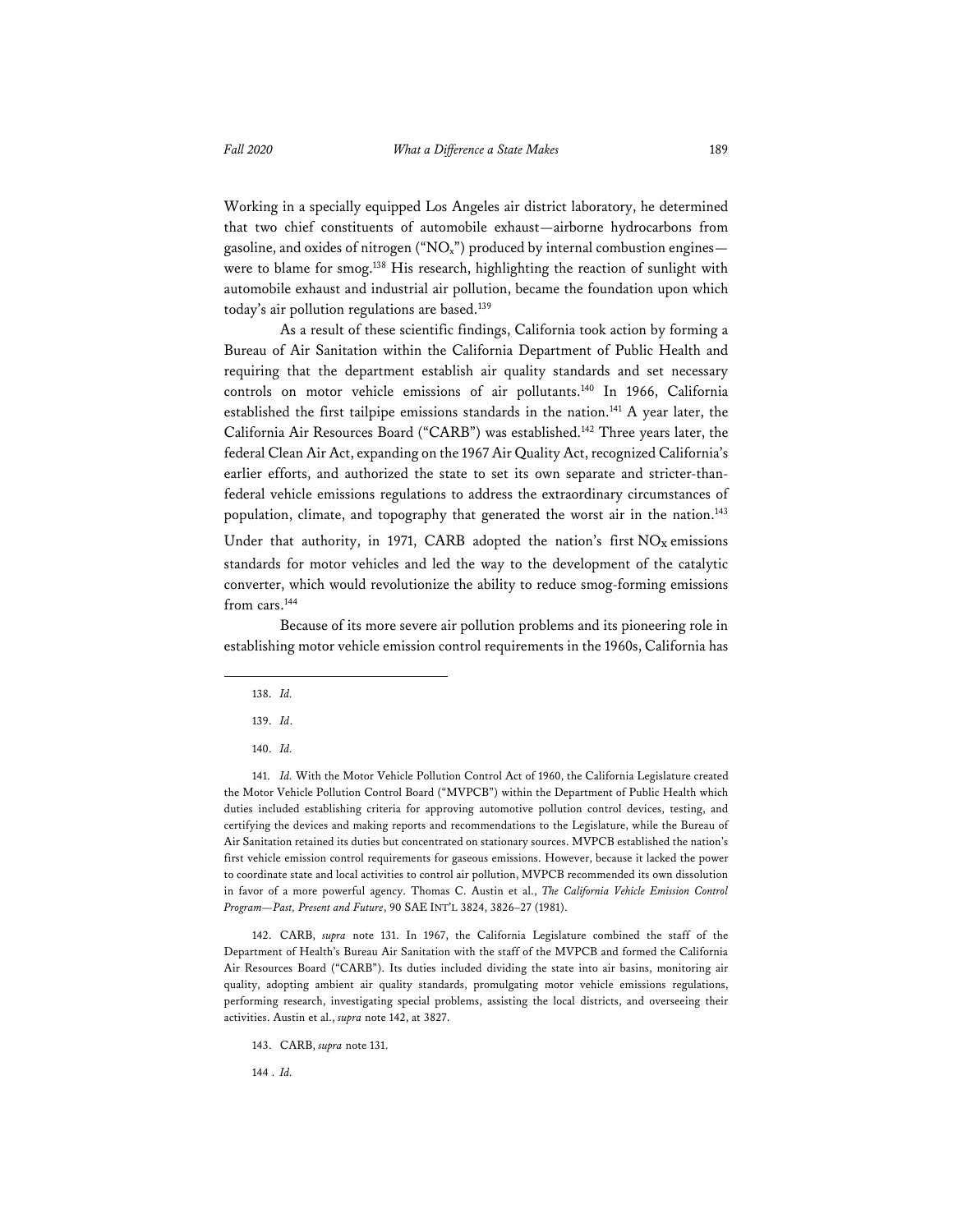historically been allowed to adopt motor vehicle pollution control standards more stringent than the federal requirements.145 Moreover, in adopting purposeful technology-forcing regulations, EPA has generally followed the lead of California given its experience and leadership tackling air pollution.146

#### *B. California's Waiver Under the Clean Air Act*

Title II of the CAA titled "Emission Standards for Moving Sources" generally preempts states from adopting their own emission standards for new motor vehicles or engines. CAA Section 209(a) declares:

> No State or political subdivision thereof shall adopt or attempt to enforce any standard relating to the control of emissions from new motor vehicles or new motor vehicle engines subject to this part. No State shall require certification, inspection, or any other approval relating to the control of emissions from any new motor vehicles or new motor vehicle engine as condition precedent to the initial sale, titling (if any), or registration of such motor vehicle, motor engine or equipment.<sup>147</sup>

As Congress observed in the legislative history of the CAA in 1970, the main objective of the federal preemption was to avoid "the multiplicity of state standards for emissions control systems on new motor vehicles."148 On the one hand, Congress was cognizant that different states would face different conditions and would require the adoption of more stringent standards to comply with ambient quality standards within their region, and, on the other hand, that allowing each state to set its own emission standards for new vehicles would create the impractical and costly result that the automotive industry would have to comply with fifty different sets of rules.<sup>149</sup> Federal preemption was therefore necessary and represented a compromise between achieving the greatest level of health and welfare protection while regulating motor vehicles emissions in a way that would be feasible and reasonable for automakers.150

- 148. S. REP. NO. 91-1196, at 32 (1970).
- 149. *See id.*

<sup>145.</sup> CONG. RSCH. SERV., *supra* note 103, at 5.

<sup>146.</sup> *Id; see also* Motor & Equip. Mfrs. Ass'n v. EPA, 627 F.2d 1095, 1110–11 (D.C. Cir. 1979).

<sup>147. 42</sup> U.S.C. § 7543(a).

<sup>150.</sup> GLICKSMAN ET AL., *supra* note 42, at 494-95; *see also* Jeremy S. Scholtes, *When the Darkness Consumes the Light*, 27 TEMP. J. SCI. TECH. & ENV'T L. 177, 204 (2008).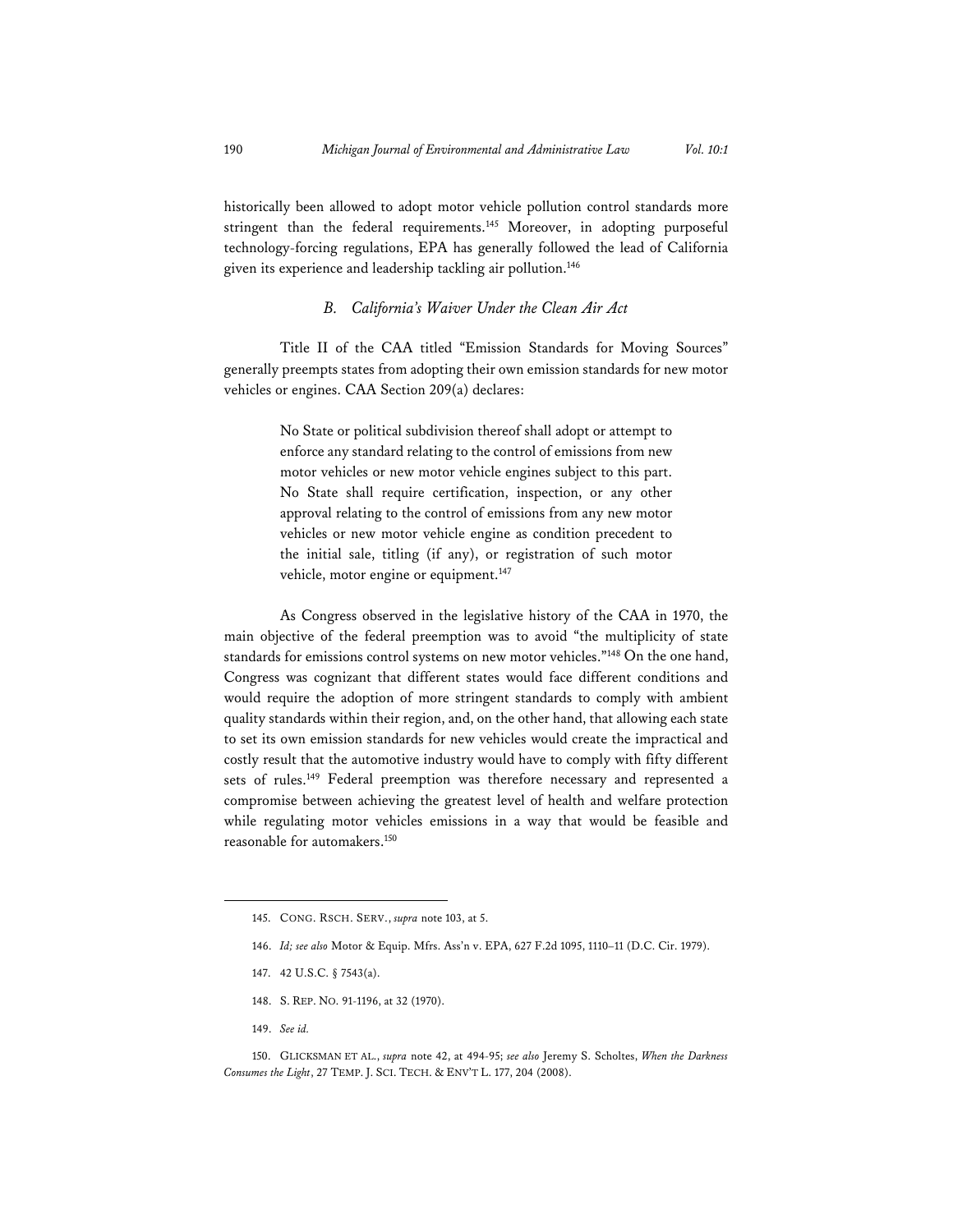Nevertheless, CAA Section 209(b) provides an exception to federal preemption of state vehicle emission standards:

> The [EPA] Administrator shall, after notice and opportunity for public hearing, waive application of this section [the preemption of State emission standards] to any State which has adopted standards (other than crankcase emission standards) for the control of emissions from new motor vehicles or new motor vehicle engines prior to March 30, 1966, if the State determines that the State standards will be, in the aggregate, at least as protective of public health and welfare as applicable Federal standards.<sup>151</sup>

Only California qualifies for such a preemption waiver because it is the only state that adopted motor vehicle emission standards *prior* to March 30, 1966.152 In granting California the right to set different and more stringent standards, Congress sought to benefit not only the citizens of California but also the entire nation. It touted California as a "testing area" for innovative and ambitious air pollution control strategies that, if successful, could be rolled out on a national scale.<sup>153</sup> Congress continued to explicitly recognize and endorse California's leadership role in developing high-quality air emission standards, despite strenuous opposition of the automotive industry and warnings about a fragmented national market.<sup>154</sup> Ten years later, with the 1977 Amendments to the CAA, it decided to substantially revise the waiver provision in an effort to further expand the deference accorded to California, and removed the original requirement that each California standard be more stringent than a comparable federal standard.<sup>155</sup> Furthermore, Congress adopted a

154. *See e.g.*, Ford Motor Co. v. EPA, 604 F.2d 685, 685–86 (D.C. Cir. 1979) (holding that the EPA's determination that methane is nonreactive and does not contribute to air pollution did not limit the agency's authority to regulate methane).

155. In 1977, Congress amended the condition that California had to meet to be granted the waiver from "more stringent standards" to standards that "in the aggregate" are as protective as the federal ones.

<sup>151 . 2</sup> U.S.C. § 7543(b)(1).

<sup>152.</sup> CONG. RSCH. SERV., *supra* note 56, at 4. California adopted crankcase ventilation (PCV) requirements for cars in 1963 and exhaust emissions standards for domestically manufactured new passenger cars with MY 1966. Austin et al., *supra* note 141, at 3827.

<sup>153.</sup> GRAB ET AL., *supra* note 49, at 1; *see also* Motor & Equip. Mfrs. Ass'n v. EPA, 627 F.2d 1095, 1110–11 (D.C. Cir. 1979) ("The history of congressional consideration of the California waiver provision, from its original enactment up through 1977, indicates that Congress intended the State to continue and expand its pioneering efforts at adopting and enforcing motor vehicle emission standards different from and in large measure more advanced than the corresponding federal program; in short, to act as a kind of laboratory for innovation. Had Congress wanted to limit California's role to forbid its adoption of any program comparable to the federal scheme in section 207, it could have easily done so. It did not. For a court to do so despite the absence of such an indication would only frustrate the congressional intent.")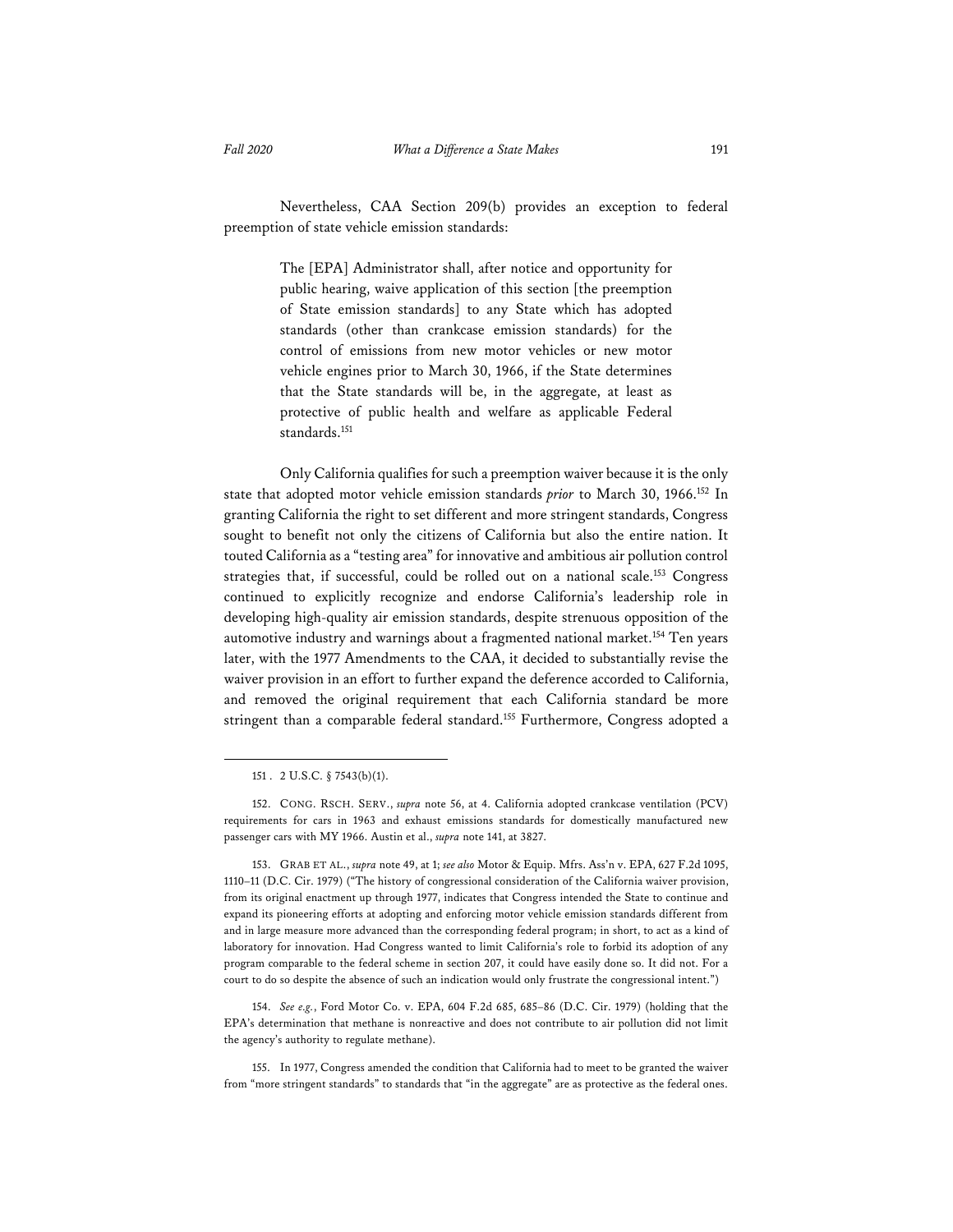"piggy-pack" provision allowing other states to adopt California's standards instead of national standards.156

> The CAA places three conditions on the grant of the waiver to California:

> No such waiver shall be granted if the [EPA] Administrator finds that:

- (A) the determination of the State [that its standards will be, in the aggregate, at least as protective of the public health and welfare as federal standards] is arbitrary and capricious;
- (B) such State does not need such [separate] State standards to meet compelling and extraordinary conditions, or
- (C) such State standards and accompanying enforcement procedures are not consistent with [section 202(a)] section 7521(a) of this title [which governs the promulgation and enforcement of federal vehicle emission standards].<sup>157</sup>

Several factors support the idea that EPA has limited discretion in reviewing California waiver requests. First, as clearly stated by Congress when it passed the 1977 Amendments, it was Congress' intention to limit EPA's authority to deny a waiver: in a House Report regarding the waiver provision Congress affirmed that:

> In general, the Environmental Protection Agency has liberally construed the waiver provision so as to allow California to proceed with its own regulatory program . . . The Committee Amendment is intended to ratify and strengthen the California waiver provision and to affirm the underlying intent of that provision, i.e., to afford California the broadest possible discretion in selecting the best means to protect the health of its citizens and the public welfare.158

- 156. *Id.* (codified as Clean Air Act, 42 U.S.C. § 7507).
- 157. 42 U.S.C. § 7543(b)(1)(A)–(C).
- 158. H.R. REP. NO. 95-294, at 301–02 (1977).

An Act to amend the Clean Air Act, Pub. L. No. 95-95, 91 Stat. 685 (1977) (codified as amended at 42 U.S.C. § 7543(b)(1)).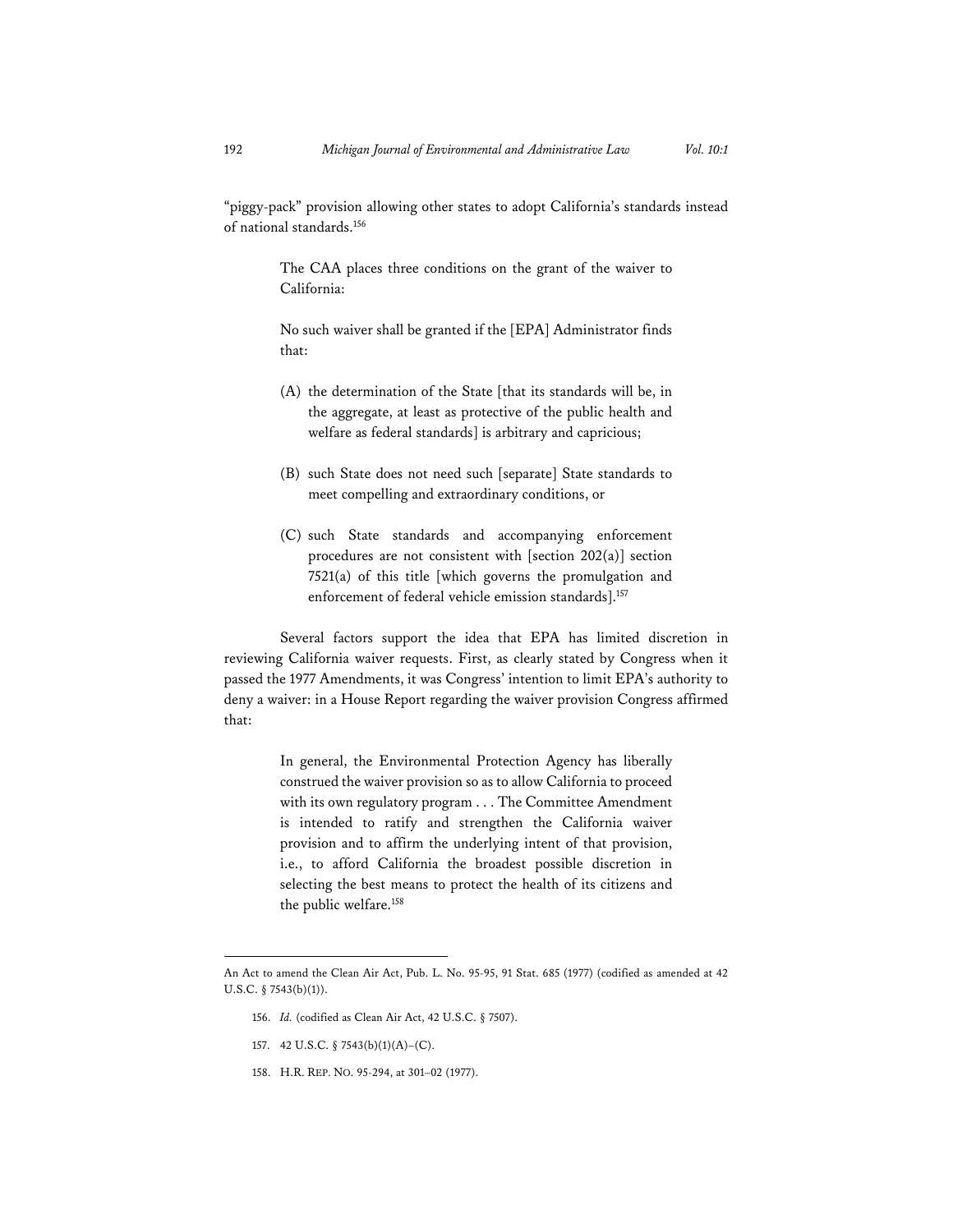Congress' objective was to prevent the EPA Administrator from "overturn[ing] California's judgment lightly" or "substitut[ing] his judgment for that of the State," and it restricted the grounds on which the EPA Administrator could refuse a waiver.159 Congress said that in order to find that California acted arbitrarily and capriciously in determining that its standards were at least as protective as the federal standards, an EPA Administrator needed "clear and compelling evidence that the State acted unreasonably in evaluating the relative risks caused by various pollutants in light of the air quality, topography, photochemistry, and climate in that State."160

The resulting statutory language from the 1977 Amendments effectuates the congressional intent in two ways: first, it makes it easier for California to comply with the requisite that its standards be more stringent than federal standards by lowering their threshold. Under the new waiver provision, California only needs to demonstrate that its standards will be *in the aggregate* as protective as the federal standards.<sup>161</sup> Second, it expressly vests California state officials with the authority to determine, in the first instance, whether California's standards are sufficiently protective of public health and welfare.162 In fact, Congress shifted the determination regarding the protectiveness of the California standards from the EPA Administrator to the State, leaving the Administrator only with the power to review the State findings.163 This creates a strong presumption in favor of California's determination, which can be overcome only by clear and compelling evidence to the contrary.<sup>164</sup>

Another factor weighing in favor of California's broad discretion in selecting its standards of protection is EPA's own record. First, with respect to the third condition that California needs to meet to be granted the waiver, EPA has traditionally adopted a narrow interpretation:

> [T]he determination [as to whether California's standards and enforcement procedures conflict with the promulgation and enforcement of the federal requirements] is limited to whether

162. *Id.*

163. *Id.* Under the waiver provision of 1967, it was the Secretary of Health, Education and Welfare who had to make the determination whether the applicant state (i.e., California) required more stringent standards than the federal standards to meet extraordinary and compelling conditions, and grant or deny the waiver. The Secretary's duties with respect to air pollution control were subsequently transferred to the EPA Administrator, once the agency was created in 1970. GRAB ET AL., *supra* note 49, at 7–8.

164. H.R. REP. NO. 95-294, at 302 (1977).

<sup>159.</sup> *Id.* at 302.

<sup>160.</sup> *Id.*

<sup>161. 42</sup> U.S.C. § 7543(b)(1). Under the original language of the CAA waiver provision in 1967, each standard had to be more stringent than the federal standards to obtain the waiver. Air Quality Act of 1967, Pub. L. No. 90-148, 81 Stat. 485, 501 (1967) (current version at 42 U.S.C. § 7543).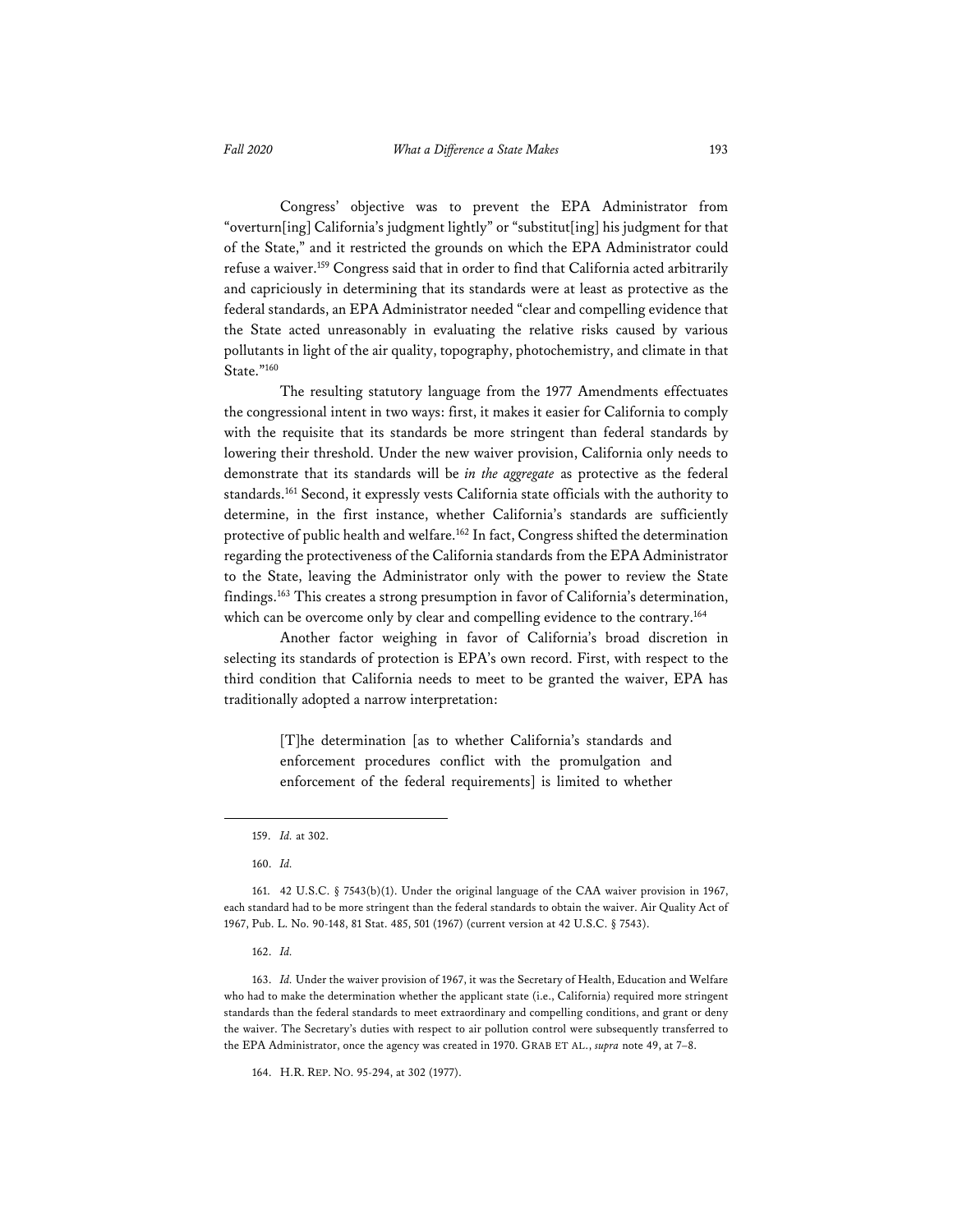those opposed to the waiver have met the burden of establishing that California's standards are technologically unfeasible, or that California's test procedures impose requirements inconsistent with the Federal Test procedure.<sup>165</sup>

Courts have agreed with this narrow interpretation.166 Finally, EPA's historical record in granting California waivers speaks for itself. Over the past fifty years, EPA has granted to California over fifty waivers and fully denied only one, a decision that was subsequently reversed by the agency.<sup>167</sup>

#### *C. Challenges to California's Authority*

Since the adoption of federal legislation in 1967, California's authority to set different standards to regulate air emissions from mobile sources was never fundamentally questioned.168 Past administrations have, at times, granted only partial waivers when they had found that some aspects of the waiver request did not meet the statutory criteria,169 but otherwise California has created its own rules and programs for traditional air pollutants linked to motor vehicle emissions under the CAA.170 At the core of EPA's practice was the fact that there were "certain general circumstances unique to California" responsible for causing its air pollution problems—namely its local geography, wind patterns, and other climatic conditions,

<sup>165.</sup> GRAB ET AL., *supra* note 49, at 2 n.21 (quoting Notice of Waiver of Clean Air Act Preemption for California's 2009 Greenhouse Gas Emission Standards for New Motor Vehicle, 74 Fed. Reg. 32,744, 32,767 (July 8, 2009)).

<sup>166</sup> *See, e.g.*, Motor & Equip. Mfrs. Ass'n v. Nichols, 142 F.3d 449, 463 (D.C. Cir. 1998) ("The 'technological feasibility' component of section 202(a) obligates California to allow sufficient lead time to permit manufacturers to develop and apply the necessary technology . . . The federal certification component ensures that the Federal and California test procedures do not 'impose inconsistent certification requirements' . . . Neither the court nor the agency has ever interpreted compliance with section 202(a) to require more.") (internal citations omitted)).

<sup>167.</sup> *See* U.S. GOV'T ACCOUNTABILITY OFF. ("GAO"), GAO-09-249R, CLEAN AIR ACT: HISTORICAL INFORMATION ON EPA'S PROCESS FOR REVIEWING CALIFORNIA WAIVER REQUESTS AND MAKING WAIVER DETERMINATIONS 4 (2009).

<sup>168.</sup> *See id; see also Vehicle Emissions California Waivers and Authorizations*, EPA, https://www.epa. gov/state-and-local-transportation/vehicle-emissions-california-waivers-and-authorizations [https://perma.cc/EZ33-5MEN].

<sup>169.</sup> GAO, *supra* note 167.

<sup>170.</sup> *See* CARB, *supra* note 131 ("In the 1980s and '90s, CARB, which had already eliminated lead in gasoline, adopted standards for cleaner-burning gasoline, as well as initial standards for cleaner diesel fuel for trucks and buses.").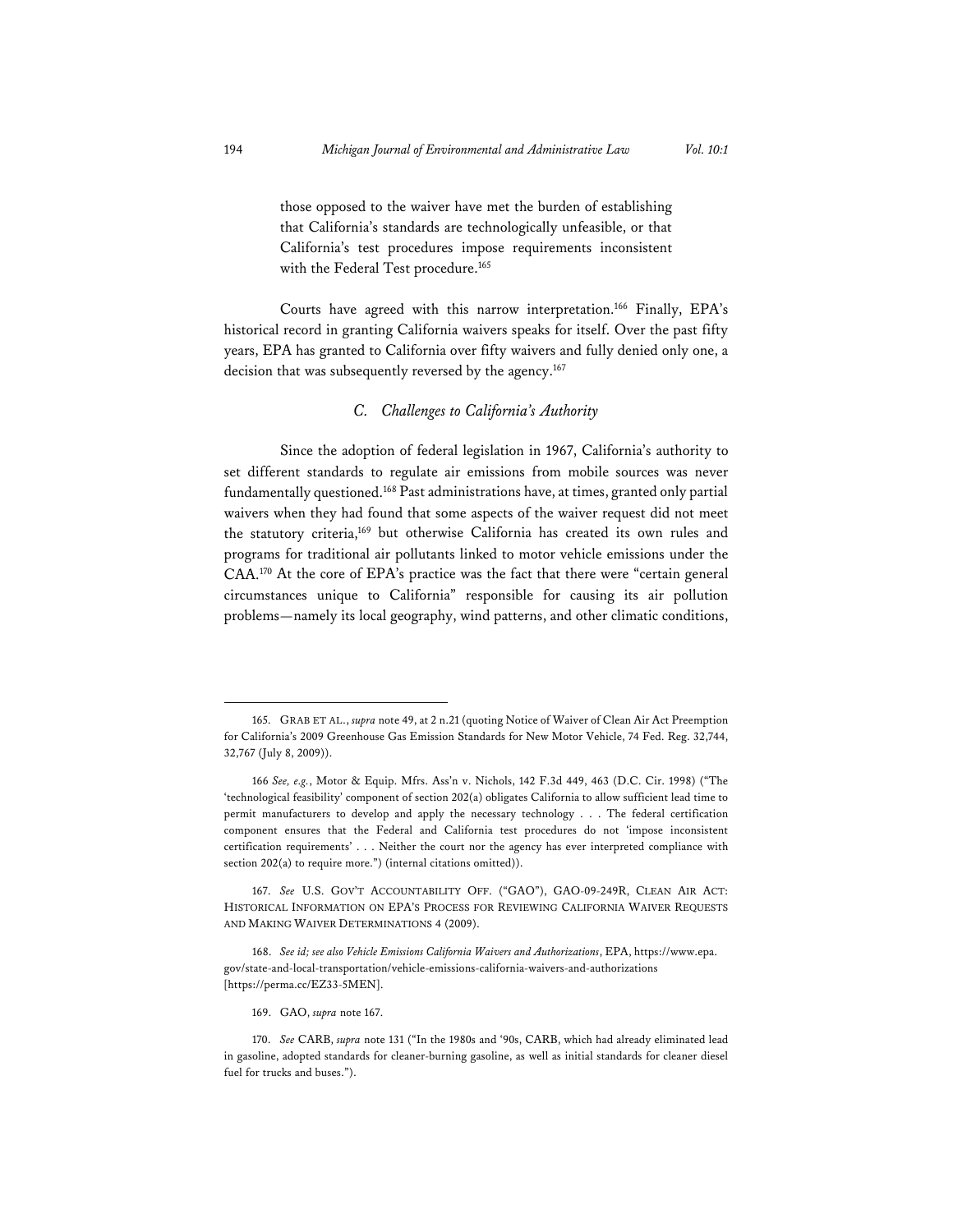like thermal inversions—that, coupled with the presence and growth of its vehicle population, contributed to its serious air pollution problems.171

The federal government's hands-off approach began to change in 2005 when California decided to request a waiver to regulate GHG emissions—a new and different kind of "air pollutant"—from automobiles.172 Initially, the Bush EPA decided not to act on the waiver request pending the Supreme Court's decision in *Massachusetts v. EPA*. 173 After the Supreme Court's ruling found that EPA had authority under the CAA to regulate GHGs, the agency commenced a hearing and public comment period on the waiver request.<sup>174</sup> When EPA denied California a waiver for the first time in March 2008, it argued that the state didn't need its GHG emissions standards to meet "compelling and extraordinary conditions."175 It pointed to two factors: first, the atmospheric concentration of GHGs is uniform across the globe; once emitted into the atmosphere, GHGs don't stay localized or stationary as other air pollutants do; therefore, emissions of GHGs from motor vehicles in California do not affect California's air in any different way than emissions of these same GHGs from other sources elsewhere.<sup>176</sup> Second, EPA argued that the impacts of climate change resulting from these concentrations do not affect California in any particular and more detrimental way than other parts of the country.<sup>177</sup> Thus, EPA found that the requirement for "compelling and extraordinary conditions" to justify

<sup>171.</sup> California State Motor Vehicle Pollution Control Standards; Notice of Decision Denying a Waiver of Clean Air Act Preemption for California's 2009 and Subsequent Model Year Greenhouse Gas Emission Standards for New Motor Vehicles, 73 Fed. Reg. 12,156, 12,160 (Mar. 6, 2008).

<sup>172.</sup> *See* Letter from Catherine Witherspoon, Exec. Officer, Cal. Air Res. Bd., to Stephen L. Johnson, Adm'r, EPA, (Dec. 21, 2005), https://www.regulations.gov/document?D=EPA-HQ-OAR-2006- 0173-0017 (on file with author).

<sup>173.</sup> Letter from William L. Wehrum, Acting Assistant Adm'r, EPA, to Catherine Witherspoon, Exec. Officer, Cal. Air Res. Bd., (Feb. 21, 2007), https://www.regulations.gov/document?D=EPA-HQ-OAR-2006-0173-0002 (on file with author).

<sup>174.</sup> California State Request for Waiver of Federal Preemption; Opportunity for Public Hearing, 72 Fed. Reg. 21,260 (April 30, 2007); California State Request for Waiver of Federal Preemption; Opportunity for Public Hearing, 72 Fed. Reg. 26,626 (May 10, 2007); *see generally* Massachusetts v. EPA, 549 U.S. 497 (2007).

<sup>175.</sup> Notice of Decision Denying a Waiver of Clean Air Act Preemption for California's 2009 Greenhouse Gas Emission Standards for New Motor Vehicles, 73 Fed. Reg. at 12,159–68; *see also* Letter from Stephen L. Johnson. Adm'r, EPA, to Arnold Schwarzenegger, Governor, State of Cal., (Dec. 19, 2007), https://www.epa.gov/sites/production/files/2016-10/documents/20071219-slj.pdf [https://perma.cc/T7WB-BF88].

<sup>176.</sup> Notice of Decision Denying a Waiver of Clean Air Act Preemption for California's 2009 Greenhouse Gas Emission Standards for New Motor Vehicles, 73 Fed. Reg. at 12,160–61.

<sup>177.</sup> *Id.* at 12,162–68.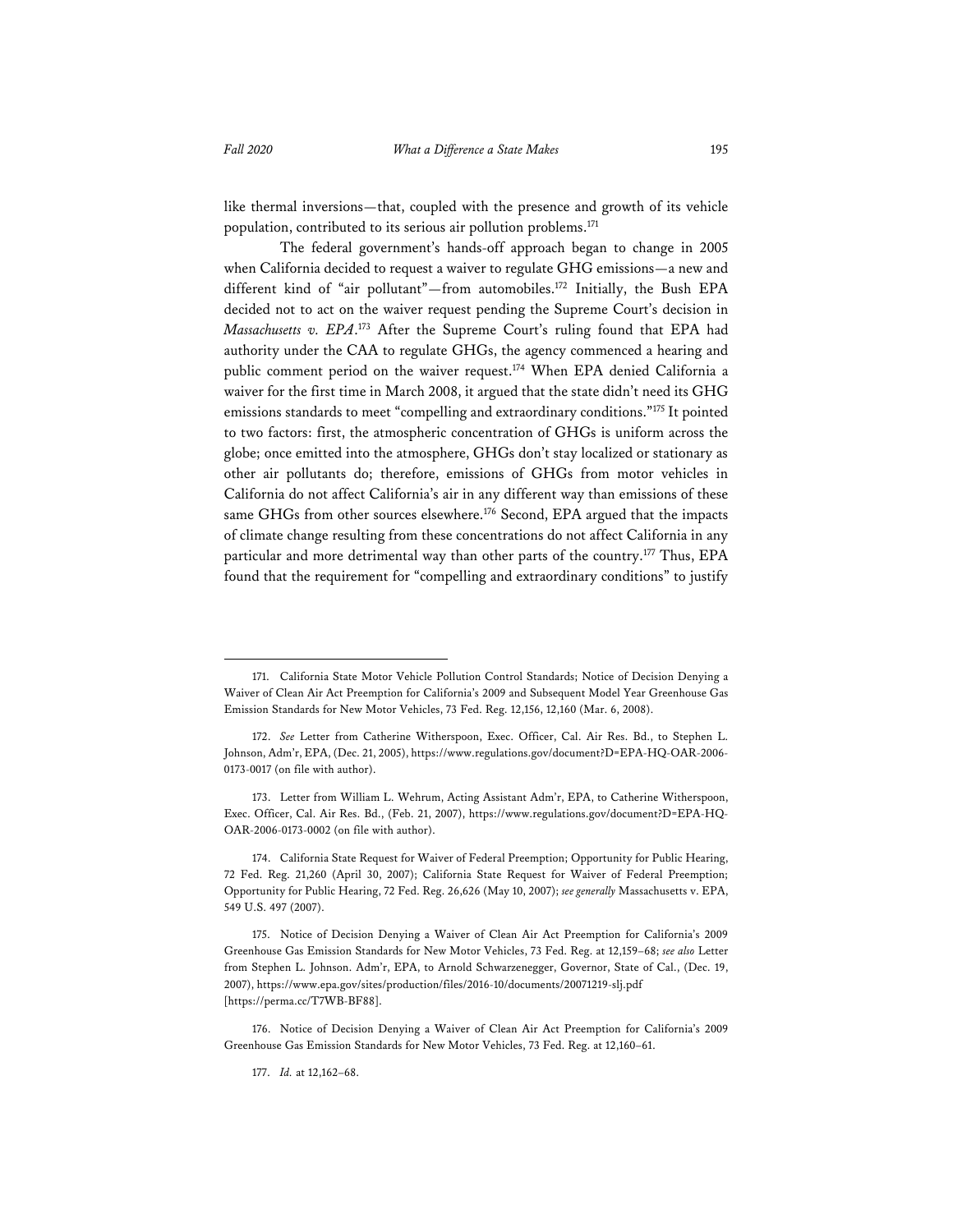a preemption waiver was not met, and given the statutory relationship with the other two criteria, one finding was sufficient to deny the waiver.<sup>178</sup>

A little after a year later, the Obama EPA reversed its position.179 It granted California a waiver to set its own GHG emissions standards for MY 2009-2016 on the basis that the prior Administration erred in reviewing California's GHGs standards "in isolation" and "separately from" the remainder of its motor vehicle emission control program.<sup>180</sup> Instead, it found that these standards were necessary to address the state's overall pollution problems.<sup>181</sup> The EPA Administrator reasoned that "[n]either the statutory language nor the legislative history of the CAA indicate that Congress intended to limit California's broad discretion to a certain kind of pollution problem or to take away all discretion with respect to global air pollution problems."182 Not only have the conditions that justify California's need for a separate emission control program not changed, they will be exacerbated by climate change.183

In its waiver request, California submitted scientific evidence showing how warming temperatures alone worsen summertime surface ozone pollution in polluted regions.184 This proved to be especially the case in urban areas and during pollution episodes (such as smog).185 Given California's already high ozone levels, it was particularly vulnerable to climate change caused by GHGs.<sup>186</sup> The Administrator noted that to obtain a waiver, California did not have to demonstrate that its program would achieve any substantial reduction in GHGs; rather, the existence of a "logical link" between the local pollution problems and California's desire to reduce GHGs from motor vehicles was one way to address the impacts that climate change has on

- 181. *Id.* at 32,762–63.
- 182. *Id.* at 32,761.
- 183. *Id.* at 32,763.
- 184. *Id.* at 32,763 n.112.
- 185. *Id.*

<sup>178.</sup> *Id.* Section 209(b) of the CAA uses the term "or" not "and." 42 U.S.C. § 7543(b)(1). Therefore, the Administrator must deny a waiver if she finds that either one of the three conditions are not met.

<sup>179.</sup> California challenged the Bush EPA waiver denial in the U.S. District Court of Appeals of the D.C. Circuit. *See* California v. EPA, Nos. 08-1178, 08-1179 and 08-1180 (D.C. Cir. Dismissed Sept. 3, 2009)). However, EPA's voluntarily reconsideration of its own decision under new leadership rendered the case moot. *Id.*

<sup>180.</sup> Notice of Waiver of Clean Air Act Preemption for California's 2009 Greenhouse Gas Emission Standards for New Motor Vehicle, 74 Fed. Reg. 32,744, 32,759–60 (July 8, 2009).

<sup>186.</sup> *Id.* at 32,765. In addition, California presented evidence of many other unique and arguably more severe vulnerabilities to climate change like wildfires, loss in snowpack, and coasts systems impacts. *Id.*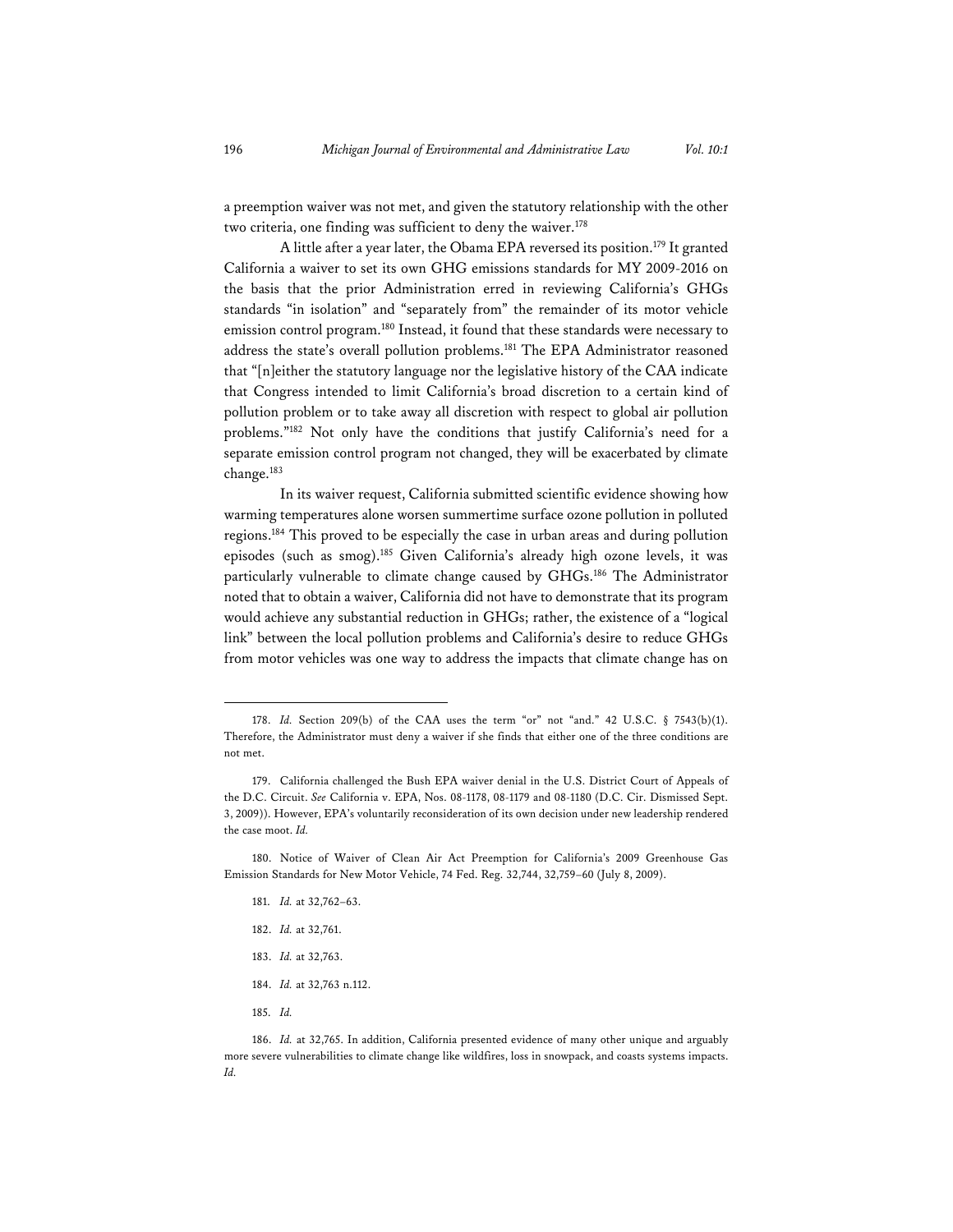its local air conditions.187 Provided that the program was not in conflict with federal standards and procedures, and was technically feasible, in the Administrator's view, California was entitled to broad discretion as to what measures to put in place to achieve its legitimate policy goals.188

In January 2013, EPA granted a second waiver to California for its Advanced Clean Cars ("ACC") program for MY 2015-2025, observing that the different regulations making up the ACC were "complementary in the way they address interrelated ambient quality needs and climate change," and were "necessary to achieve the coordinated goals."189 Moreover, these standards were almost identical in stringency and structure as the federal light-duty vehicle emissions standards for MY 2015-2025 finalized by EPA in January 2013 and passed both state and federal mid-term reviews evaluating their feasibility.190 The ACC is a coordinated package of regulations that includes: emission standards for smog-causing pollutants; emission standards for GHGs; and a Zero Emission Vehicle ("ZEV") program designed to commercialize battery-electric, plug-in hybrid, and fuel cell technologies, reaching about fifteen percent of new vehicle sales in California by the 2025 time frame.<sup>191</sup>

In response to the Trump Administration's decision to re-open the standard-setting process, California initiated legal proceedings and later declared that it would only accept cars that meet Obama-era rules.<sup>192</sup> The standoff between California and the Administration was "resolved" when EPA decided in September 2019 to revoke California's 2013 waiver.<sup>193</sup> This withdrawal has no precedent in Administration practice since the passage of the CAA in 1967, and many scholars believe EPA has no statutory authority to revoke it.<sup>194</sup> In its proposal, EPA has

190. *Id.*; *see also* CONG. RSCH. SERV., *supra* note 56, at 5–6.

191. Notice of Waiver of Clean Air Act Preemption for California's Advanced Clean Car Program and Within the Scope Confirmation for California's Zero Emissions Vehicle Amendments for 2017 and Earlier Model Years; Notice, 78 Fed. Reg. at 2112–14, 2136.

192. *Corporate Average Fuel Economy Standards / Greenhouse Gas Standards*, HARV. ENV'T & ENERGY L. PROGRAM, https://eelp.law.harvard.edu/2017/09/corporate-average-fuel-economy-standardsgreenhouse-gas-standards/ [https://perma.cc/JQV9-R8LK]; CONG. RSCH. SERV., *supra* note 56, at Summary.

193. The Safer Affordable Fuel-Efficient (SAFE) Vehicles Rule Part One: One National Program, 84 Fed. Reg. 51,310, 51,310 (Sept. 27, 2019).

194. *See e.g.*, GRAB ET AL., *supra* note 49, at 4–5 (collecting cases). Some of the arguments that have been put forward to question the legality of the Trump EPA unprecedented action to withdraw a (granted) waiver are grounded in the plain language of the waiver provision as well as its legislative and

<sup>187.</sup> *Id.* at 32,763.

<sup>188.</sup> *Id.* at 32,745.

<sup>189.</sup> Notice of Waiver of Clean Air Act Preemption for California's Advanced Clean Car Program and a Within the Scope Confirmation for California's Zero Emission Vehicle Amendments for 2017 and Earlier Model Years, 78 Fed. Reg. 2112, 2131 (Jan. 9, 2013).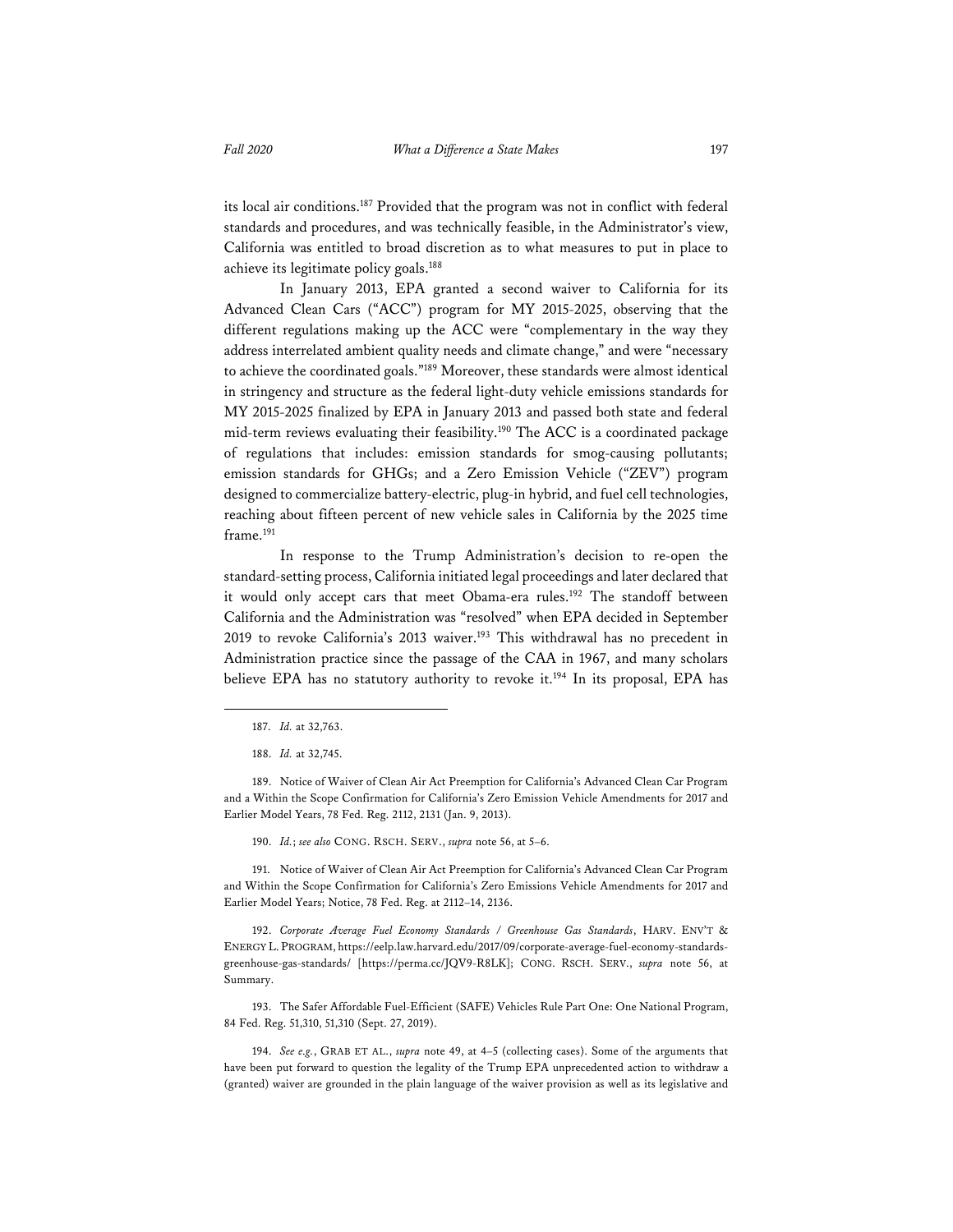resuscitated the argument used by the Bush Administration back in 2008 to deny California its waiver: climate change caused by  $CO<sub>2</sub>$  emissions is not a local air pollution problem.<sup>195</sup> More specifically, the Administration argued that:

> Attempting to solve climate change, even in part, through the Section 209 waiver provision is fundamentally different from that section's original purpose of addressing smog-related air quality problems. When California was merely trying to solve its air quality issues, there was a relatively straightforward technology solution to the problems, implementation of which did not affect how consumers lived and drove . . . Trying to reduce carbon emissions from motor vehicles in any significant way involves changes to the entire vehicle, not simply the addition of a single or a handful of control technologies. The greater the emissions reductions are sought, the greater the likelihood that the characteristics and capabilities of the vehicle currently sought by most American consumers will have to change significantly . . . Parts of California have real and significant local air pollution problems, but  $CO<sub>2</sub>$  is not part of that local problem.<sup>196</sup>

On September 2019, NHTSA and EPA released a joint final rulemaking in which the agencies made the following determinations: pursuant to the EPCA, only the federal government can set fuel economy standards, and state and local governments may not establish their own.197 State laws that substantially affect fuel economy standards also are preempted. These include tailpipe emissions standards and ZEV mandates.198 In addition, the 2013 waiver is withdrawn only to the effect that it allows GHGs standards (which are considered fuel economy standards) and ZEV mandates.199 California remains able to enforce its Low Emission Vehicle ("LEV") program and other clean air standards to address harmful smog-forming

- 197. EPA, *supra* note 38.
- 198. *Id.*
- 199. *Id.*

regulatory history; others in relevant case law on statutory interpretation; and others on the conditions under which delegations of regulatory authority can be revoked under other provisions of the CAA and other federal statutory statutes*. Id.*

<sup>195.</sup> *See supra* Part II.B.

<sup>196.</sup> The Safer Affordable Fuel-Efficient (SAFE) Vehicles Rule for Model Years 2021-2026 Passenger Cars and Light Trucks, 83 Fed. Reg. 42,986-01, 42,999 (Aug. 24, 2018).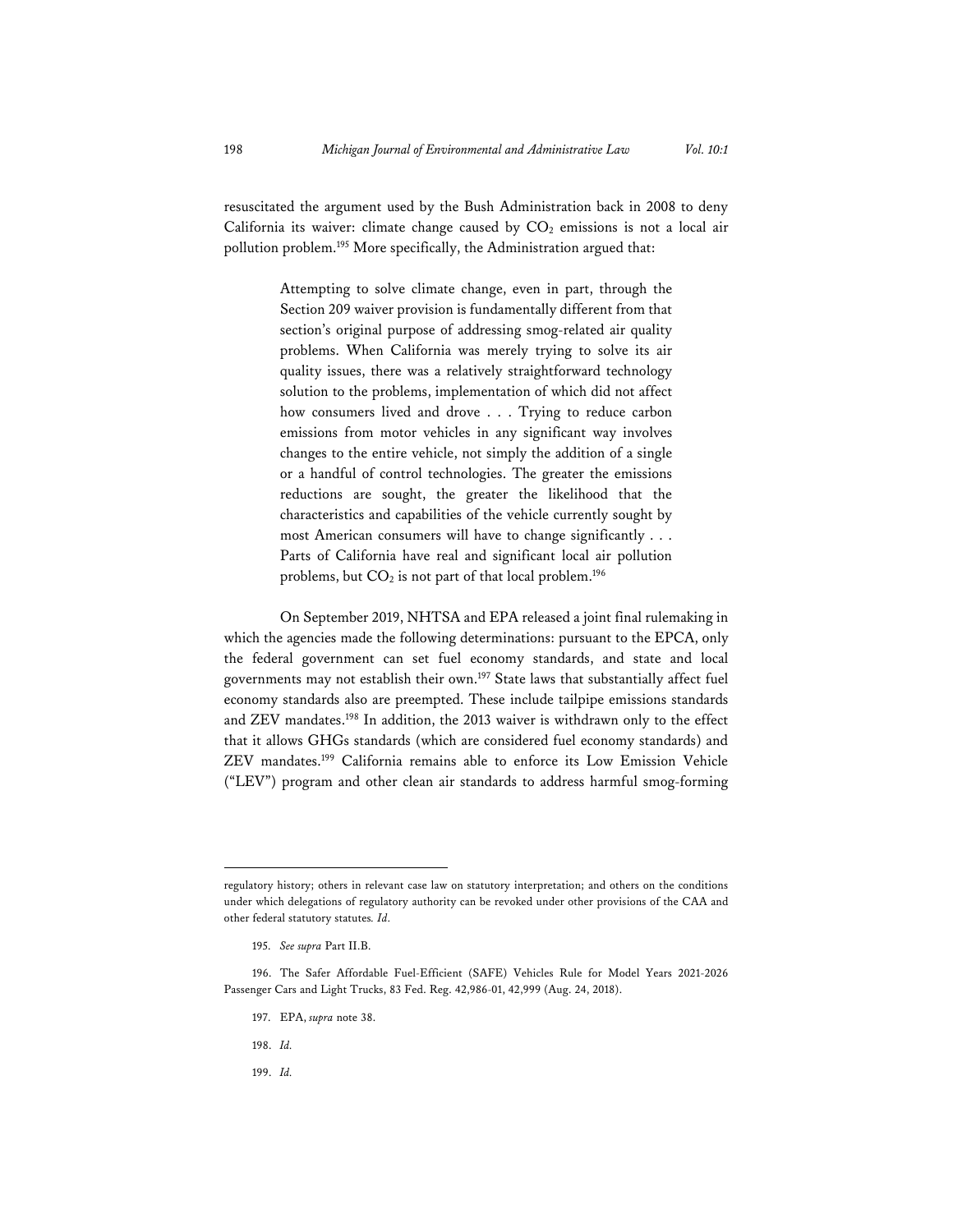vehicle emissions.<sup>200</sup> The rule became effective on November 26, 2019.<sup>201</sup> As a result of the move, California sued NHTSA on September 20, 2019, in the U.S. District Court for the District of Columbia for its determination that California's GHG standards and ZEV program are preempted by EPCA, leading a coalition of twentythree states, the District of Columbia, and two cities.202 On November 15, 2019, California filed a second lawsuit, this time against EPA for revocation of the 2013 waiver under the CAA, leading a coalition of twenty-two states, two cities, and the District of Columbia.203

#### *D. EPA's Rationale for Revocation of California's Authority is not Persuasive*

EPA's rationale for revoking California's authority is not persuasive for at least three reasons: first, under the current statutory language and design, California must prove that its program "as a whole" is necessary to address its more severe air pollution problems, not that the pollutant $(s)$  that California is trying to address need to be "local" in nature. Second, the Trump Administration has not offered any clear and compelling evidence to counter California's showing that GHGs emissions have a degrading effect on its air quality (since the burden of proof lies with the opponents of the waiver, one can logically argue that the same burden applies in the case of a waiver that has already been granted by a prior Administration). Third, the Administration suggests that the type of vehicles that incorporate new technologies to comply with the California standards are not ones that Americans would like to drive, or would feel safe driving, but such statements do not find adequate factual support.

Under the current language of the statute, California has to evaluate the relative risks of the various pollutants in the light of its air quality, topography, photochemistry, and climate, and come to a determination as to what standards would adequately protect the health and welfare of its citizens.<sup>204</sup> In reaching its determination, California is afforded great discretion.<sup>205</sup> As interpreted by the EPA in its decision to grant the 2013 waiver, EPA's role is not and should not be to

<sup>200.</sup> *Id.*

<sup>201.</sup> The Safer Affordable Fuel-Efficient (SAFE) Vehicle Rule Part One: One National Program, 84 Fed. Reg. 51,310, 51,310 (Sept. 27, 2019).

<sup>202.</sup> *See* Complaint, California v. Chao, No. 1:19-cv-02826-KB (D.D.C. filed Sept. 20, 2019).

<sup>203.</sup> *See* Petition for Review, California v. Wheeler, No. 19-1239 (D.C. Cir. filed Nov. 15, 2019). Several regional California air districts and environmental groups file similar challenges against EPA in the D.C. Court of Appeals. *See* Petition for Review, S. Coast Air Quality Manage v. EPA, No. 19-1241 (D.C. Cir. filed Nov. 15, 2019); Petition for Review, Union of Concerned Scientists v. NHTSA, No. 19- 1230 (D.C. Cir. filed Nov. 15, 2019).

<sup>204.</sup> *See* discussion *supra* Part III.B.

<sup>205.</sup> *See* discussion *supra* Part III.C.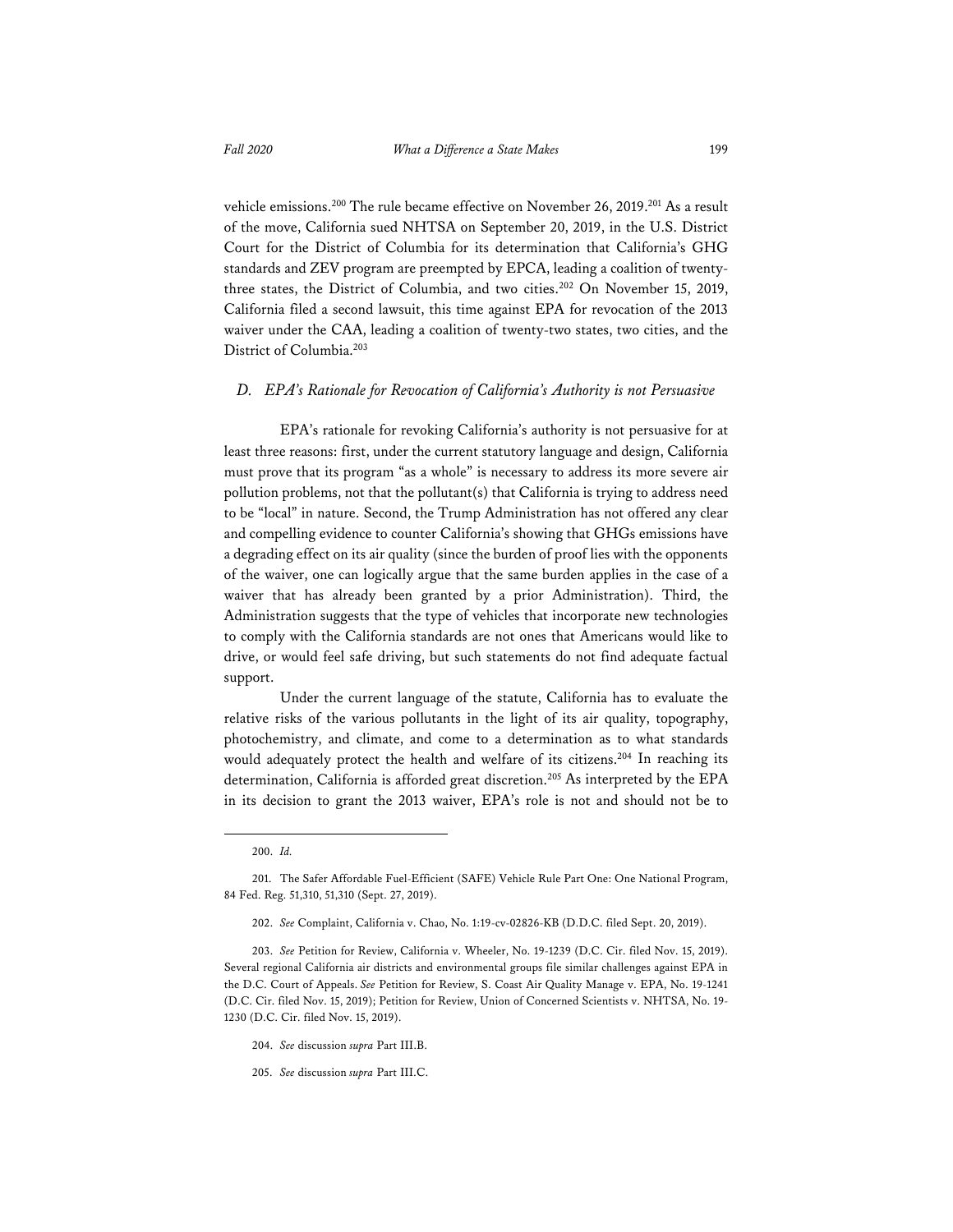"second-guess California's judgment" but instead is to limit its review of the State's determination to the three criteria spelled in the statute.<sup>206</sup> EPA's job is, therefore, to evaluate whether California's standards taken as a whole are logically and functionally linked to its regulatory objective, and are as protective as and not in conflict with federal standards.<sup>207</sup> In its notice of proposed rulemaking, however, the Trump EPA's main arguments for finding California's determination arbitrary and capricious are that  $CO<sub>2</sub>$  emissions are a global air pollution problem, not a local one, and that California should limit its regulations to address local smog-related air pollutants.208

The first problem with the Trump Administration's argument is that, in violation of the Congressional mandate, the Administration is not evaluating the ACC as a whole but only two of its components (GHGs and ZEVs standards).209 In other words, it is cherry picking already well-tested standards and conventional technologies that pose no fundamental risk to American auto manufacturers, nor challenge the primacy of oil and gas interests, while setting aside those that threaten the comfort of doing business as usual and represent—in the myopic view of the Administration—a dangerous, perhaps even unnecessary, leap towards an uncertain future. However, stripping away California's authority to implement and enforce its ACC program also means taking away the right of California (and other thirteen states) to regulate those traditional air pollutants that the Administration eventually recognizes as a legitimate policy and regulatory objective through the adoption and dissemination of new and more advanced technologies. In fact, it is hard to see how a gradual substitution of conventional cars with vehicles that can reduce and even eliminate the need for gasoline fuel altogether, like electric ones—especially when accompanied by policies aimed at greening the electric grid—would not result in substantial reductions of *all* the waste gases that are produced by the combustion of gasoline in the first place.

The second problem with the Administration's reasoning is that it treats CO2 emissions as if they have no effect locally. While GHGs in general may have a global reach, this doesn't mean that they cannot affect California's climate in some unique way. In this respect, and in support of its request for a waiver, California has produced scientific evidence showing how GHGs and in particular  $CO<sub>2</sub>$  are aggravating its air pollution by interacting with other motor vehicle pollutants in a

<sup>206.</sup> Notice of a Waiver of Clean Air Act Preemption for California's Advanced Clean Car Program and a Within the Scope Confirmation for California's Zero Emission Vehicle Amendments for 2017 and Earlier Model Years, 78 Fed. Reg. at 2115.

<sup>207.</sup> *Id.* at 2126.

<sup>208.</sup> The Safer Affordable Fuel-Efficient (SAFE) Vehicles Rule for Model Years 2021-2026 Passenger Cars and Light Trucks, 83 Fed. Reg. 42,986-01, 42,999 (Aug. 24, 2018).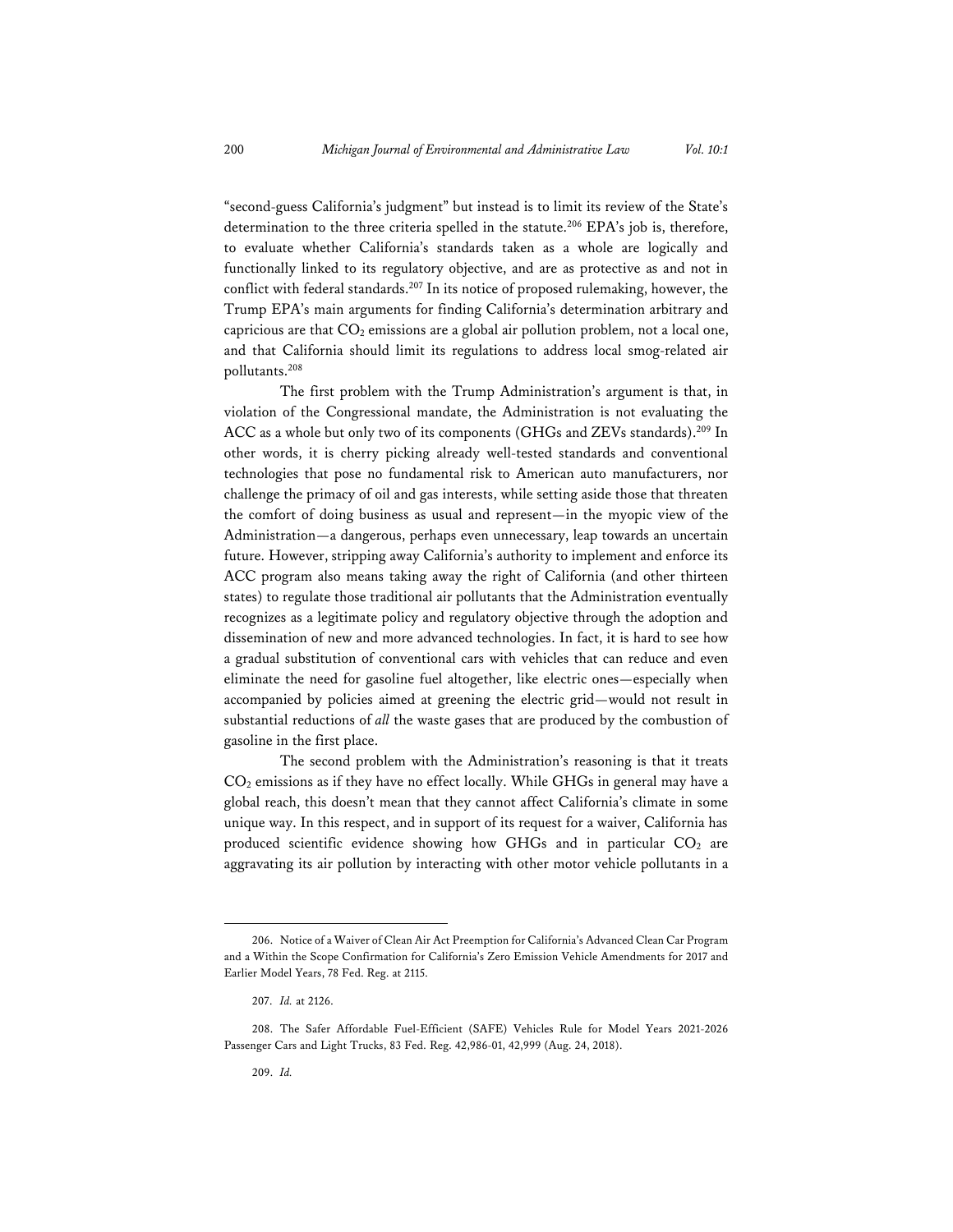detrimental way.<sup>210</sup> It is a well-established interpretation of the waiver provisionand EPA's longstanding practice—that the burden of proof rests on the opponents of the waiver to demonstrate that California should not be granted the right to set its own separate standards.211 This should be—logically—even truer in the case of a revocation of a waiver that has already been granted.<sup>212</sup>

Yet, the Administration hasn't shown any clear and compelling evidence that GHGs are not affecting the local climate in California, thus contributing to aggravate the state's already very severe air pollution problems.<sup>213</sup> The record shows quite the opposite: there is a solid body of scientific evidence suggesting that the interaction between "smog-causing" pollutants and warming temperatures will cause deterioration in local air quality.<sup>214</sup> Mutually reinforcing negative effects create special challenges in California, where higher-than-average concentrations of ozone and particulate matter are known to generate "the worst air quality in the nation."215 Moreover, in response to the Administration's argument that GHGs behave differently than local air pollutants, a study showed how before they reach and mix

213. *See generally* The Safer Affordable Fuel-Efficient (SAFE) Vehicles Rule Part One: One National Program, 84 Fed. Reg. 51,310, 51,310 (Sept. 27, 2019); *see also* Motor & Equip. Mfrs. Ass'n v. EPA, 627 F.2d 1095, 1110 (citing H.R. Rep. No. 294, 95 Cong., 1st Sess. 301-02 (1977)). Under the current statutory scheme, EPA must show that California's determination is arbitrary and capricious. H.R. REP. NO. 95-294, at 302 (1977). However, nowhere in the proposed or new regulations EPA has demonstrated that climate change isn't exacerbating California's pollutions problems and, therefore, that California's regulations as a whole are arbitrary and capricious to achieve its air quality goals.

214. *See Climate Science: Climate Basics: Short-Lived Climate Pollutants*, *CTR. FOR CLIMATE AND ENERGY SOLS.,* https://www.c2es.org/content/short-lived-climate-pollutants/ [https://perma.cc/36FA-X7DL]; CARB, *supra* note 131; *supra* Section III.A.

215. Ariel Wittenberg, *Democrats Slam Wheeler for "Weaponizing" Agency*, GREENWIRE (Oct. 8, 2019), https://www.eenews.net/stories/1061224579/ [https://perma.cc/GG48-CEFM]; Jeff Brady, *Trump Administration Escalates Battle Over Environmental Regulations With California*, NPR (Sept. 24, 2019, 2:53 PM) https://www.npr.org/2019/09/24/763876070/trump-administration-escalates-battle-overenvironmental-regulations-with-califo [https://perma.cc/ZG8T-5BVT] (noting how the Trump-era EPA acknowledges California's grave air pollution issues and its unique situation).

<sup>210.</sup> Notice of Waiver of Clean Air Act Preemption for California's 2009 and Subsequent Model Year Greenhouse Gas Emission Standards for New Motor Vehicle, 74 Fed. Reg. 32,744, 32,759–63. (July 8, 2009).

<sup>211.</sup> *Id.* at 32,749.

<sup>212.</sup> In Section 209, Congress contemplated only two possible actions for EPA to either *grant* or *deny* a waiver but not to withdraw a waiver that has already been granted. Contrary to other permitting programs in the CAA, there is not substantive or procedural guidance for revoking a waiver. GRAB ET AL.*, supra* note 49, at 6. Moreover, one stray reference in the legislative history of Section 209 cannot support a finding of revocation authority without it being firmly anchored in the statutory language. GRAB ET AL*., supra* note 49, at 7–9.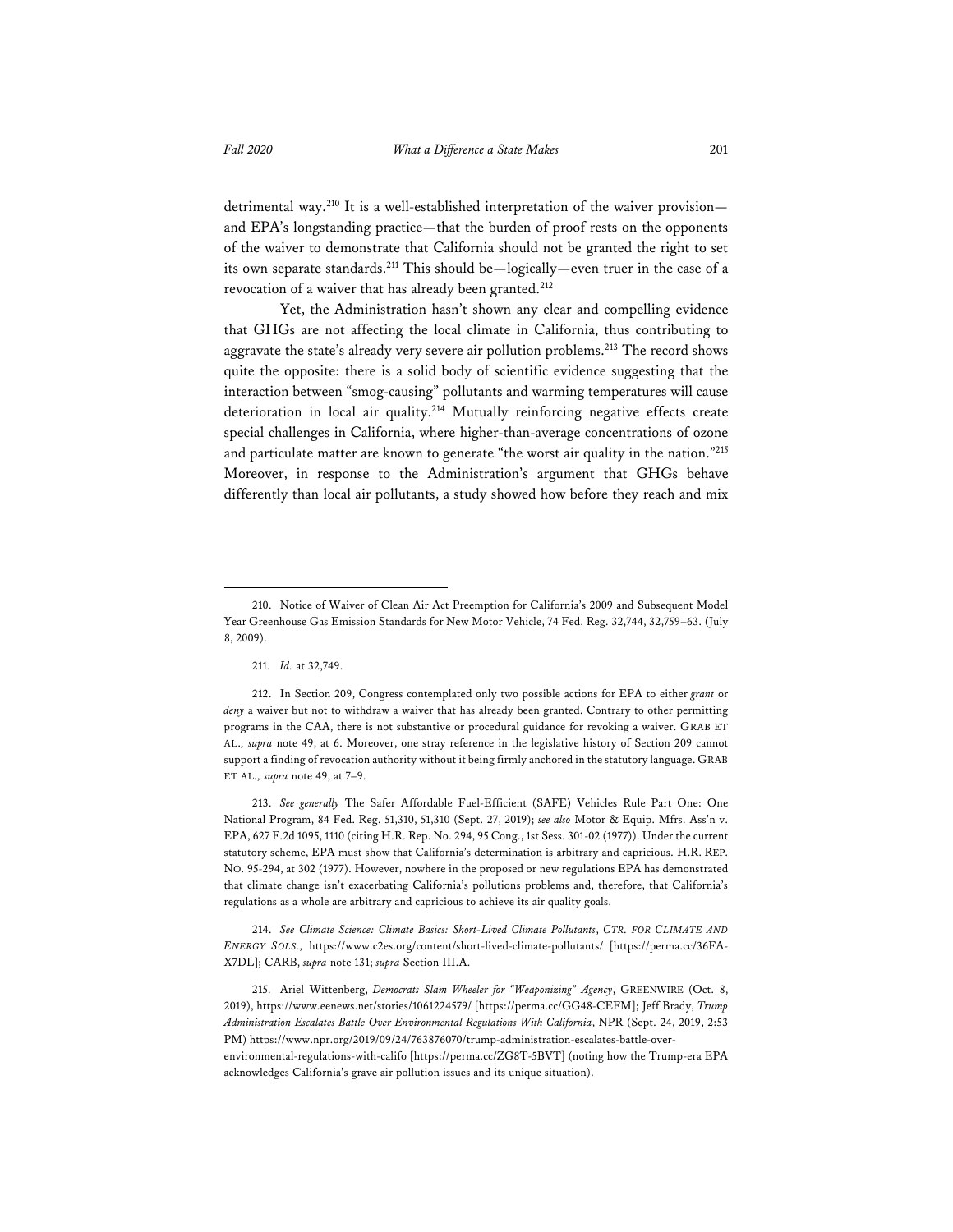in the upper atmosphere, local decreases in GHGs can have a direct effect in reducing ozone and particulate matter levels.<sup>216</sup>

The third problem the Administration sees is a technological one. Rather than addressing California's determination as required by the statute, and whether in the Administration's reasoned opinion the ACC requirements are technologically feasible and achievable within the deadlines and not in conflict with federal standards, the Administration prefers to offer an odd (and unproven) series of observations regarding the evolution of historical advancements in motor vehicle emission control technologies. The Administration first affirms that in the inception of motor vehicle emissions regulation by California, there was a "relatively straightforward technology" to address its air quality problems that did not require changes in the way the public drove or in the kind of cars that consumers were buying.<sup>217</sup> Moreover, the Administration advances the hypothesis that the type of vehicles that incorporate new technologies to comply with the California standards will significantly affect the way Americans live and drive,<sup>218</sup> an argument that in its logic reminds some of the early arguments favoring the horse and buggy when confronted with early automobiles.

The Administration argumentation is inaccurate at best and does not reflect the evolution and current transformations that are taking place in the automotive sector. First, the technology that California pioneered in the 1960s and 1970s was not straightforward at all: it was the result of discoveries and testing, like for the catalytic converter, cleaner fuels, and numerous other advancements which were later incorporated in all new motor vehicles models sold nationally.<sup>219</sup> Moreover, that California has already conducted a comprehensive review of its 2012 Clean Cars program220 further demonstrates that developing these technologies is far from "straightforward," for if it was, California would have by now resolved its air pollution problems. Today, new inventions are replacing the combustion engine at an increasing scale and pace, as in the case of plug-in hybrids, which have become very popular among consumers because—contrary to what the Administration asserts—they offer similar characteristics and driving performances compared to

<sup>216.</sup> Notice of Waiver of Clean Air Act Preemption for California's 2009 and Subsequent Model Year Greenhouse Gas Emission Standards for New Motor Vehicle, 74 Fed. Reg. at 32,766, n.128.

<sup>217.</sup> *See* The Safer Affordable Fuel-Efficient (SAFE) Vehicles Rule for Model Years 2021-2026 Passenger Cars and Light Trucks, 83 Fed. Reg. at 42,999.

<sup>218.</sup> *Id.* 

<sup>219.</sup> JAMES E. MCCARTHY & ROBERT MELTZ, CONG. RSCH. SERV., RL34099, CALIFORNIA'S WAIVER REQUEST TO CONTROL GREENHOUSE GASES UNDER THE CLEAN AIR ACT 2 (2008).

<sup>220.</sup> *See Advanced Clean Cars Program*, CARB, https://ww2.arb.ca.gov/our-work/programs/ advanced-clean-cars-program/about [https://perma.cc/6Z97-BX33].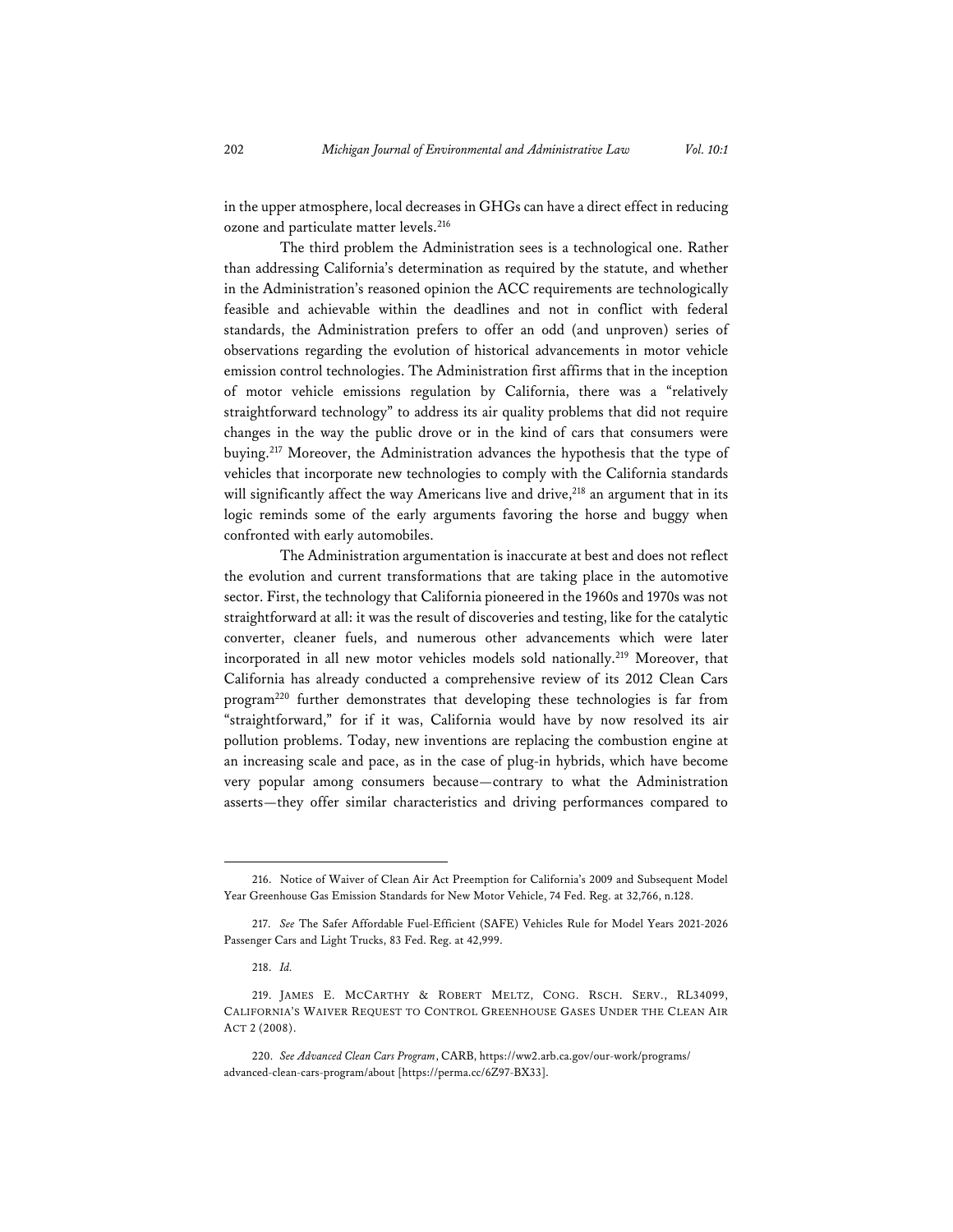regular cars.221 They are conveniently refueled at regular gas stations and are driven in the same way.<sup>222</sup> With respect to Zero Emissions Vehicles,<sup>223</sup> which present greater challenges because of the need for special recharging stations, their growing popularity among the American public cannot be overstated.224 Congress enacted the CAA with the goal of designing a statutory framework based on technology-forcing regulations that would transform the automotive industry and bring about otherwiseunlikely change and innovation.225 In doing so, Congress recognized and maintained California's leadership role during the series of amendments to the CAA.226 The Administration's statements ignore this history and openly conflict with the statute's stated intent.

Finally, revoking the 2013 waiver does not find unanimous support among car manufacturers themselves, who are the subjects of the technology-forcing provisions and who might be expected to oppose them, as they have historically done.227 But times have changed, and so have consumers' choices and expectations especially among millennials.<sup>228</sup> While three major companies—General Motors Co., Toyota Motor Corp. and Fiat Chrysler Automobiles NV—have sided with the Trump Administration in the legal fight over California's vehicle emissions standards by publicly supporting the Administration's efforts to block California from setting

224. *E.g.*, *Musk Touts 146,000 Orders for Tesla's Pickup Truck*, ENERGYWIRE (Nov. 25, 2019), https://www.eenews.net/energywire/2019/11/25/stories/1061639067 [https://perma.cc/ZE66-EXD6].

225. David M. Driesen et al., *Half a Century of Supreme Court Clean Air Act Interpretation: Purposivism, Textualism, Dynamism, and Activism,* 75 WASH. & LEE L. REV., 1781 1792 (2018) *("*Thus the CAA reflects a technology-forcing philosophy--a view that given sufficiently strict standards, polluters would figure out how to operate without damaging public health and accomplish feats that appeared infeasible.").

226. *See supra* Part III.B.

227. Steven Cohen, *The "Can't Do" Approach of the American Auto Industry*, EARTH INST. (Mar. 27, 2017), https://blogs.ei.columbia.edu/2017/03/27/the-cant-do-approach-of-the-american-auto-industry/ [https://perma.cc/G23E-ZEXT].

228. Maxine Joselow, *5 Things to Know About the Split Between Automakers*, CLIMATEWIRE (Oct. 31, 2019), https://www.eenews.net/climatewire/2019/10/31/stories/1061419443 [https://perma.cc/JX57- D7UA].

<sup>221.</sup> *See 3 Reasons Why Hybrid Cars are More Popular Than Ever*, HYUNDAI (Apr. 23, 2018), https://www.hyundai.news/eu/stories/3-reasons-why-hybrid-cars-are-more-popular-than-ever/ [https://perma.cc/BCT7-M4UN].

<sup>222.</sup> *Id.* 

<sup>223.</sup> VIRGINIA MCCONNELL ET AL., CALIFORNIA'S EVOLVING ZERO EMISSION VEHICLE PROGRAM: PULLING NEW TECHNOLOGY INTO THE MARKET, RES. FOR THE FUTURE, Working Paper 19-22, at 1 (2019) *("*A zero emission vehicle is a passenger car, light-duty truck, and medium-duty vehicle that produce zero exhaust emissions of any criteria pollutant under any and all possible operational modes and conditions. Only all electric and fuel cell vehicle meet this standard. Even though the production of electricity or hydrogen to power these vehicles may generate emissions, complementary state policies are designed to reduce power plant emissions.")*.*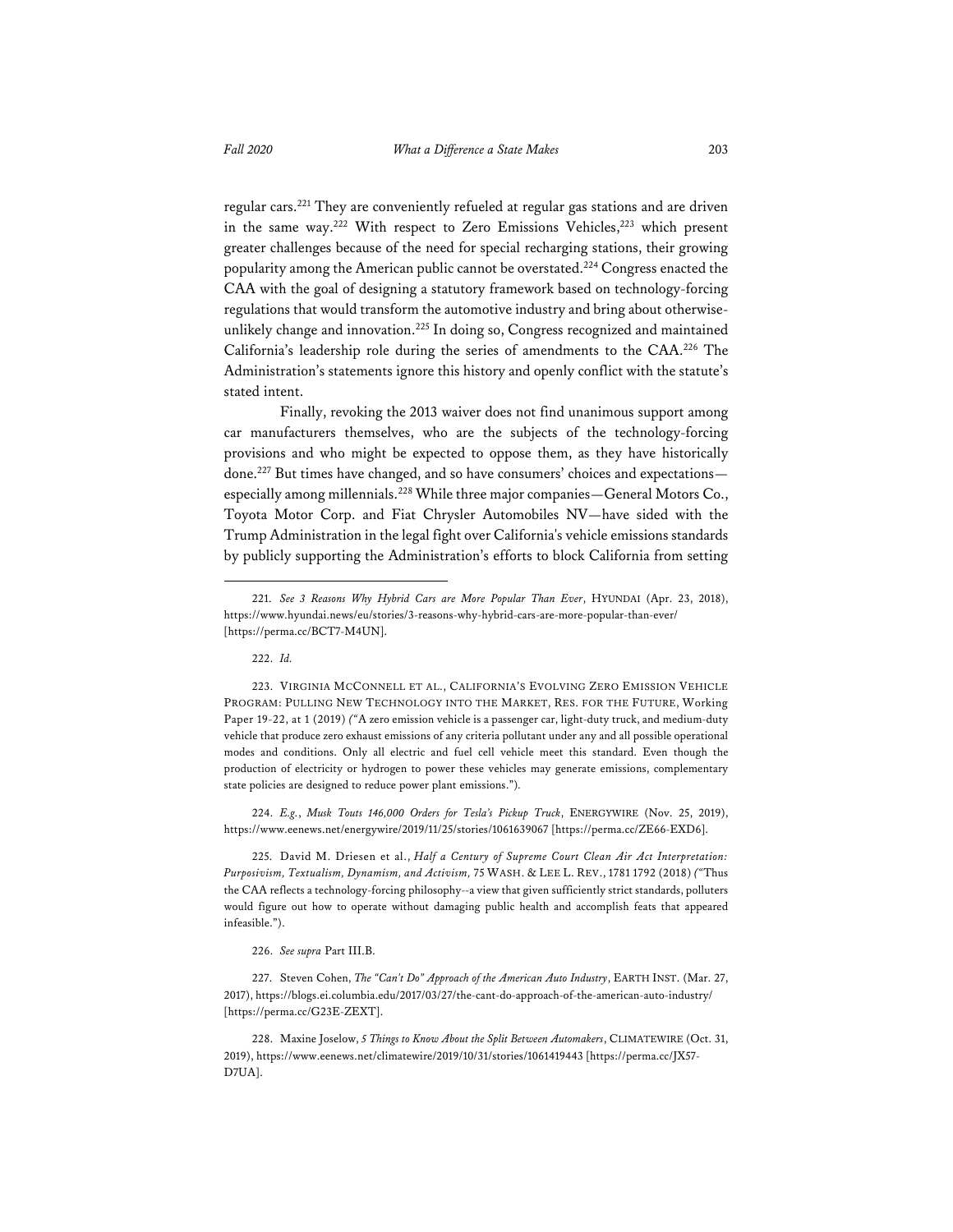vehicle emissions limits that are more stringent than those established by the federal government, four other automakers—Ford Motor Co., Honda Motor Co., Volkswagen AG and BMW of North America—are siding with California.229 Honda, in particular, voiced complaints about the Administration's decision to open the door to "lengthy and costly litigation on this issue, which will result in a great deal of regulatory uncertainty," something that Honda and other companies wanted to avoid.230

Some automakers believe that their bottom line would be better served by improving cars than litigating in the courts. They feel confident enough in their ability to comply with California's regulations.<sup>231</sup> In fact, they have entered into a voluntary agreement with the State to implement tougher standards than those likely to be soon finalized by the Trump Administration.232 Their agreement also incorporates credits for building electric, plug-in hybrid, and hydrogen fuel vehicles as well as other incentives generally more favorable to automakers.233 In the automakers' view, the value of the deal lies in a compromise designed to help them "meet both federal and state requirements with a single national fleet . . . to ensure meaningful GHG emissions reductions."234 This is a view that is widely shared by a growing number of governors (some in purple states) as well as public electric utilities.235

231. *E.g.*, Maxine Joselow, *Audi Exec Brushes off Trump's Rollback*, GREENWIRE (Dec. 4, 2019) https://www.eenews.net/greenwire/2019/12/04/stories/1061723071 [https://perma.cc/VB9K-TU2E] (noting how Audi's recent statements oppose the Trump Administration move to deregulate).

232. But these standards are lower than envisioned under the Obama Administration. *See* David Shepardson & Ben Klayman, *California, Four Automakers Defy Trump, Agree to Tighten Emission Rules*, REUTERS (Jul. 25, 2019), https://www.reuters.com/article/us-autos-emissions/four-automakerscalifornia-strike-compromise-on-vehicle-emissions-idUSKCN1UK1OD [https://perma.cc/VGK5-5JHY].

233. *Id.* The deal represents a compromise that has been criticized by some environmental groups like Safe Climate Campaign but, in the face of a potentially devastating rollback, also praised by others such as Sierra Club. *Id*.

234. *Id.*

235. Jennifer Hijazi, *Utilities Defend Calif. in Legal Fight Against Trump*, CLIMATEWIRE (Dec. 5, 2019) https://www.eenews.net/climatewire/2019/12/05/stories/1061727197 [https://perma.cc/6Y36- BKZT]; Maxine Joselow, *Nev. Steers Tougher Tailpipe Emission Rules*, E&E NEWS PM, (Nov. 22, 2019), https://www.eenews.net/eenewspm/2019/11/22/stories/1061619891 [https://perma.cc/46Z5-4538]. In July 2019, twenty-four Alliance governors issued the Nation's Clean Car Promise, reemphasizing their commitment to one strong, national clean car standard and preserving state authority. U.S. CLIMATE ALL., THE NATION'S CLEAN CAR PROMISE (2019), https://static1.squarespace.com/static/5a4cfbfe18b2

<sup>229.</sup> *Id.*

<sup>230.</sup> *Id.* So much so that in July 2019, Honda, Ford Motor Company, Volkswagen of America, and BMW decided to enter into negotiations with the state of California and agree on standards stricter than those being sought by the White House, infuriating the President who demanded that the Department of Justice investigate the matter. Timothy Puko & Ben Foldy, *Justice Department Launches Antitrust Probe Into Four Automaker*, WALL ST. J. (Sept. 6, 2019, 5:55 PM), https://www.wsj.com/articles/justice-departmentlaunches-antitrust-probe-into-four-auto-makers-11567778958 [https://perma.cc/CMZ9-NMYN].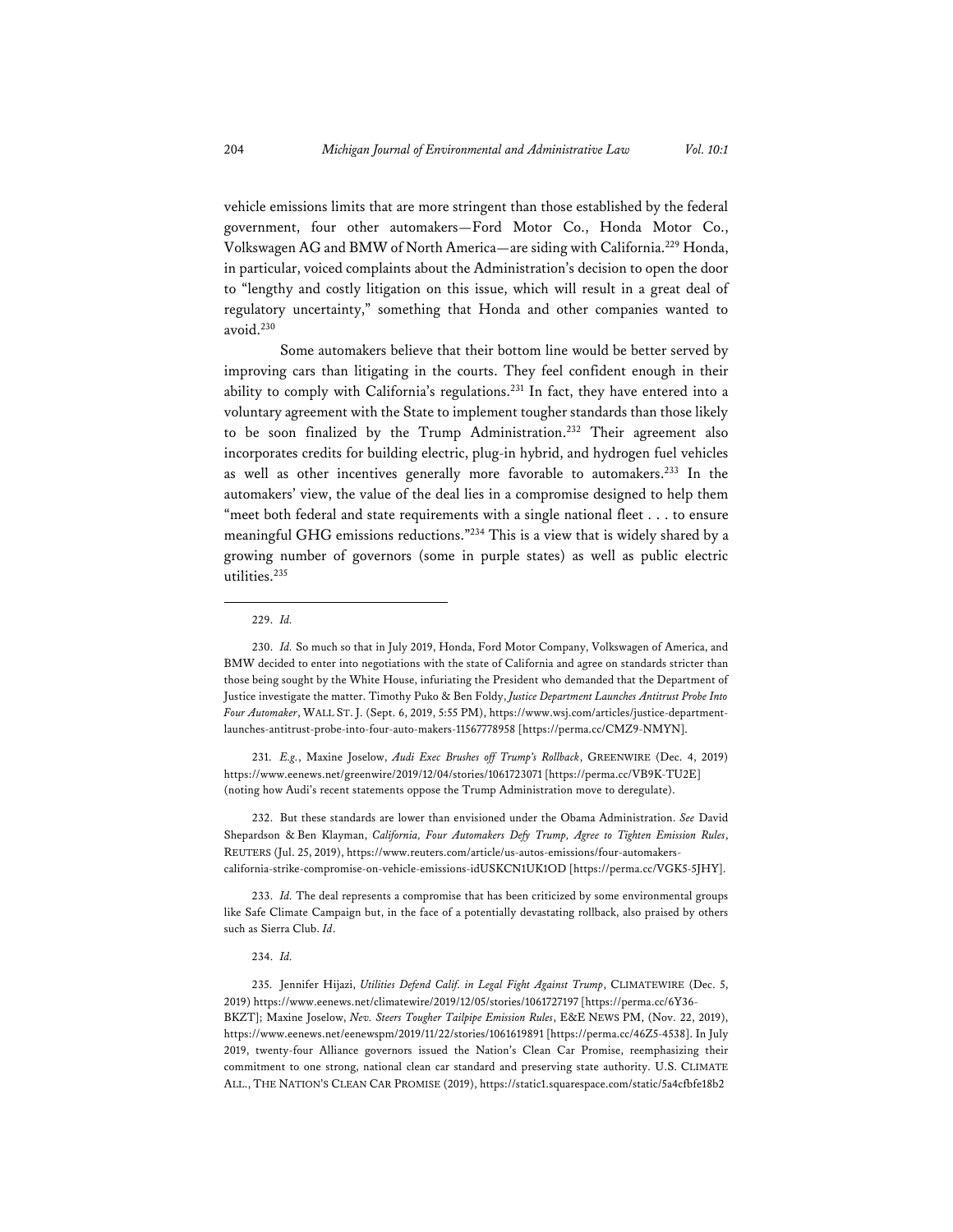## IV. GOVERNANCE MODELS FOR MITIGATING EMISSIONS FROM TRANSPORTATION

#### *A. Governance Models*

The previous three sections have explored the federal statutory framework for the regulation of motor vehicle emissions in the United States, California's unique authority to regulate motor vehicle emissions under the CAA, and the Trump Administration's hostility towards a national program that aligns with California standards. As a result, what have emerged are two fundamentally different models of governance currently battling for acceptance in court.236

One is the comprehensive yet flexible CAA approach, implemented under the Obama Administration, which supports California's prominent role in leading innovation towards a future of zero emissions cars, while at the same time harmonizing as much as possible federal and states standards in order to facilitate automakers' compliance.<sup>237</sup> Under this approach, thirteen states have adopted California's motor vehicle emissions standards under section 177 of the CAA.<sup>238</sup> Section 177 requires that their standards be identical to California's. As a result, approximately thirty-five percent of domestic automotive sales comply with the California program.239

As part of the agreement to grant the 2013 waiver, California consented to the federal government's request that it treat vehicles complying with federal GHGs standards as meeting California standards.<sup>240</sup> These standards are structurally different than the original CAFE program in that they substitute the grouping of passenger cars, imported passenger cars, and light trucks into three different categories with the concept of "vehicle footprint" in order to set different targets for

<sup>7</sup>d4da21c9361/t/5d24ad4393429e0001badc20/1562684740094/Nations+Clean+Car+Promise+Statement. pdf [https://perma.cc/GFH4-SFXF].

<sup>236.</sup> *See* HARV. ENV'T & ENERGY L. PROGRAM, *supra* note 192.

<sup>237.</sup> Jennifer Hijazi, *Unprecedented Move by EPA Puts 13 States in 'Strange Place',* CLIMATEWIRE (Sept. 20, 2019), https://www.eenews.net/stories/1061140315 [https://perma.cc/6VER-QVA9]. The downside of this approach is that, in a country with over fifty states, it grants a privileged position to only one state. Other states can claim smog conditions similar to those of California and may want to adopt their own regulatory programs tailored to their specific needs. In fact, at least thirteen states don't approve of California's privilege to set its own tailpipe emissions standards and have sided with the Trump Administration on the legal fight concerning the preemption waiver. *See* Jennifer Hijazi, *Trump Gains Allies in His Fight Against Calif.*, CLIMATEWIRE (Nov. 27, 2019), https://www.eenews.net/climatewire/20 19/11/27/stories/1061655673 [https://perma.cc/6VYA-ULWZ].

<sup>238.</sup> New York, Massachusetts, Vermont, Maine, Pennsylvania, Connecticut, Rhode Island, Washington, Maryland, Oregon, New Jersey, Delaware and Colorado. Hijazi, *supra* note 237.

<sup>239. 42</sup> U.S.C. § 7505; CONG. RSCH. SERV., *supra* note 56, at 6.

<sup>240.</sup> CONG. RSCH. SERV., *supra* note 56, at 6.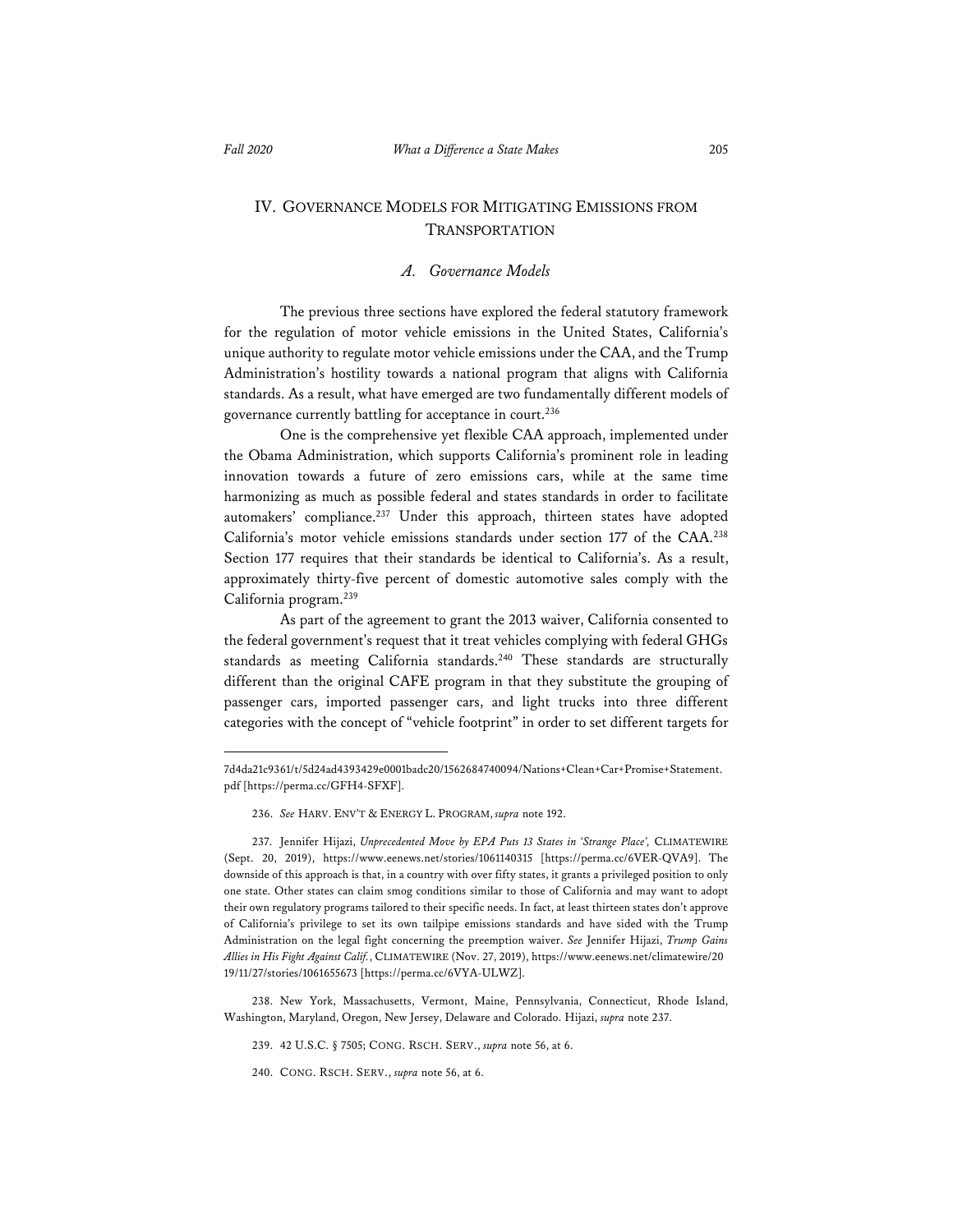different size vehicles.<sup>241</sup> The larger the vehicle footprint (in square feet) the lower the corresponding vehicle fuel economy target and the higher the  $CO_2$ -equivalent emissions target.<sup>242</sup> To comply with both CAFE and GHGs emissions, therefore, manufacturers can produce a wide range of vehicle sizes rather than just focusing on lightweight models in order to meet the targets.<sup>243</sup> Moreover, car manufacturers have access to other flexible mechanisms such as buying credits from other companies to help them bring their vehicles into compliance.<sup>244</sup>

The Trump Administration has adopted instead one uniform federal standard that decreases the fuel economy standards set under the Obama EPA and pushes de-carbonization goals for transportation backward.<sup>245</sup> Among the reasons justifying this rollback, the Administration has alleged that moving forward with the prior targets would make cars more costly and less safe.<sup>246</sup> Based on several considerations, such as changes in the focus of the overall analysis and modeling assumptions, observers have had difficulty comparing the costs and benefits reported under the proposed SAFE Vehicle rule.<sup>247</sup> Some have argued that the modeling used by the Administration in its Preliminary Regulatory Impact Analysis is deficient.<sup>248</sup> Even using simple common sense, the rationale appears to be weak at best. Another major critique of the Trump Administration's rulemaking is that revoking California's CAA preemption waiver and substantially halting the rise in fuel economy standards can potentially lead to a bifurcation between federal and California standards if the courts support California.249

243. *Id.*

244. *Id.* at 10, 13, 20–23.

245. *Id.* at 9, fig.1 "CAFE Standards and Achieved Fuel Economy, MYs 1978–2026."

246. The Safer Affordable Fuel-Efficient (SAFE) Vehicles Rule for Model Years 2021-2026 Passenger Cars and Light Trucks, 83 Fed. Reg. at 42,993–96.

247. *See* CONG. RSCH. SERV., *supra* note 103, at 2.

248. *See, e.g.*, Benjamin Leaf & Virginia McConnell, *Credit Trading Accelerates as Passenger Vehicle Fuel Economy and Greenhouse Gas Standards Tighten*, COMMON RES. (Dec. 9, 2019), https://www.resourc esmag.org/common-resources/credit-trading-accelerates-passenger-vehicle-fuel-economy-and-greenhou se-gas-standards-tighten/ [https://perma.cc/67N3-6U5R] (discussing how incorporating credit trading—a major compliance tool used by automakers to meet the standards since 2012—into a cost-benefit analysis could dramatically shift results, perhaps even making a rollback of standards costly on the net rather than beneficial); *see also* Antonio M. Bento et al., *Flawed Analyses of U.S. Auto Fuel Economy Standards*, 362 SCI. 1119, 1119–21 (2018).

249. Julia Stein, *Revoking California's Clean Air Act Waiver Is Bad Policy and Legally Indefensible*, AM. CONST. SOC'Y BLOGS (Sept. 18, 2019), https://www.acslaw.org/expertforum/revoking-californias-cleanair-act-waiver-is-bad-policy-and-legally-indefensible/ [https://perma.cc/Y6FU-TS9W].

<sup>241.</sup> *Id.* at 5–6.

<sup>242.</sup> *Id.* at 7.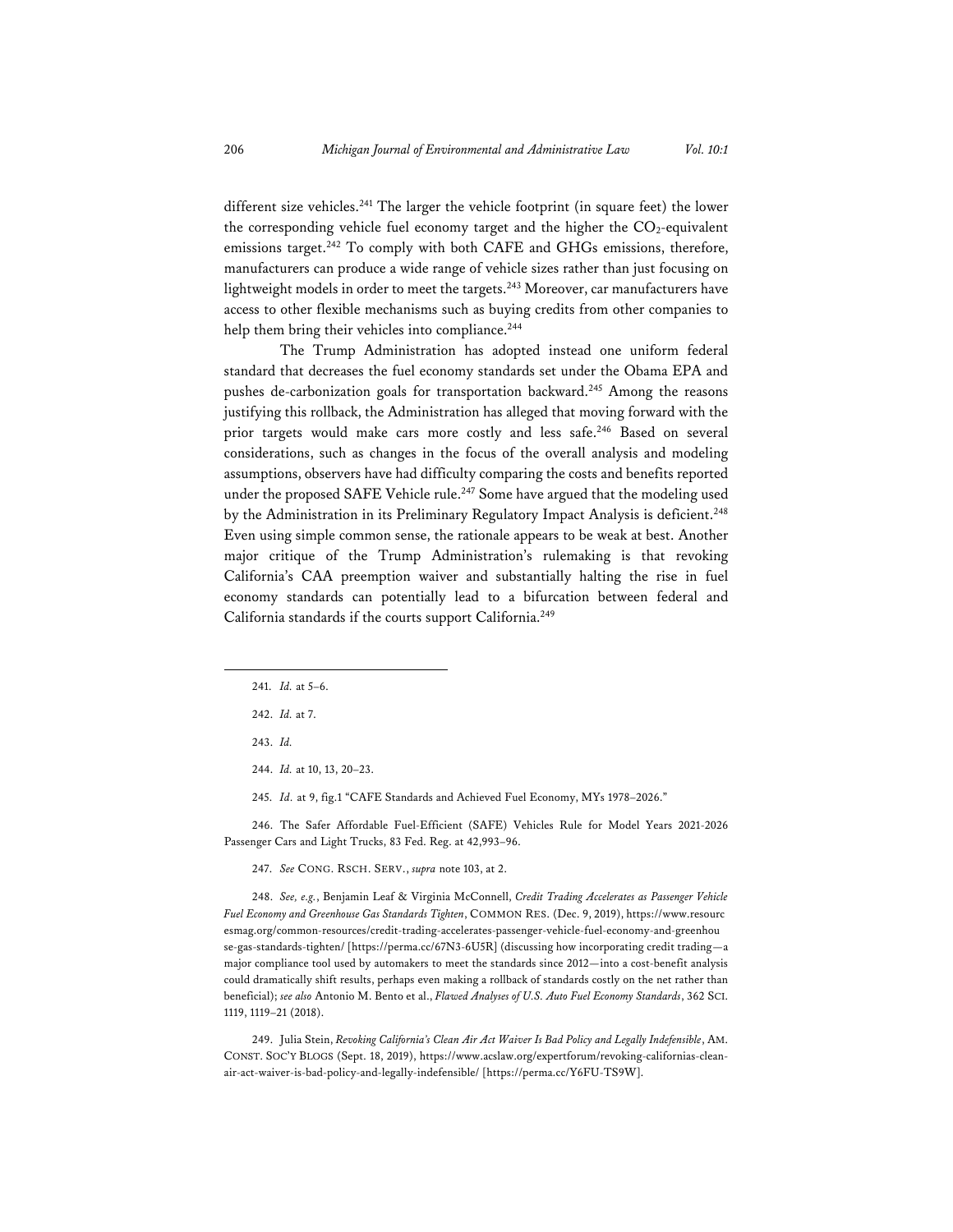One of the advantages of the California waiver approach implemented under President Obama is that it harmonizes both CAFE and GHGs federal standards with those of California, effectively creating a predictable regulatory

environment where automakers have to meet only one set of standards.<sup>250</sup> Decreasing the stringency of federal standards while (potentially) leaving California standards in place would only generate regulatory incoherence without achieving any of the Trump Administration's declared goals, namely having one national standard in place.<sup>251</sup>

The Trump Administration's actions set up questions of definition, priorities, and states' rights, all with potentially far-reaching consequences. The next three sub-sections focus on the issue of federal preemption of California's authority, introduce the Transportation and Climate Initiative as an additional example of state's regulatory expertise, innovation, and leadership, and argue in favor of state autonomy more generally.

#### *B. Federal Preemption*

Governance schemes in the United States can hardly be divorced from federalism issues. Since the adoption of the U.S. Constitution with its Bill of Rights, the balancing between state and federal powers has proven a delicate and evolving jurisprudential exercise.<sup>252</sup> The Tenth Amendment reminds the federal government: "[t]he powers not delegated to the United States by the Constitution, nor prohibited by it to the States, are reserved to the States respectively, or to the People." 253 At the same time, the Supremacy Clause establishes that federal law takes precedence over state laws and even state constitutions.<sup>254</sup> More specifically, preemption derives from the Supremacy Clause: preemption prohibits states from interfering with the federal government's exercise of its constitutional powers and from assuming any functions that are exclusively entrusted to the federal government.<sup>255</sup> The Supreme

<sup>250.</sup> Some harmonization challenges between CAFE and GHGs standards remain, which have prompted automakers to suggest ways in which the Obama-Era programs could be further and better aligned to facilitate compliance both with one fleet. CONG. RSCH. SERV., *supra* note 56, at 20–24.

<sup>251.</sup> *Id.* at 39.

<sup>252.</sup> *See, e.g.*, Jared Bayer, *Re-Balancing State and Federal Power: Towards a Political Principle of Subsidiarity in the United States*, 53 AM. U. L. REV. 1421, 1422–25 (2004).

<sup>253.</sup> U.S. CONST. amend. X.

<sup>254.</sup> U.S. CONST. art. VI, cl. 2; *see, e.g.*, Armstrong v. Exceptional Child Ctr, Inc., 575 U.S. 320, 324 (2015) (noting that the Supremacy Clause does not give effect to state and local laws that conflict with federal laws).

<sup>255.</sup> *See, e.g.*, Arizona v. United States, 567 U.S. 387, 399 (2012) (stating that under the Supremacy Clause, "states are precluded from regulating conduct in a field that Congress, acting within its proper authority, has determined must be regulated by its exclusive governance" and "state laws are preempted when they conflict with federal law"). Preemption applies to all types of laws from statutes to common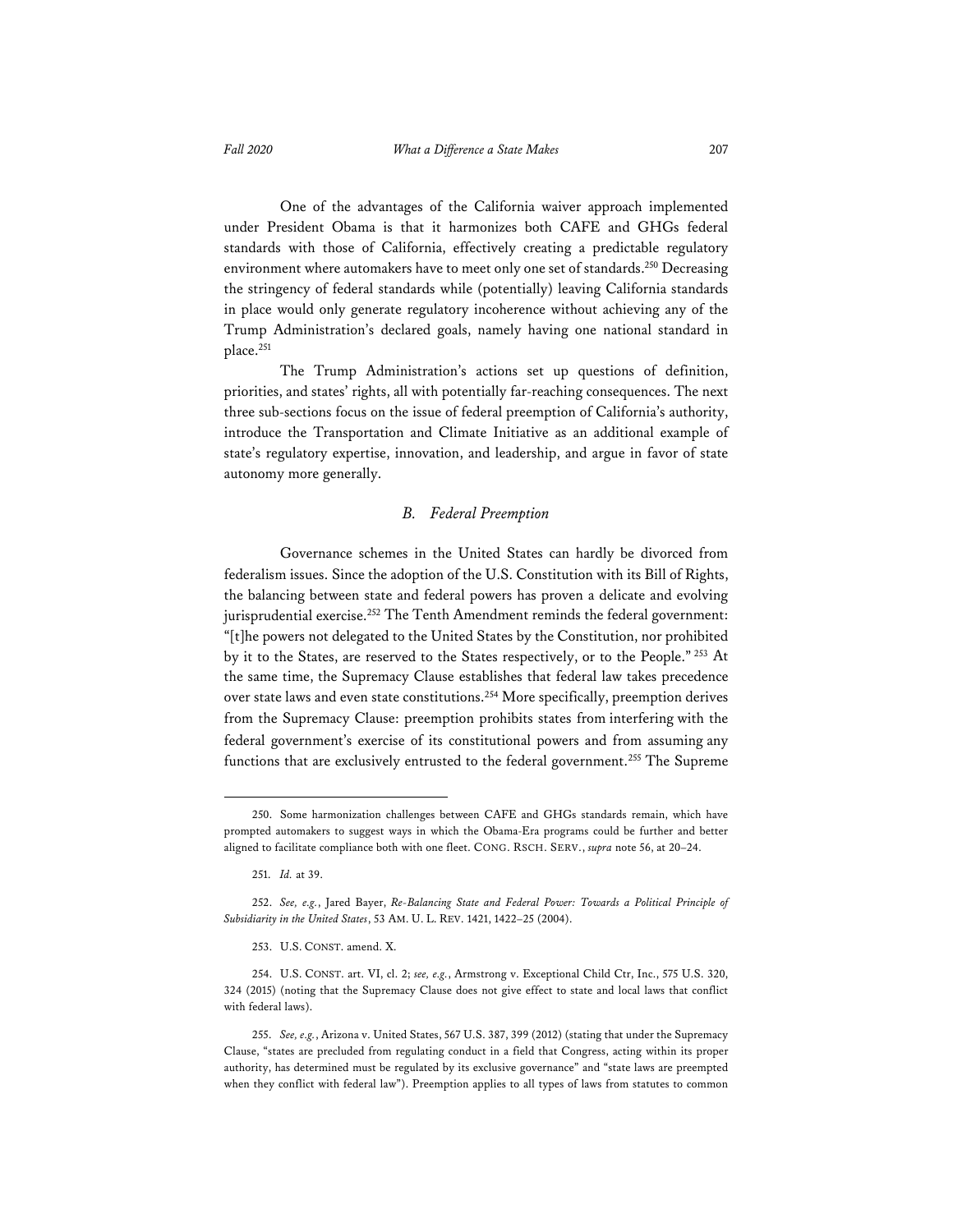Court has traditionally recognized three ways in which federal law preempts state law: explicitly, when a federal law contains a provision that withdraws certain authority from states; implicitly, where the federal scheme of regulation is so pervasive as to make reasonable the inference that Congress left no room for the states to supplement it ("field preemption"); and finally, where compliance with both federal and state regulations is a physical impossibility or where state law stands as an obstacle to the accomplishment and execution of the full purpose of the statute as a whole ("conflict preemption").<sup>256</sup> A federal agency acting within the scope of its congressionally delegated authority may preempt state regulation.<sup>257</sup>

In this vein, the Trump Administration has launched a dual attack on the power of California and its followers to regulate motor vehicle emissions. On one hand, NHTSA is asserting that under the broad and clear EPCA preemption provision, states are forbidden to adopt laws or regulations "related to fuel economy standards or average fuel economy standards."258 In NHTSA's view, this includes California's ACC program—specifically its GHGs standards and ZEVs mandates because these regulations are directly related to fuel economy.259 Moreover, contrary to the CAA, the EPCA contemplates no preemption waiver for California or any other state.260 Simultaneously, EPA has revoked California's authority to regulate motor vehicle emissions under the CAA, as discussed above.<sup>261</sup>

Two federal district courts have already examined the issue of motor vehicle GHG emission standards adopted by the states of California and Vermont, and both

257. La. Pub. Serv. Comm'n v. FCC, 476 U.S. 355, 368–69 (1986). For a discussion on agency preemption, see also *Federal Jurisdiction and Procedure*, 123 HARV. L. REV. 252, 262–72 (2009) (discussing preemption of state common law claims).

258. 49 U.S.C. § 32919(a).

260. *Id.* at 42,325.

261. *See supra* Part III.C.

law to regulations. *See, e.g.*, Cipollone v. Liggett Grp., Inc. 505 U.S. 504, 522 (1992) (noting that "state law" includes common law as well as statutes and regulations).

<sup>256.</sup> *See, e.g.*, Murphy v. NCAA, 138 S. Ct. 1461, 1480 (2018); Caleb Nelson, *Preemption*, 86 VA. L. REV. 225, 262 (2000) (recognizing the unhelpful distinction between the different kinds of preemption); Gade v. Nat'l Solid Waste Mgmt. Ass'n, 505 U.S. 88, 98 (1992) ("Our ultimate task in any preemption analysis is to determine whether state regulation is consistent with the structure and purpose of the statute as a whole.").

<sup>259.</sup> The Safer Affordable Fuel-Efficient (SAFE) Vehicles Rule for Model Years 2021-2026 Passenger Cars and Light Trucks, 83 Fed. Reg. at 43,233–34. The Administration's reasoning is CO2 is a "necessary and inevitable" by-product of gasoline combustion, therefore, there is a "mathematical link" between GHG emissions, in particular CO2 emissions, and fuel economy standards. *Id.* at 42,234. Given that the combustion of gasoline produces CO2 in amounts that can be readily calculated in terms of gallons burned or miles traveled, and the main technology (among one limited pool of technologies) currently available to reduce such emissions is fuel efficiency, one is forced to conclude that fuel economy and tailpipe emissions standards are "inextricably" linked. However, the Administration concedes that carbon intensity of the fuel is not preempted. *Id.* at 43,234 n.507.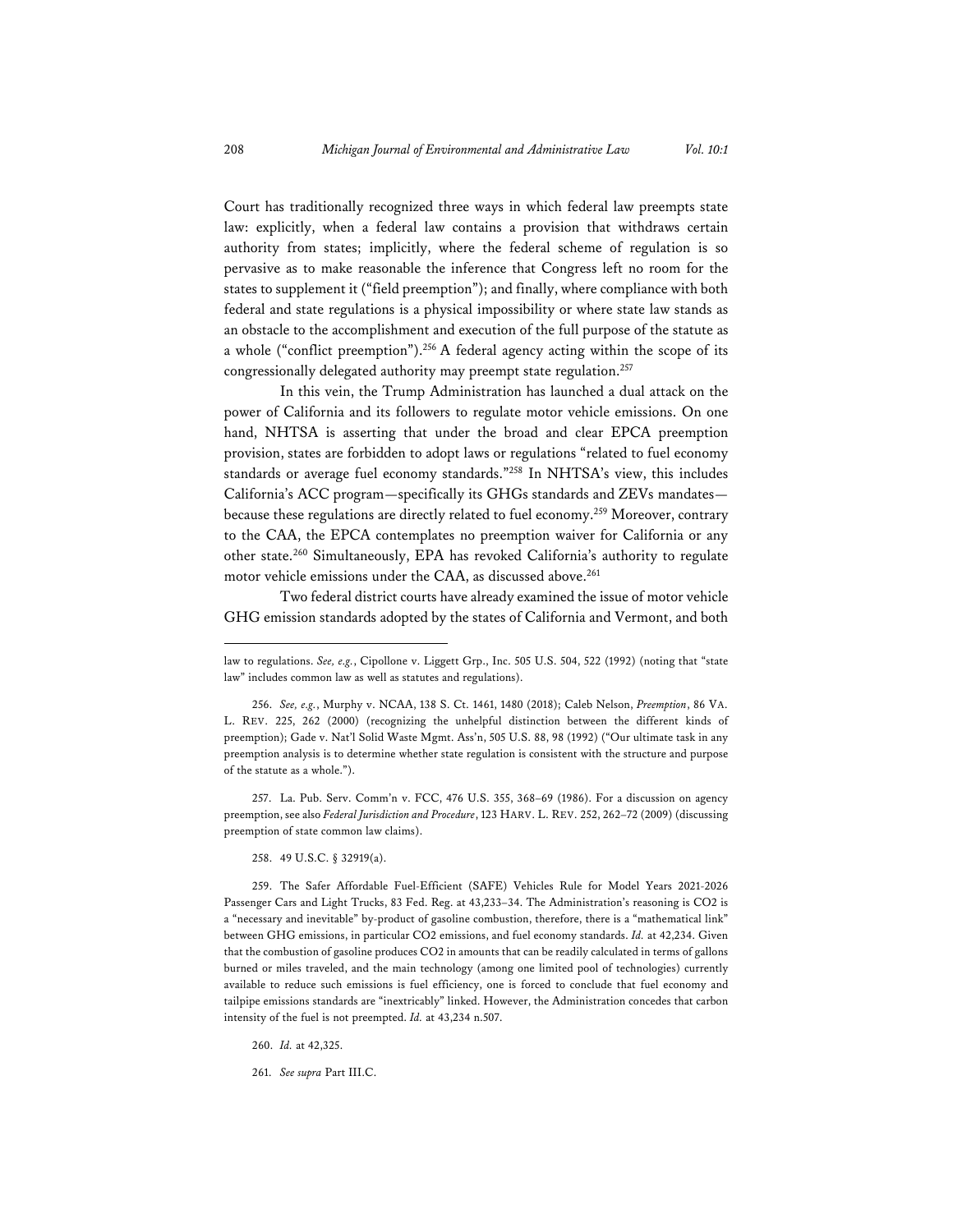found against preemption.262 The Supreme Court itself made clear in *Massachusetts v. EPA* that EPA and NHTSA implement different statutory mandates and that NHTSA and EPA (or California) standards can co-exist because they serve different purposes. In the Court's words: "EPA has been charged with protecting the public's 'health' and 'welfare,' . . . a statutory obligation wholly independent of DOT's mandate to promote energy efficiency . . . The two obligations may overlap, but there is no reason to think the two agencies cannot both administer their obligations and yet avoid inconsistency."263 EPA and NHTSA had been carrying forward their regulatory responsibilities separately for decades, with one setting limits on harmful pollutants from automobile exhaust, the other establishing miles-per-gallon performance standards for different categories of vehicles. The Obama Administration, seizing a unique political moment, brought together EPA, California, and American auto-manufacturers (then on the brink of bankruptcy and in need of federal money) to establish the first GHG emission standards for automobiles and align those with progressively more stringent mileage standards set by NHTSA.264 The Obama Administration did not see why, while pursuing their autonomous statutory obligations, NHTSA and EPA couldn't work together with California as co-regulators and in cooperation with the private sector towards achieving some overarching goals: making America more competitive by encouraging innovation and investment in advanced technologies and the creation of jobs; more resilient by reducing its energy consumption, improving on air quality and reducing the cost of driving for average consumers to benefit the health and wellbeing of all its citizens; and finally more relevant in the international arena by leading the charge against climate change.265

At the very least, the revamped question of preemption of state laws or regulations under EPCA hinges on unconvincing arguments.<sup>266</sup> First, NHTSA's history of rulemaking and in particular its prior assertions that EPCA's preemption operates only when a state issues a "regulation that relates to fuel economy and which

<sup>262.</sup> Cent. Valley Chrysler-Jeep, Inc. v. Goldstene, 529 F. Supp. 2d 1151, 1179 (E.D. Cal. 2007), *as corrected* (Mar. 26, 2008); Green Mountain Chrysler v. Crombie, 508 F. Supp. 2d 295, 303 (D. Vt. 2007).

<sup>263.</sup> Massachusetts v. EPA, 549 U.S. 497, 532 (2007).

<sup>264.</sup> Meyer, *supra* note 62.

<sup>265.</sup> Press Release, Off. of the Press Sec'y, The White House, Obama Finalizes Historic 54.5 MPG Fuel Efficiency Standards (Aug. 28, 2012), https://obamawhitehouse.archives.gov/the-press-office/2012 /08/28/obama-administration-finalizes-historic-545-MPG-fuel-efficiency-standard [https://perma.cc/X4HN-3ERE].

<sup>266.</sup> For a complete legal analysis of the question of preemption under the EPCA, see *CAFE Standards and the California Preemption Plan,* HARV. ENV'T & ENERGY L. PROGRAM (Aug. 24, 2018), https://eelp.law.harvard.edu/2018/08/cafe-standards-and-the-california-preemption-plan/ [https://perma.cc/J75R-QNZG].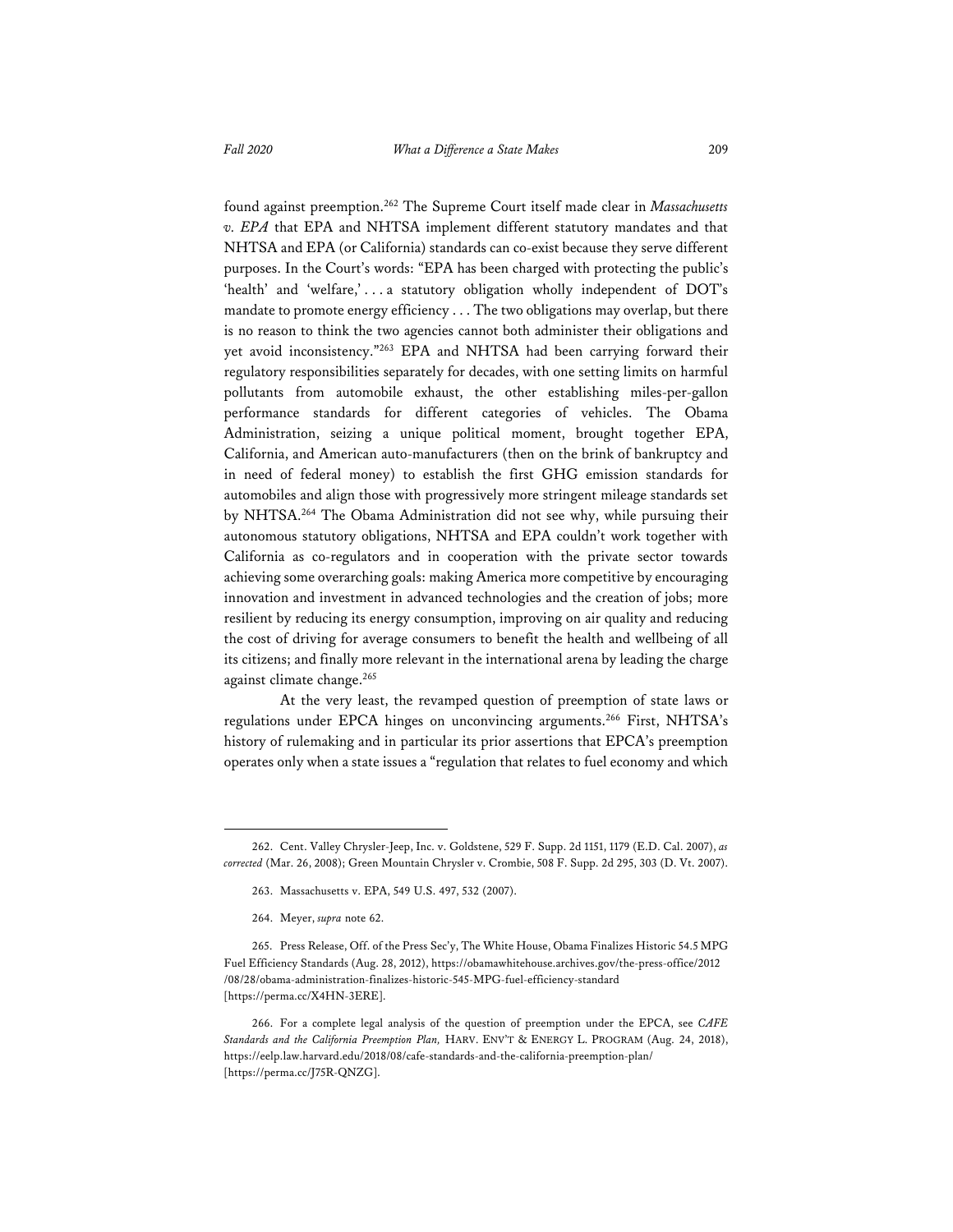addresses the *same public policy concern* as the CAFE statute"267 undercuts the Administration's argument that NHTSA fuel economy standards preempt EPA/California GHG standards, precisely because fuel economy and GHG emissions standards do not address the same statutory concerns.<sup>268</sup> Rather, they address different concerns that may in practice and to an extent overlap, as the Supreme Court explained, calling for enhanced agency cooperation and standards harmonization to the maximum extent possible, not the obliteration of one congressional statutory scheme (the CAA preemption waiver) on the basis of the other (EPCA's preemption provision). Second, the "mathematical link" between GHG and fuel economy standards described by the Trump Administration in its regulatory proposal is insufficient to overturn a state law or regulation addressing GHG emissions through having "a connection with or reference to" the CAFE standards for preemption purposes.<sup>269</sup> While reducing gasoline consumption by making conventional cars more fuel-efficient certainly contributes to reducing their air polluting emissions including  $CO<sub>2</sub>$ , there are a host of different means and technologies that can achieve the same result without having to use mileage standards.270

To complicate matters even further, in May 2018, the Supreme Court revisited the longstanding division between preemption and commandeering doctrines in *Murphy v. National Collegiate Athletic Association.*271 The issue in *Murphy* was whether New Jersey violated the federal Professional and Amateur Sport Protection Act ("PASPA") by partially repealing the state's prohibitions on sports gambling.272 PASPA made it unlawful for a state "to sponsor, operate, advertise, promote, license, or authorize by law or compact . . . a lottery, sweepstakes, or other

<sup>267.</sup> *See id.* (citing to National Highway Traffic Safety Administration, Light Truck Average Fuel Economy Standards Model Years 2005-07, 67 Fed. Reg. 77,015, 77,025 (Dec. 16, 2002)).

<sup>268.</sup> *See id.* 

<sup>269.</sup> *Id.* (describing how California GHG standard do have a connection with or reference to the CAFE standards).

<sup>270.</sup> These different means and technologies include improving refrigerants and AC systems in conventional cars, switching to hybrids, hydrogen-cell, or EV vehicles, incentivizing public transit, walking, or biking, building high speed trains, etc. Contrary to what the Administration asserts there is not "one single pool of technologies" to reduce carbon emissions from motor vehicles. The Safer Affordable Fuel-Efficient (SAFE) Vehicles Rule for Model Years 2021-2026 Passenger Cars and Light Trucks, 83 Fed. Reg. at 43,234.

<sup>271. 138</sup> S. Ct. 1461 (2018). Raether, *supra* note 44, at 1020, 1022–25 (illustrating the Court's long held view that the Tenth Amendment prohibits the federal government from commanding affirmative action by state legislatures or executives).

<sup>272.</sup> When Congress passed PASPA in 1992, few jurisdictions allowed some form of sports gambling, which were grandfathered into the statute, but New Jersey was not one of them. *Murphy*, 138 S. Ct. at 1471–72.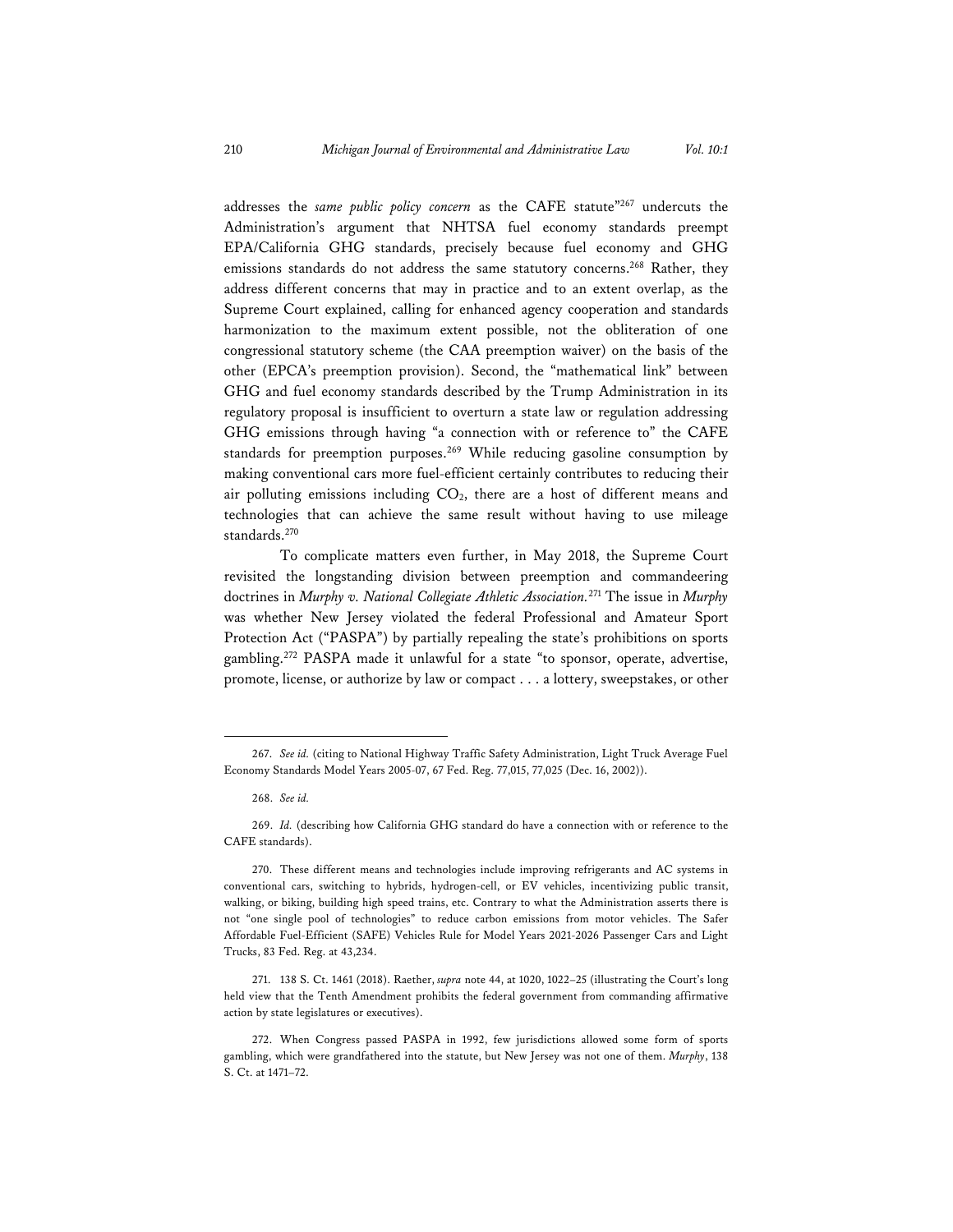betting, gambling, or wagering scheme based . . . on competitive sporting events.<sup>273</sup> In parallel, it made it unlawful for "a person to sponsor, operate, advertise, or promote" those same gambling schemes—but only if this was done pursuant to the law or compact of a governmental entity.<sup>274</sup> The Court reasoned that in partially repealing its old laws banning sports gambling, New Jersey effectively "authorize[d]" such activity in violation of PASPA.<sup>275</sup> Nevertheless, it found that the provisions in PASPA were an impermissible form of commandeering under the U.S. Constitution.276 In the novel reading of the Court, the basic principle—that Congress cannot issue direct orders to state legislatures to regulate the state's citizens—applies not only when Congress actively compels state action (in the form of "to do orders" as traditionally interpreted by the Court) but also when it requires states to refrain from enacting certain laws ("not to do orders").<sup>277</sup>

The decision is relevant in the context of the California CAA preemption waiver because, as one commentator observed, the Court in *Murphy* failed to provide a straightforward answer on a matter at the core of the Tenth Amendment: how to effectively manage complex cooperative federalism regimes that bring federal and state governments together to control private conduct.<sup>278</sup> The more expansive reading of the anti-commandeering doctrine in *Murphy* doesn't protect California against the revocation of its preemption waiver.<sup>279</sup> This is because preemption has consistently been recognized by the Supreme Court as an alternative way for Congress to regulate interstate activities while avoiding the anti-commandeering problem.280 As long as Congress validly preempts, states are stripped of their regulatory discretion.281 In *Murphy*, the Court left Congress' broad preemption powers largely untouched.282 Therefore, to validly preempt, it is sufficient for Congress to act within its Constitutional authority and regulate private activities affecting interstate commerce.283

- 273. *Id.* at 1470.
- 274. *Id.*
- 275. *Id.* at 1475.
- 276. *Id.* at 1479.
- 277. *Id.* at 1485.

278. Raether, *supra* note 44, at 1049–51 (highlighting how the CAA provisions are directed, respectively, at vehicle manufacturers with the goal of addressing air pollution and states legislatures with the goal of avoiding a fifty-state approach to motor vehicle emissions regulation).

- 279. *Id.* at 1032–1035.
- 280. *Id.* at 1035–36.
- 281. *Id.*
- 282. *Id.*

283. U.S. CONST. art. I, § 8, cl. 3 (giving Congress authority to regulate interstate commerce).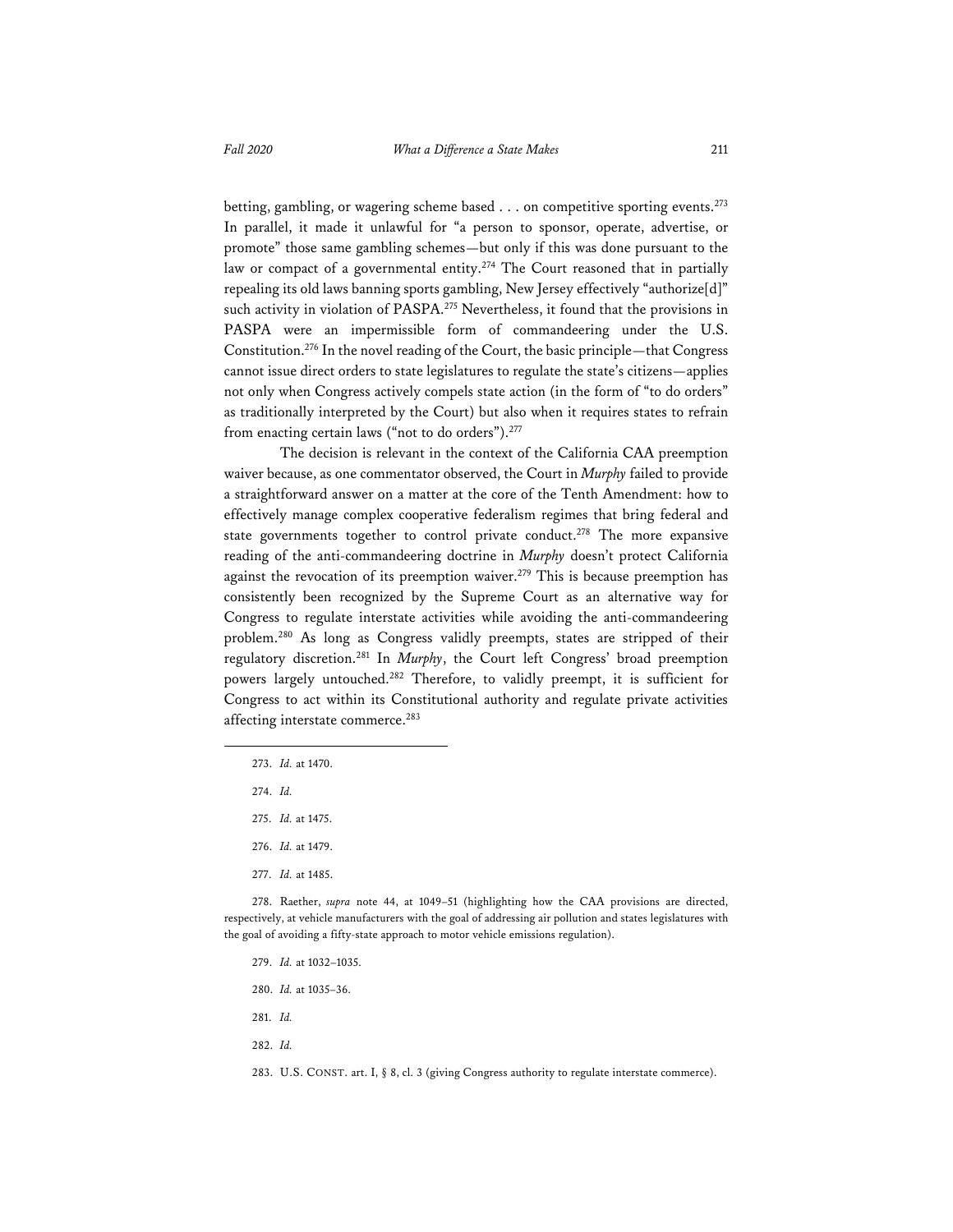Even with a Supreme Court less sympathetic to the climate cause, the Trump Administration's preemption argument will still face substantial interpretation challenges.284 While a federal command that states forbear from regulating certain activities would now be considered a prohibited form of commandeering, *Murphy* preemption analysis rests on whether a federal law is "best read" to apply to states or private actors; that is, whether a federal law "*more directly*" regulates states or private actors.285 If one were to apply *Murphy* to the issue of preemption under the EPCA, by prescribing federal mileage standards to automakers, NHTSA might escape its more expansive reading of the anticommandeering doctrine.286 However, in mixed regimes like the California CAA preemption waiver scheme, where Congress speaks both to states legislatures with the goal of avoiding a fifty-state approach to motor vehicle emissions regulation, and vehicle manufacturers with the goal of addressing air pollution, the outcome is less clear.287 A third possibility would be for the Supreme Court to recognize this limit in the *Murphy* pronouncement and offer jurisprudential answers that acknowledge the view that whenever possible, state sovereignty and political choice should be respected.288

Where the regulatory framework stands now promises to force states to choose between two options: either the federal "one standard fits all" approach proposed by the Trump Administration;<sup>289</sup> or the longstanding California approach, the latter of which the states will not be able to modify by scaling up or scaling down targets and timetables nor proposing different kind of tools and methodologies altogether, as in the past.<sup>290</sup> This situation is not ideal, since a state may want to claim

286. Even though the preemption provision of the statute explicitly mentions states, 42 U.S.C. § 7543(a), this provision simply ensures that states do not tread on the broader regulatory scheme in the ECPA rather than commandeering states as key actors in the implementation of the ECPA.

287. Raether, *supra* note 44, at 1046–49.

289. Without the waiver, California and the other thirteen states that have opted in the California regulatory scheme won't be able to impose nor enforce stricter motor vehicle emissions standards than those the Administration has currently finalized. *See supra* Part II.B.

290. Before Congress preempted the field with the passage of the CAA in 1967, primary responsibility to regulate air pollution rested on the states. *See supra* Part II.A.

<sup>284.</sup> Raether, *supra* note 44, at 1046 ("Rather than providing clarity or guiding principles for the bounds of federal control of state policy, the Court swapped one formalist distinction in favor of another: from an action versus inaction division to a test hinging on whether the party most directly regulated is the state or private actors").

<sup>285.</sup> *Id.* at 1050 (emphasis added).

<sup>288.</sup> GLICKSMAN ET AL., *supra* note 42 at 1092–93; *cf.* Vikram David Amar, *"Clarifying" Murphy's Law: Did Something Go Wrong In Reconciling Commandeering and Conditional Preemption Doctrines?*, 2018 SUP. CT. REV. 299, 300 (2018) ("[I]t would be revolutionary to suggest Congress cannot cabin states' sovereign actions when states affirmatively regulate private actors—through new state-law restrictions or partial repeal of old ones—in a domain located within Congress's enumerated powers.").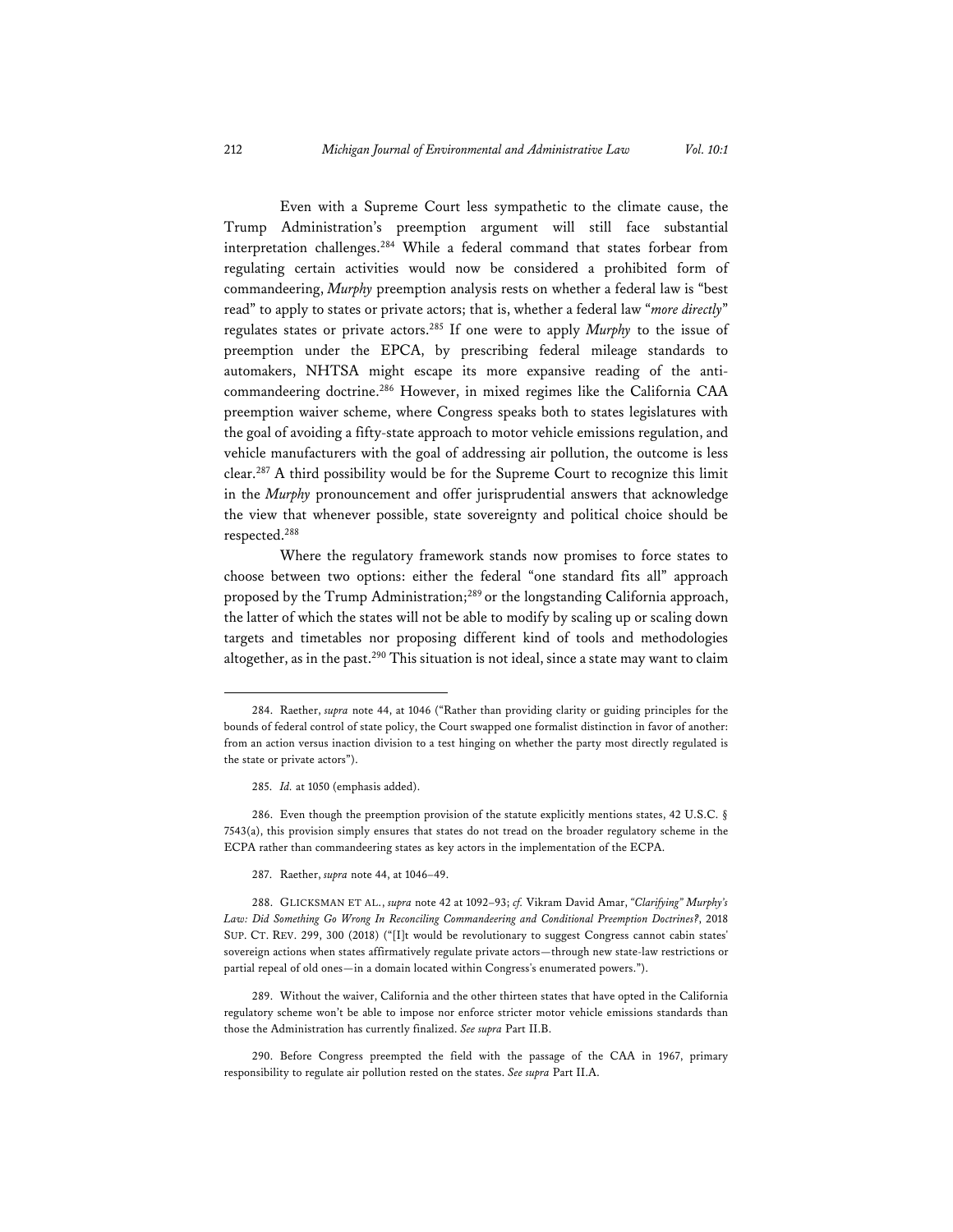some room to experiment, just like California. But, given the number of states that have chosen to follow California, one can view such result as a testament of the state's competence in establishing itself as co-regulator with the federal government. This position was reinforced by CARB's chief expert's role in unveiling the Volkswagen emissions cheating scandal of 2015 that led to a record settlement between Volkswagen AG, five other auto companies owned by the Volkswagen group, EPA, and CARB, and one of the largest vehicle emission recall cases in U.S. history.<sup>291</sup>

To date, the California waiver approach has represented the best compromise possible based on California's historical but also well-deserved advantage as first mover. But nothing prevents one from imagining other, even more ambitious approaches, in which states are in competition with each other to lower emissions and proposals are integrated at a regional level to benefits from higher scale levels of decision-making and greater integration of local economies.<sup>292</sup>

#### *C. The Transportation and Climate Initiative*

Complementary to the CAA Preemption Waiver and Section 177, another emerging innovative approach for regulating emissions from transportation is the Transportation and Climate Initiative ("TCI"). Created in 2010, TCI is a regional collaboration of twelve Northeast and Mid-Atlantic States and the District of Columbia that seeks to improve transportation, develop the clean energy economy, and reduce carbon emissions from the transportation sector.<sup>293</sup> There is only partial overlap between TCI and CAA Section 177 in that not all states that are part of TCI have adopted California's motor vehicle emissions standards, and some Section 177 states are not participating in TCI.294 Linking TCI states together is a Declaration

<sup>291.</sup> *See VW says its top U.S. executive is stepping down immediately*, ST. LOUIS POST-DISPATCH (Mar. 9, 2016), https://www.stltoday.com/business/local/vw-says-its-top-u-s-executive-is-stepping-down/art icle\_2b1d94cc-27a2-5099-af25-3c1a4eecc266.amp.html [https://perma.cc/3NP4-AV6S]; *see also* Bill Chappell, *'It Was Installed for This Purpose,' VW's U.S. CEO Tells Congress About Defeat Device*, *NPR*, (Oct. 8, 2015, 10:17 AM), https://www.npr.org/sections/thetwo-way/2015/10/08/446861855/volkswagen-u-sceo-faces-questions-on-capitol-hill [https://perma.cc/AF2V-AAVN].

<sup>292.</sup> *Cf. Conn. governor aims to work with neighbor states on climate*, GREENWIRE (Dec. 12, 2019) https://www.eenews.net/greenwire/2019/12/12/stories/1061792051 [https://perma.cc/SKE6-GFXD]; *see generally infra* Part IV.C.

<sup>293.</sup> The participating states are Connecticut, Delaware, Maine, Maryland, Massachusetts, New Hampshire, New Jersey, New York, Pennsylvania, Rhode Island, Vermont, and Virginia. *About Us*, TRANSP. & CLIMATE INITIATIVE, https://www.transportationandclimate.org/content/about-us [https://perma.cc/BT6L-XCQB].

<sup>294.</sup> Two TCI participating states, Virginia and New Hampshire, are not Section 177 States. Three Section 177 States, Washington, Colorado, and Oregon, on the other hand are not part of TCI. *States that Have Adopted California's Vehicle Standards under Section 177 of the Federal Clean Air Act*, CARB (August 19, 2019), https://ww2.arb.ca.gov/sites/default/files/2019-03/177-states.pdf [https://perma.cc/XE5V-K5S5]. The District of Columbia not qualifying as "State" presumably means it cannot apply to Section 177 of the CAA.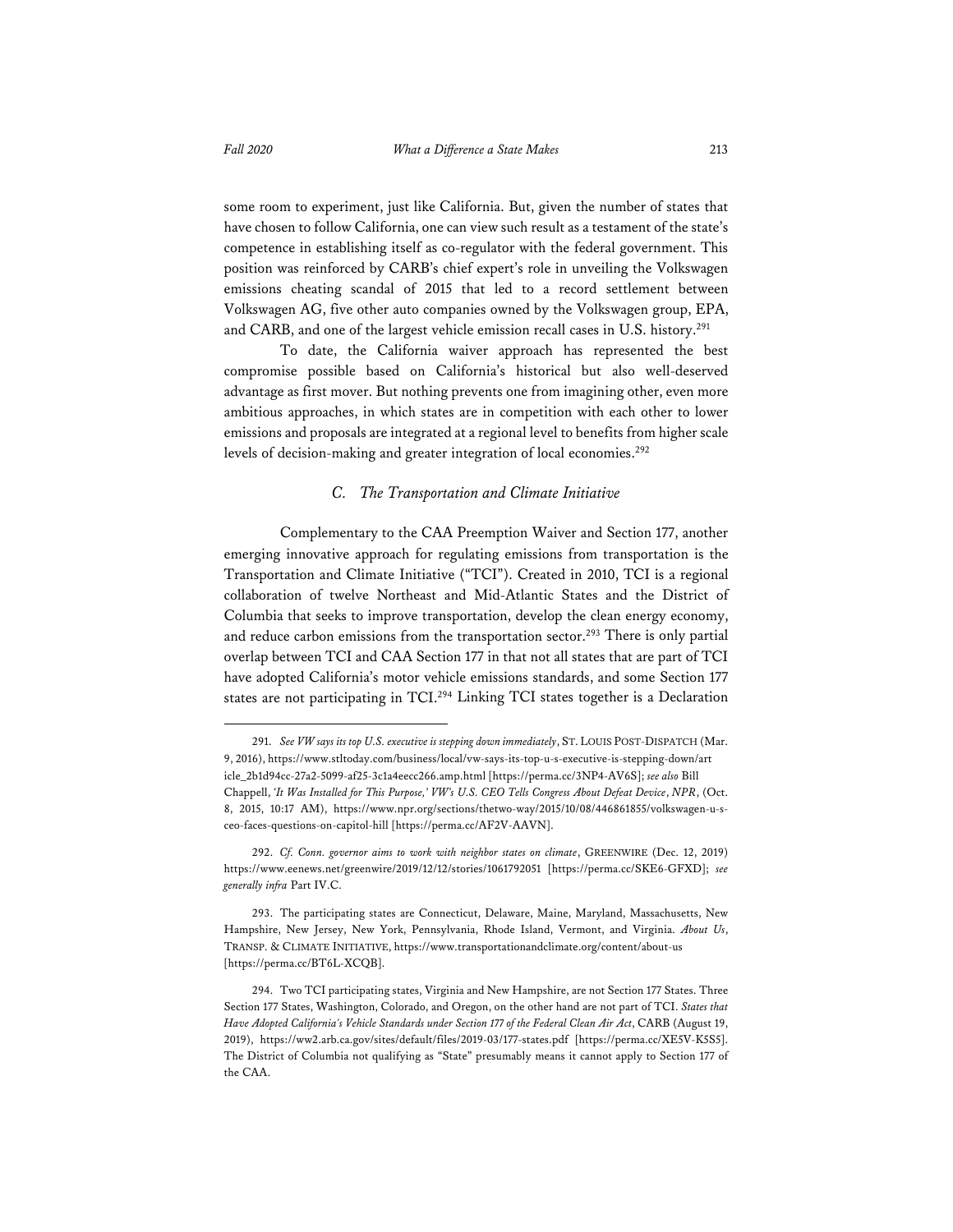of Intent by which they have agreed to "launch a plan to explore and develop policies and programs that can result in greater efficiency of regional transportation systems and yield reductions of regional greenhouse gas emissions in the transportation sector."295 Their efforts are facilitated and coordinated by Georgetown Climate Center staff and funded by various donors.296

Among TCI's main programs are the Cap-and-Invest program ("CAI") and the Northeast Electric Vehicle Network ("NEVN"). The CAI program is essentially a cap-and-trade regulatory scheme modeled after the Regional Greenhouse Gas Initiative ("RGGI")297 through which the states agree to adopt a declining "cap" on carbon pollution from burning of fossil fuels in the transportation sector to reduce emissions from transportation.<sup>298</sup> Under CAI, states would require large gasoline and diesel suppliers to hold allowances for the pollution that results from the combustion of these fuels that they sell to consumers.299 The proceeds resulting from the auctioning of allowances and trading of allowances among suppliers will be used to fund programs that increase and improve public transit, that make public transit cleaner and better, that encourage people to buy electric vehicles, bike or walk, and build electrification and other low-carbon transportation options with an eye on the needs of low-income communities, communities underserved by transportation, or disproportionately impacted by pollution.<sup>300</sup> The NEVN, on the other hand, was launched in 2011 with a one million dollar Electric Vehicle readiness grant from the Department of Energy, and consists in TCI-participating states coordinating their electric vehicle infrastructure planning and deployment through the Northeast and mid-Atlantic region, which includes partnerships and connections necessary to transition to a cleaner and more efficient electric transportation network.<sup>301</sup> At its

297. THE REG'L GREENHOUSE GAS INITIATIVE, https://www.rggi.org/ [https://perma.cc/93Q5- 25BU].

298. *Fact Sheet: Cap-and-Invest as a Tool to Reduce Pollution*, TRANSP. & CLIMATE INITIATIVE, https://www.transportationandclimate.org/fact-sheet-cap-and-invest-tool-reduce-pollution [https://perma.cc/VLB5-AP4M]; *see generally* Georgetown Climate Ctr., *TCI Video: Cap and Invest 101*, VIMEO (Apr. 17, 2019, 4:40 PM EST), https://vimeo.com/331091117/331091117 [https://perma.cc/RT8 Y-PX47].

299. TRANSP. & CLIMATE INITIATIVE, *SUPRA* NOTE 298.

300. *Id.*

301. *The Northeast Electric Vehicle Network*, TRANSP. & CLIMATE INITIATIVE, https://www.transp ortationandclimate.org/content/northeast-electric-vehicle-network [https://perma.cc/LDK8-2VKT] [hereinafter TRANSP. & CLIMATE INITIATIVE, NEVN]. For a complete list of partnering organizations, see *Electric Vehicle Supporters*, TRANSP. & CLIMATE INITIATIVE, https://www.transportationandclimate.o rg/content/electric-vehicle-supporters [https://perma.cc/Y4SV-AL6B].

<sup>295.</sup> THE TRANSP. & CLIMATE INITIATIVE, AN AGENDA FOR PROGRESS: DECLARATION OF INTENT 1 (2010), https://www.transportationandclimate.org/sites/default/files/TCI-declaration.pdf [https://perma.cc/YC6R-ULE6].

<sup>296.</sup> TRANSP. & CLIMATE INITIATIVE, *supra* note 293.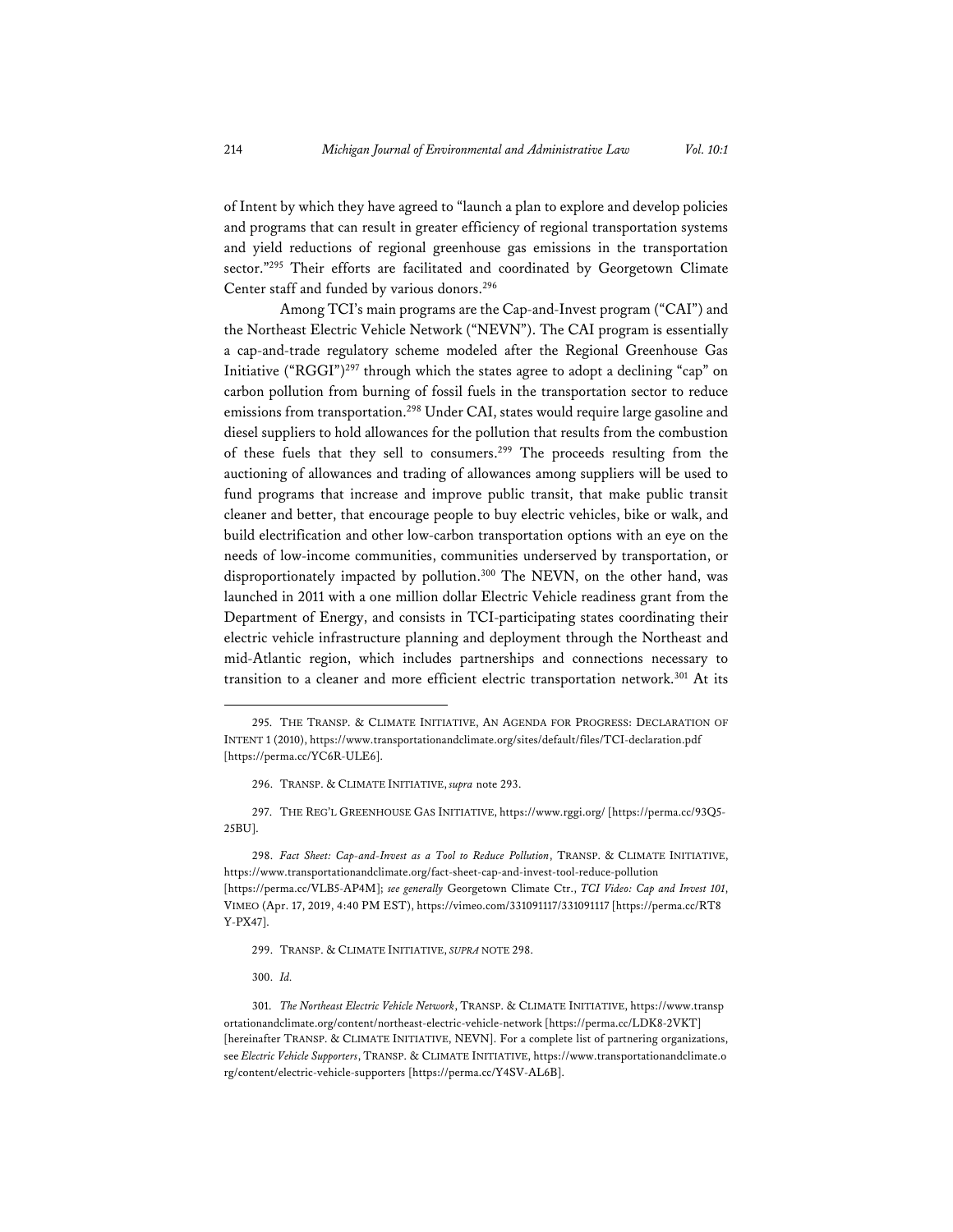core, NEVN is designed to make sure that EV charging stations are built in locations that maximize both local and regional travel, that installation permits for home and public stations be streamlined, and barriers to the widespread use of EVs be removed.302

The kind of regulatory regime a state (or group of states in coordination) chooses to adopt to reduce transportation GHG emissions will affect whether the CAA preempts it. As outlined in Part II of this Article, states cannot regulate tailpipe emissions from vehicles except through the California's program. However, the CAI as currently proposed would be a regulation on *fuel content*, with the point of regulation being the gasoline and diesel fuel providers.<sup>303</sup> Since it wouldn't be a "standard" applied to vehicles or emissions at the point of combustion, it should not fall under the purview of the CAA preemption.<sup>304</sup> With respect to NEVN, collaboration on EVs infrastructure doesn't pose a preemption question because the program consists of a series of measures focused on facilitating the use of EVs and aimed at lowering emissions indirectly by putting more EVs on the road. Measures under NEVN are not the sort of "standard" or "regulation" that fit the language of the CAA.

TCI shows how states can carefully design and implement policies that can deliver cleaner and better transportation systems without falling in the CAA "preemption trap." The program is an additional regional laboratory and example of how state autonomy and experimentation can serve to lead the charge against climate change. At a time where constituencies are increasingly demanding action to address climate change,<sup>305</sup> it is all the more important to make sure that states and local governments have enough regulatory space to innovate and meet the needs of their communities. As the TCI model demonstrates, state agencies have first-hand knowledge of their local realities and often are their communities' best stewards, able to leverage critical resources to advance new ideas and attract venture capital.306

305. *See, e.g,*, Alec Tyson & Brian Kennedy, *Two-Thirds of Americans Think Government Should Do More on Climate*, PEW RSCH. CTR. (June 23, 2020), https://www.pewresearch.org/science/2020/06/23/t wo-thirds-of-americans-think-government-should-do-more-on-climate/ [https://perma.cc/3CW8-TDJ4].

<sup>302.</sup> TRANSP. & CLIMATE INITIATIVE, NEVN, *supra* note 301.

<sup>303.</sup> Email from Kathryn Zyla, Program Director, Northeast Policy, Energy Foundation, to author (Dec. 13, 2019, 11:28 AM) (on file with author). *See also* DREW VEYSEY ET AL., GEORGETOWN CLIMATE CTR., REDUCING TRANSPORTATION EMISSIONS IN THE NORTHEAST AND MID-ATLANTIC: FUEL SYSTEMS CONSIDERATIONS 8–16 (2018).

<sup>304.</sup> *See generally* Karen Glitman, CTR. FOR SUSTAINABLE ENERGY,CAP-AND-INVEST:AREVIEW OF POLICY, DESIGN, AND MODELS AND THEIR APPLICABILITY IN VERMONT 30 (2019), https://energ ycenter.org/sites/default/files/docs/nav/resources/2019-04\_Cap-and-Invest-A-Review\_Report.pdf. [https://perma.cc/Y6CM-DAZF].

<sup>306.</sup> *See* Derrick Hall et al., *The Power of Local Leadership*, N.Y. TIMES, https://nytimesineducation .com/spotlight/the-power-of-local-leadership/ [https://perma.cc/K983-BU75]; *see generally* Parris N. Glendening, *We Need Better Transportation Options, Not More Roads and Lanes*, WASH. POST (Feb. 21, 2020, 7:00 AM), https://www.washingtonpost.com/opinions/local-opinions/we-need-better-transportatio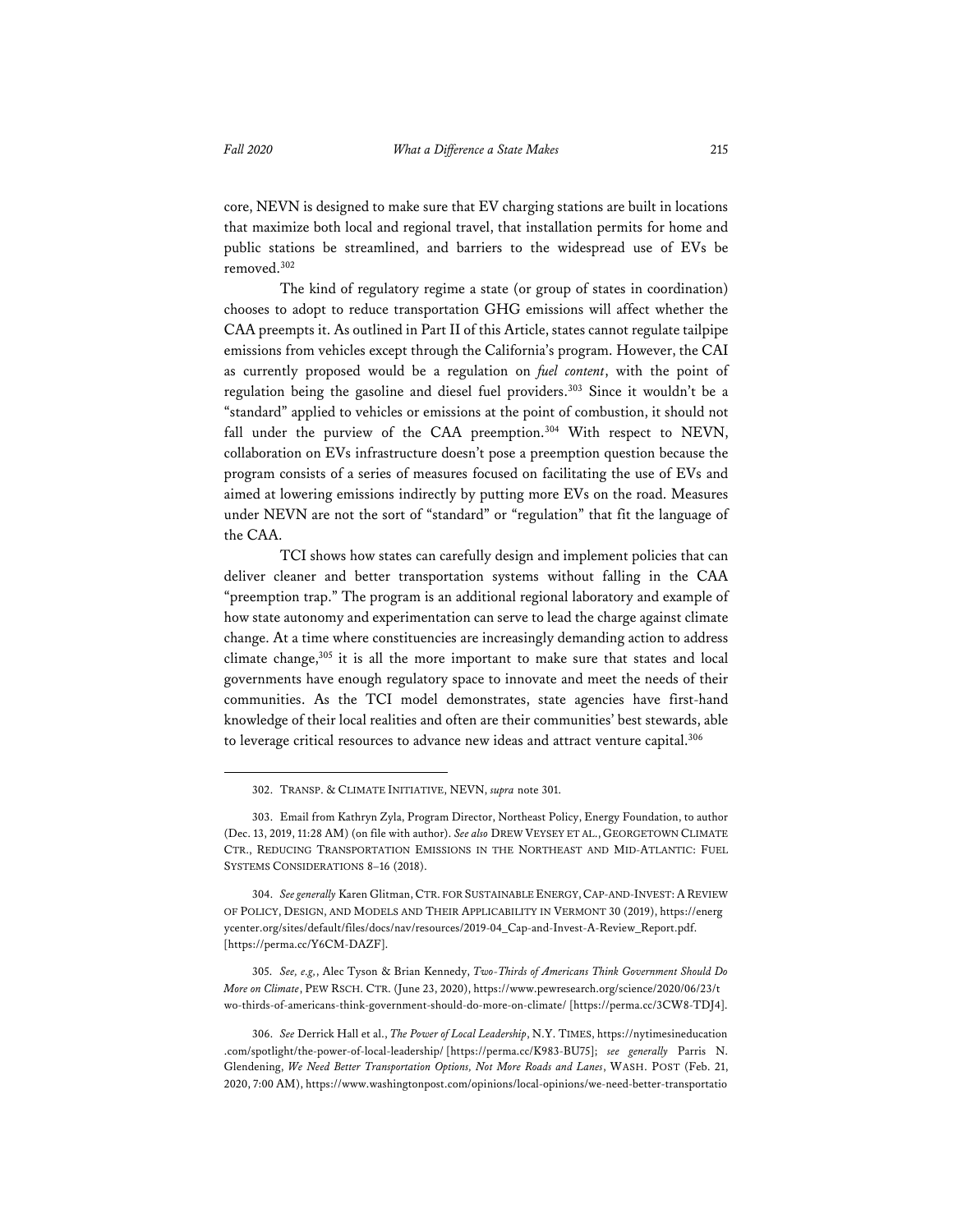#### *D. The Case for State Autonomy*

On the one hand, environmental scholars argue that allowing for state autonomy and state "experimentalism" to address GHG emissions is a desirable regulatory framework and should be preserved because it drives policy and technology innovation "moving the ball forward."307 On the other hand, some economists disagree, stressing that attempting to regulate GHGs emissions—a global problem—at the state or even regional level is costly and inefficient.<sup>308</sup> They argue that local rules in particular are not suitable for dealing with diffuse problems like global climate change because they create market distortions and are ineffective.<sup>309</sup> However, in making those arguments, economists assume that even small progressive steps towards de-carbonization don't matter. For example, they argue that CAFE rules are ineffective because automakers will sell fewer fuel-efficient cars in states that don't adopt more stringent standards.<sup>310</sup> But the argument fails to take into account the  $CO<sub>2</sub>$  reductions that will be achieved by forcing manufactures to build an overall cleaner fleet for each model year. Although leakage problems may very well exist and higher emitting cars will be sold elsewhere, *on average* such emissions will still be less than without those CAFE rules in place.

Moreover, the larger issue remains substantially the same as in the early 1900s: will America incentivize the horse and buggy or the Model T—should it try to stop the next technological revolution in transportation or guide it? With the revocation of California's CAA preemption waiver, the Trump Administration has signaled its intent to favor the first option. But this decision presents two profound ramifications: first, it means that by neither supporting nor incentivizing the transition towards alternative fuels and less polluting forms of transportation, American manufacturers risk falling behind in a global and highly competitive

308. *See, e.g.*, Jonathan B. Wiener, *Think Globally, Act Globally: The Limits of Local Climate Policies*, 155 U. PA. L. REV. 1961, 1962–63 (2007); Peter Van Doren, *Greenhouse Gas Emissions and the California Waiver,* CATO AT LIBERTY (Oct. 4, 2019, 4:20 PM), https://www.cato.org/blog/greenhouse-gasemissions-california-waiver [https://perma.cc/8R4L-H5X8].

309. *E.g.*, Wiener, *supra* note 308, at 1966–73; Peter Van Doren, *CAFE Standards*, CATO AT LIBERTY (Aug. 7, 2018, 3:15 PM), https://www.cato.org/blog/cafe-standards [https://perma.cc/RMK2- KG2K].

310. Lawrence H. Goulder et al., *Unintended Consequences from Nested State and Federal Regulations: The Case of the Pavley Greenhouse-Gas-Per-Mile Limits* 63 J. ENV'T ECON. & MGMT. 187, 188 (2012).

n-options-not-more-roads-and-more-lanes/2020/02/20/4f33c066-529f-11ea-b119-4faabac6674f \_story.html [https://perma.cc/5CG4-2T5W].

<sup>307.</sup> *See* Michael Burger, *Empowering Local Autonomy and Encouraging Experimentation in Climate Change Governance: The Case for a Layered Regime*, 39 ENV'T L. REP. NEWS & POL'Y 11161, 11167 (2009); Hari M. Osofsky & Janet Levit, *The Scale of Networks?: Local Climate Change Coalitions*, 8 CHI. J. INT'L L. 409, 428–29 (2008). For a recent contribution, see Sharmila L. Murthy, *States and Cities as "Norm Sustainers": A Role for Subnational Actors in the Paris Agreement on Climate Change*, 37 VA. ENV'T L.J. 1, 4–5 (2019).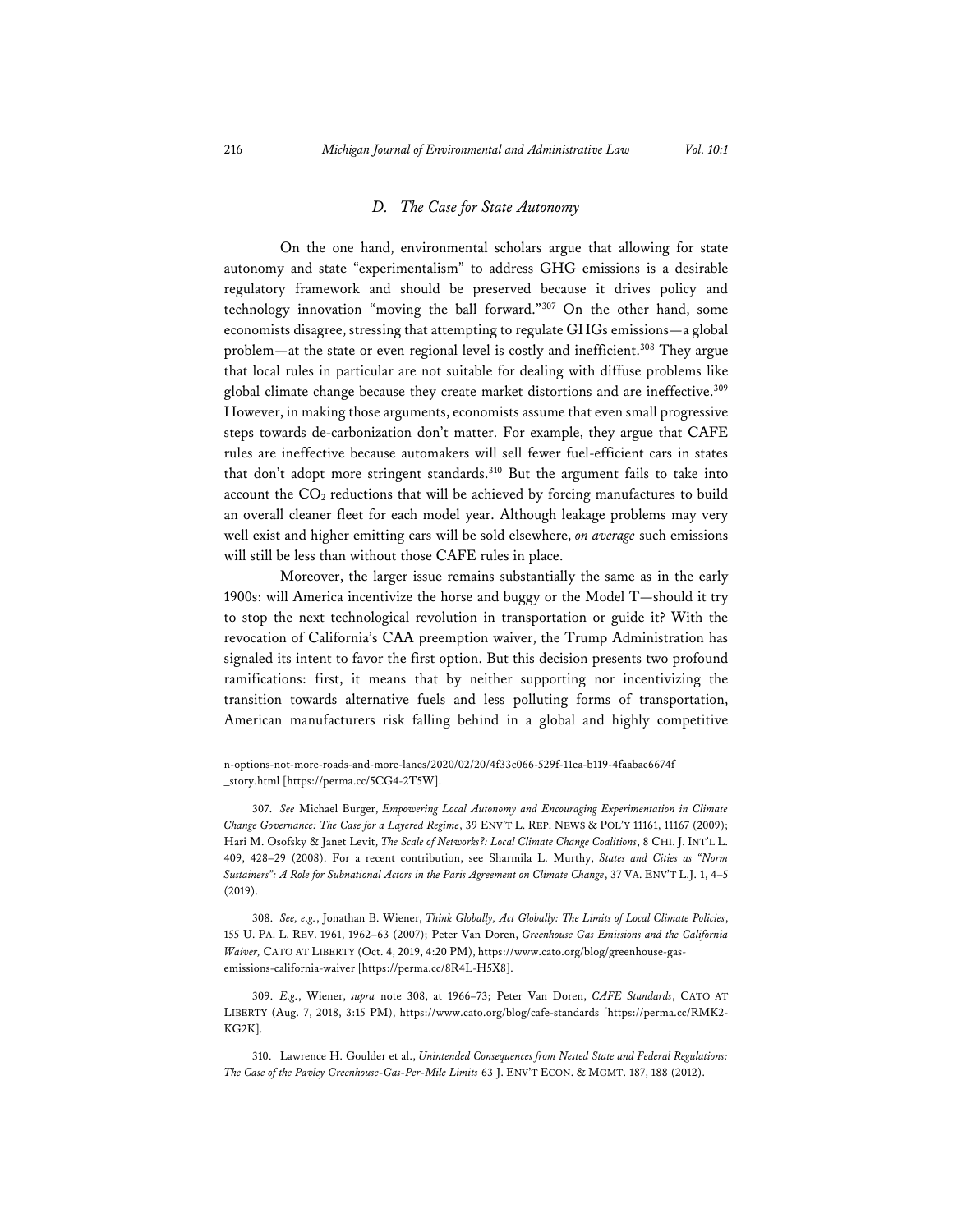industry that is rapidly evolving.<sup>311</sup> It is a well-known phenomenon that technological breakthroughs in an area can have spillover effects in other manufacturing or industrial applications. As a result, the economic consequences of America's retreat could be far more reaching than just the automotive sector. Secondly, the country is bound to lose face with the rest of the world for not keeping its word and doing its part in reducing dangerous anthropogenic GHG emissions at a critical juncture for the stabilization of Earth's climate.<sup>312</sup>

Another argument put forward by economists is that local (state) regulations place a special burden on the auto industry and on consumers while achieving limited (or no results) in reducing global GHG emissions. They claim that the (eventual) benefits of such actions accrue globally but the costs are borne locally.<sup>313</sup> It is safe to assume that, at least initially, demanding more efficient vehicles will drive their production costs and final prices up. By the same logic, it is also safe to assume that more efficient vehicles will deliver savings to consumers that—over time—offset higher upfront costs and could even bring the cost of driving down. And this is without calculating the non-transportation health and safety costs associated with air pollution and the lack of safer and cleaner mass transportation alternatives, especially with respect to inner city and intercity transport. Moreover, it is hard to see how under a regulatory scheme where federal and California standards are harmonized, the cost burden would fall exclusively on Californians. In general, the point of a regulation is not to be zero-cost but rather to produce the greatest achievable benefits at the lowest possible costs.<sup>314</sup> An incremental reduction in CO2 emissions from one country represent progress for all, something all countries have pledged to aim for under the Paris Climate Agreement with the goal of progressively decarbonizing their economies.<sup>315</sup>

Most economists insist that the best solution to tackle the carbon problem is a national carbon tax (and ideally a global and uniform price on carbon) because such a measure applies across the board to all industries involved and can, therefore, achieve the greatest GHG reductions without producing market distortions.<sup>316</sup> But

315. *See* Paris Agreement to the United Nations Framework Convention on Climate Change art. 4, Dec. 12, 2015, T.I.A.S. No. 16-1104, UN Doc. No. 54113.

316. *E.g.*, Ian Parry, *Choosing Among Mitigation Instruments: How Strong is the Case for a U.S. Carbon Tax?*, *in* IMPLEMENTING A CARBON TAX: CHALLENGES AND DEBATES 18–35 (Ian Parry et al. eds.,

<sup>311.</sup> *See supra* Part I; *see* Cohen, *supra* note 227.

<sup>312.</sup> *See, e.g.*, U.S. GLOBAL CHANGE RSCH. PROGRAM, *supra* note 48.

<sup>313.</sup> *See, e.g.*, Van Doren, *supra* note 308.

<sup>314.</sup> For a critique on the use of cost-benefit analysis as a tool for weighing public policy options in environmental regulation and the systematic discounting of health benefits, *see* FRANK ACKERMAN & LISA HEINZERLING, PRICELESS: OF KNOWING THE PRICE OF EVERYTHING AND THE VALUE OF NOTHING (2004).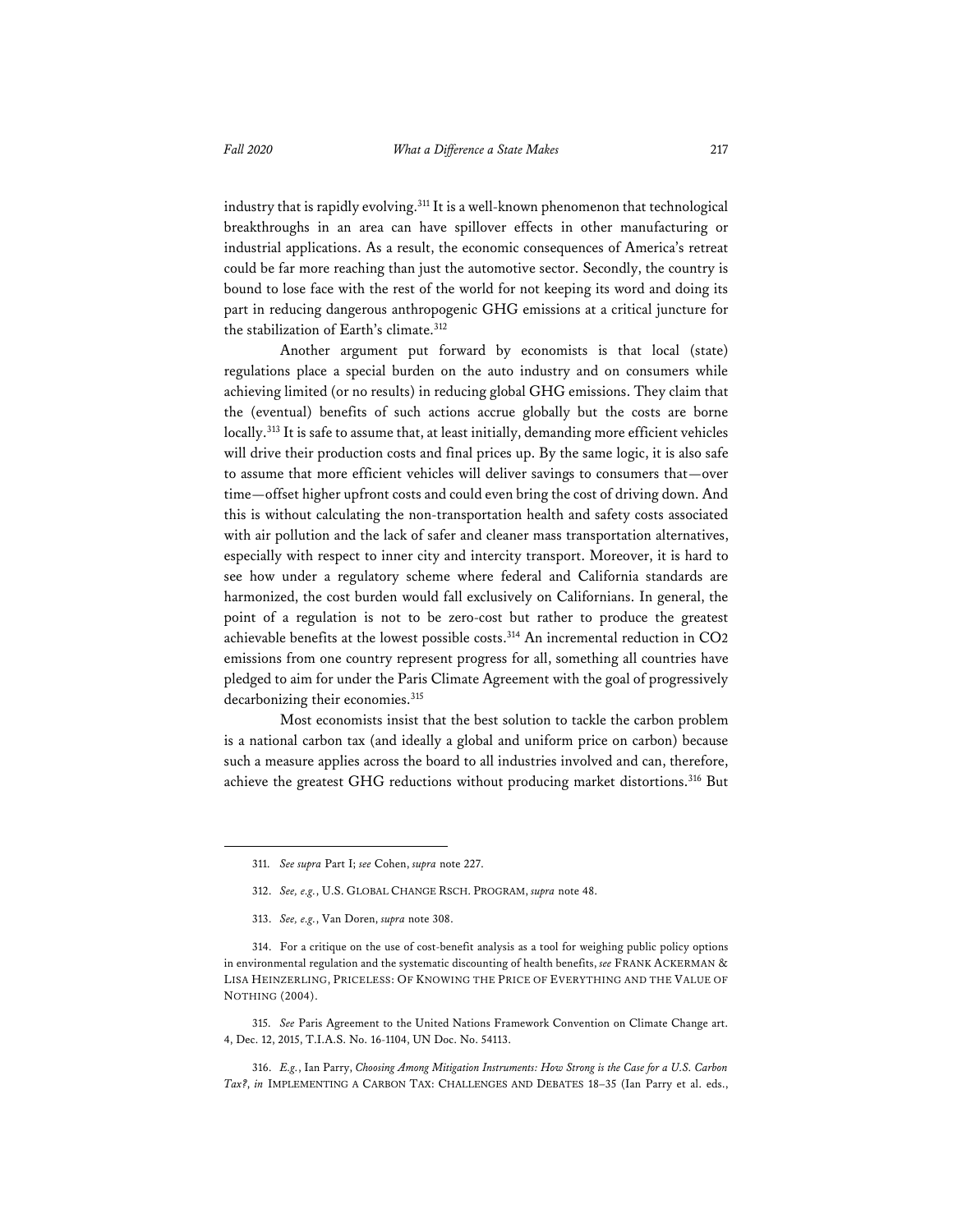adoption remains politically challenging worldwide and especially in developing countries where economies are more fragile and less diversified.317 In the meantime, and in the absence of federal legislation passing a carbon tax or even an increase in the gasoline tax, which economists consider a superior tool to fuel efficiency standards,<sup>318</sup> other less optimal but politically more viable alternatives will have to do. In this respect, state autonomy to experiment and innovate has proven crucial to fill the lack of national consensus on this issue.<sup>319</sup>

This becomes apparent when looking at the potential consequences of the Trump Administration's approach. According to a study by the Rhodium Group, the rollback of the fuel economy standards and the revocation California's waiver will produce two significant results: first, ZEVs sales will decline by seven to eight percent in 2035 (depending on oil prices), which translates into about 12 to 14 million fewer ZEVs on the road by that year; second, from 2020 to 2035, emissions are projected to increase by 1,055 to 1,317 million metric tons cumulatively relative to Obama rules.320 Under a scenario where California and Section 177 states are instead allowed to maintain Obama GHG standards and keep their ZEV mandates in place, emissions rise by less than half as much over the same time frame.<sup>321</sup> For comparison, total U.S. GHG emissions from transportation were roughly 1,900 million metric tons in 2018.322 Therefore, the California waiver plays a sizeable role in contributing to meet global temperature targets under the Paris Climate Agreement, unsurprising

318. *E.g.*, Lucas W. Davis & Christopher R. Knittel, *Are Fuel Economy Standards Regressive?*, NAT'L BUREAU OF ECON. RSCH. Working Paper 22925, 25 (Dec. 2016) (noting how economists prefer a carbon tax over fuel economy standards). Even a tax on gasoline, economists argue, would be more efficient than fuel economy standards because it provides a direct incentive to reduce the use of gasoline while the efficiency standards "must squeeze the reduction out of new vehicle only." Moreover, a gasoline tax would have the added advantage of raising revenue that the government could spend in the best way it chooses, for example, in fixing crumbling highways while at the same time helping offset the impact on low-income families. *See e.g.*, Valerie Karplus, *The Case for a Higher Gasoline Tax*, N.Y. TIMES (Feb. 22, 2013), https://www.nytimes.com/2013/02/22/opinion/the-case-for-a-higher-gasoline-tax.html [https://perma.cc/H6DK-L9R3].

319. *See, e.g.*, Vicky Arroyo, *From Paris to Pittsburgh: U.S. State and Local Leadership in an Era of Trump*, 31 GEO. ENV'T L. REV. 433, 434 (2019).

320. Emily Wimberger & Hannah Pit, *Come and Take it: Revoking the California Waiver*, RHODIUM GROUP (Oct. 28, 2019), https://rhg.com/research/come-and-take-it-revoking-the-california-waiver/ [https://perma.cc/47ZP-REL8].

321. *Id.* 

322. *Id.*

<sup>2015).</sup> Ideally, to create a level playing field, countries should move towards the adoption of a global price on carbon.

<sup>317.</sup> *E.g.*, Michael Jeffery & Ying Shen, *The Likelihood of a Carbon Tax in China: Wishful Thinking or a Real Possibility?*, 25 TEMP. ENV'T L.J. 419, 430 (2012); David Leonhardt, *The Problem with Putting a Price on the End of the World*, N.Y. TIMES MAG. (Apr. 9, 2019), https://www.nytimes.com/interactive/201 9/04/09/magazine/climate-change-politics-economics.html [https://perma.cc/7F7U-23JW].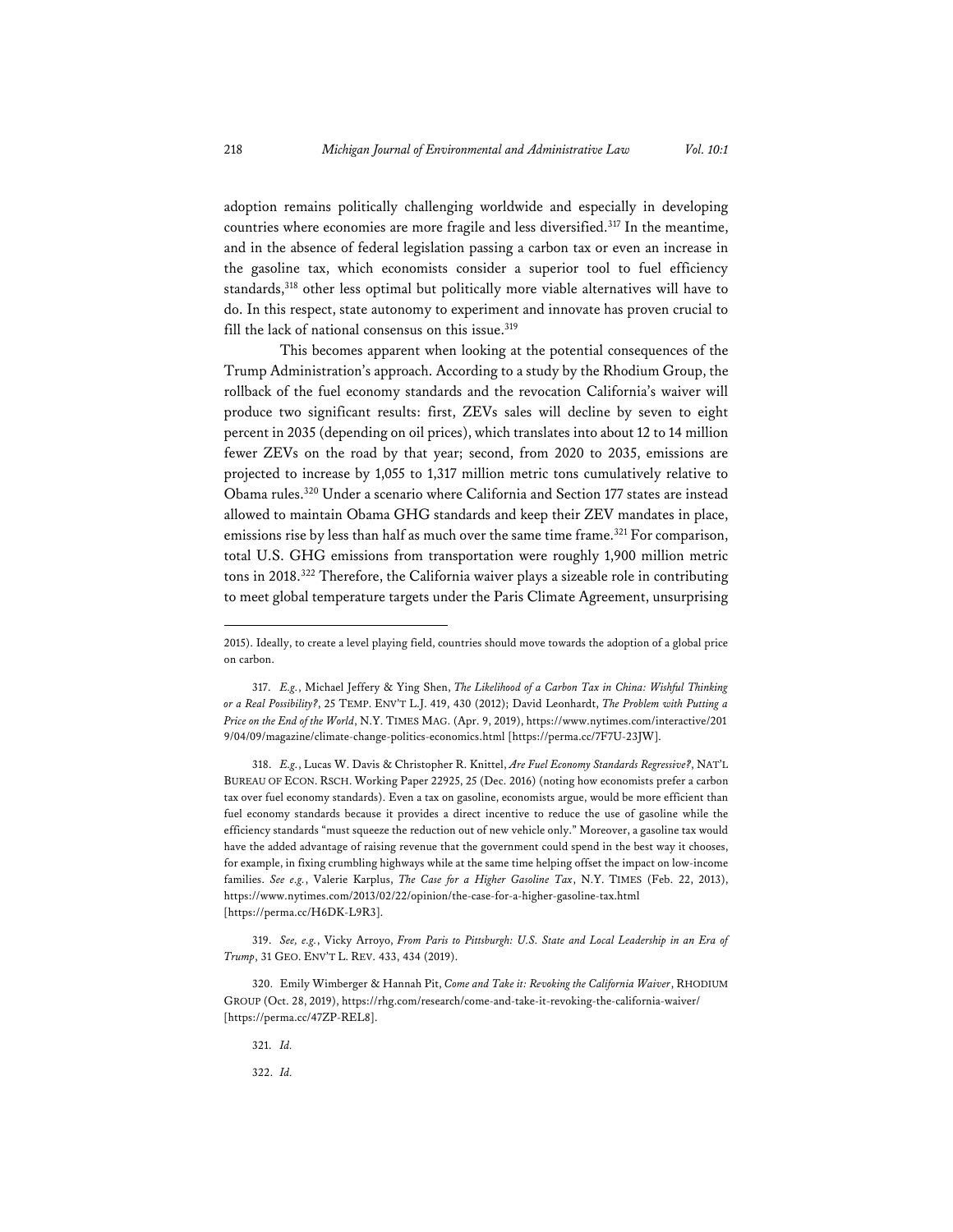given that it is the world's fifth largest economy.323 Moreover, if the U.S. were to reach a plateau in ZEV sales now, the consequences would reach far into the future.<sup>324</sup>

While fuel economy standards and ZEVs state programs combined might represent an imperfect solution to the carbon issue from the standpoint of pure economic theory, state leadership is nevertheless ensuring that the country is moving forward with research, development, and investment in low-carbon transportation solutions: an area where other industrialized countries, particularly China, are intent on moving forward.325 The kind of technological advancements that California is promoting are not just critical to meeting the challenges of climate change but also to ensuring the country's technological vibrancy and relevance in an increasingly competitive global economy in which early market dominance matters. The risk of slowing down the pace of innovation for the U.S. is falling behind and losing ground in a global and highly competitive market.<sup>326</sup>

More broadly, research increasingly finds that the electrification of transportation (together with buildings and factories) is an essential component of cutting GHG emissions and addressing climate change.327 For example, the American Council for an Energy-Efficient Economy estimates that electrification accounted for thirty-five percent of the emissions reductions that would come from halving U.S. energy use with energy efficiency measures, but transportation delivered the lion's share of electrification's emissions cuts, a whopping seventy-two percent.<sup>328</sup> Therefore, the risk of delayed action also means setting back—rather than

<sup>323.</sup> Kieran Corcoran, *California's Economy is Now the 5th-Biggest in the World*, BUSINESS INSIDER (May 5, 2018 7:09 AM), https://www.businessinsider.com/california-economy-ranks-5th-in-the-worldbeating-the-uk-2018-5 [https://perma.cc/BT6R-BCSU]; *cf.* Maxine Joselow, *Yanking Calif. Waiver Would Cause Emissions to Spike*, CLIMATEWIRE (Oct. 21, 2019) https://www.eenews.net/climatewire/2019/10/21/ stories/1061333471 [https://perma.cc/H9YY-MEFJ].

<sup>324.</sup> Joselow, *supra* note 323. Considering that the life expectancy of ZEVs is about 12 years, fewer ZEVs on the road today means losing the opportunity to generate "avoided GHGs" emissions to mitigate warming temperatures with consequences in the future. In order words, it delays and lowers the starting point of achieving meaningful reductions. *Id.*

<sup>325.</sup> *See China's Electric Vehicle Market: A Storm of Competition Is Coming*, KNOWLEDGE@WHARTON (May 9, 2019), https://knowledge.wharton.upenn.edu/article/chinas-ev-market/ [https://perma.cc/JKV6- 5588].

<sup>326.</sup> *See id.*

<sup>327.</sup> STEVEN NADEL & LOWELL UNGAR, AM. COUNCIL FOR AN ENERGY-EFFICIENT ECON., HALFWAY THERE: ENERGY EFFICIENCY CAN CUT ENERGY USE AND GREENHOUSE GAS EMISSIONS IN HALF BY 2050, iv (2019); Steven Nadel, *Where Can Electrification do Most to Cut Emissions? Transportation*, AM. COUNCIL FOR AN ENERGY-EFFICIENT ECON. (Oct. 8, 2019, 9:37 AM), https://aceee.org/blog/2019/10/where-can-electrification-do-most-cut [https://perma.cc/3G79-NB2U] [hereinafter Nadel, *Transportation*].

<sup>328.</sup> NADEL & UNGAR, *supra* note 327, at 30. Other studies have also estimated the electrification opportunity in major sectors of the economy, identifying transportation as having the largest potential.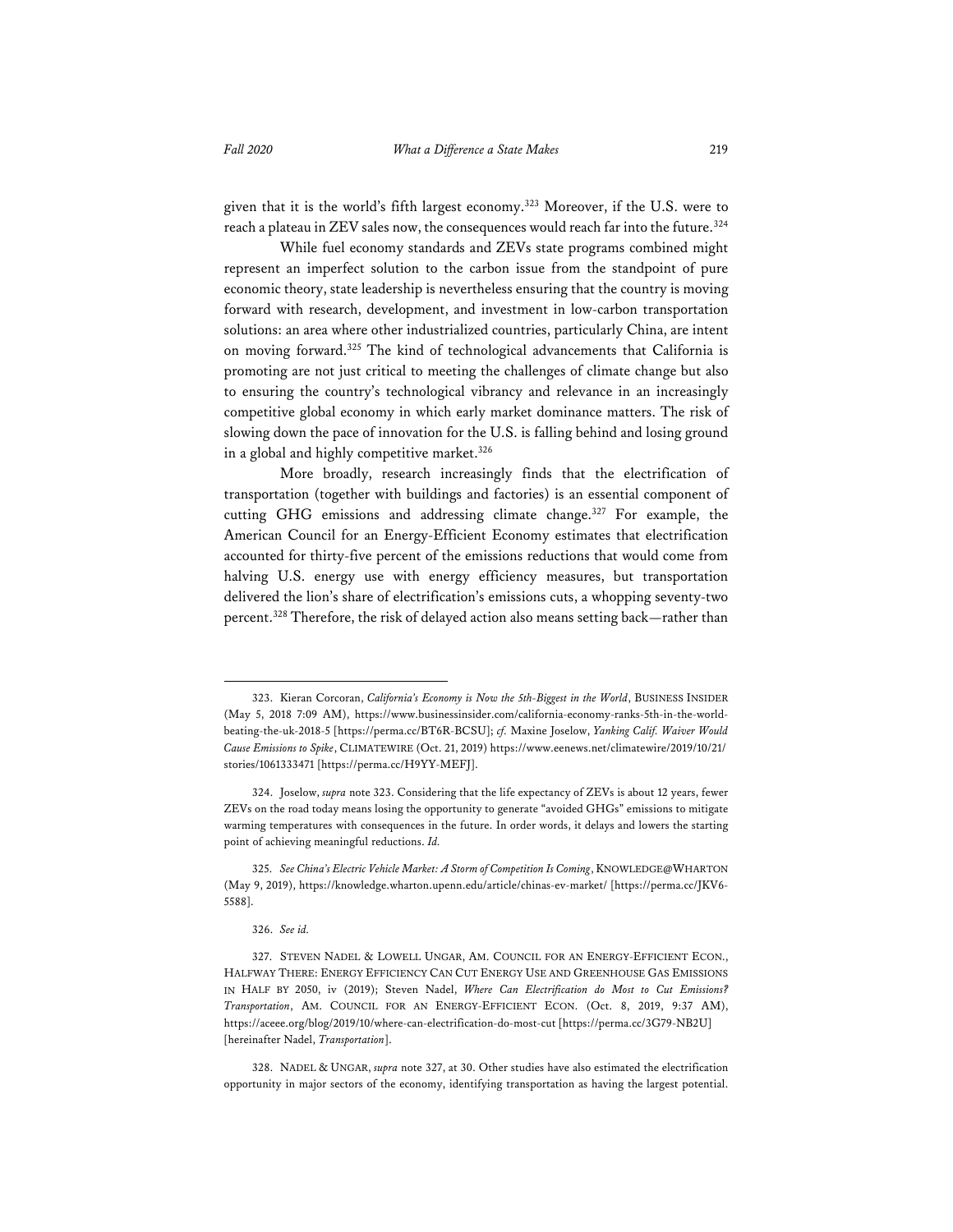building on—the progress made so far in decarbonizing the country's electric grid and other important sectors of the U.S. economy.<sup>329</sup>

### *E. Way Forward*

Although the Trump Administration did not make climate change a priority, the problem is not going away and future Administrations will have to confront it.

Were national leadership more forward-looking, a regulatory regime capable of garnering broad national support could be one in which state initiatives are "nested" into the federal standards, following the approach proposed by the Obama EPA and NHTSA, where a group of states is allowed to move ahead while others remain bound by a federal "floor."330 Alternatively, the federal government could take the lead and adopt a *stronger* set of standards than California that would apply across the board in all states, while letting states decide how they would make progress toward meeting the standards, depending on the current state of their transportation infrastructure, economic interests and options for compliance. A welldefined "permit" system could also help advance acceptance of a national goal more organically achieved. Instead of imposing a set of ambitious standards too fast and at greater social and economic cost in some states, a flexible regulatory approach would allow the nation to make progress by having some more progressive states leading the technological transformation while bringing others to the same level in time. A national regime that is flexible enough to allow the states to reach the federal targets with different strategies and timeframes would allow gradual change without major shocks to local economies.

A better way to assess complex regulatory schemes grounded on cooperative forms of federalism consists not in asking whether Congress can validly exercise its preemption powers but rather whether it should do so.<sup>331</sup> When is preemption desirable? What is the best model to achieve a given outcome? Is the California preemption waiver a good model to foster innovation and competition while at the same time promoting public health and welfare?

National consensus has long held that states are generally best positioned to tackle air pollution problems since these are the result of particularized local circumstances that vary from city to city, state to state, and region to region. Municipalities, counties, and states are all exposed to such problems daily and,

- 330. *See supra* Parts II, III.
- 331. *See supra* Part IV.B; GLICKSMAN ET AL., *supra* note 42, at 83.

This consensus finding underscores the need to emphasize transportation, notably electric vehicles, in electrification efforts. Nadel, *Transportation*, *supra* note 327.

<sup>329.</sup> *Sources of Greenhouse Gas Emissions*, *Emissions & Trends*, EPA, https://www.epa.gov/ghgemiss ions/sources-greenhouse-gas-emissions [https://perma.cc/P7HM-UE4E].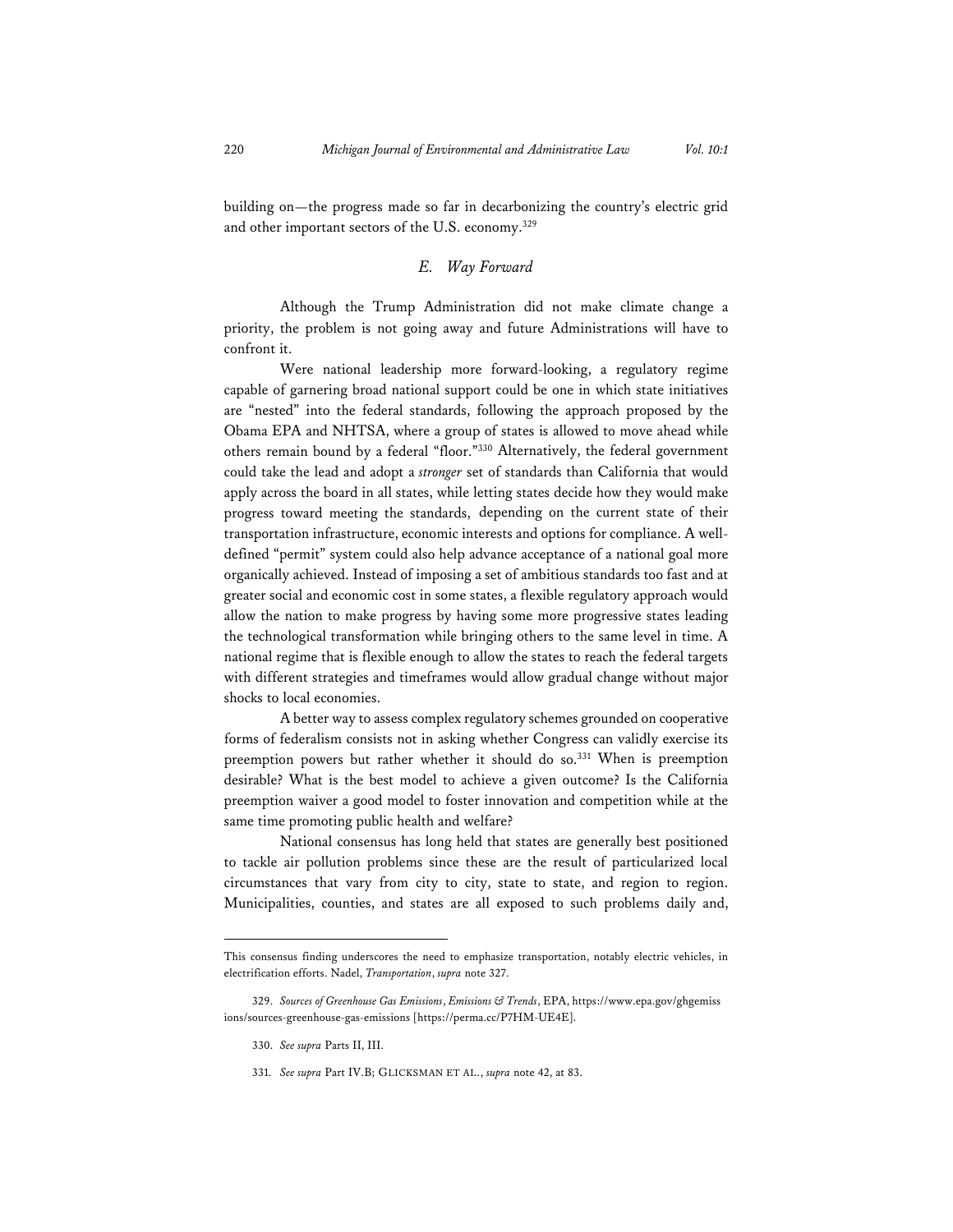therefore, have the best knowledge and opportunity to identify air pollution issues. Special local circumstances are exemplified in the case of California, but apply to all states, and are explicitly recognized in the CAA. In fact, the statute gives primary responsibility to the states to formulate and implement state implementation plans to meet NAAQS.332 Letting the states chose which measures are the most adequate and effective to combat air pollution has been the main approach under the CAA for over fifty years.333 At the same time, especially with respect to mobile sources, the statutory design has represented a necessary compromise between the need to give the states enough flexibility to address their individualized pollution problems and provide the industry with enough regulatory uniformity both for manufacturing and compliance purposes.

In a federation of fifty states, which is of continental size and has developed into at least five regional economies and eleven cultures,334 one must account for the fact that different states may have different needs, capacity, and political appetite to regulate in certain areas. This demands a sufficiently reasonable degree of flexibility when bringing change through regulation. With the CAA preemption waiver, Congress took an innovative approach grounded on federal-state cooperation cognizant of the fact that forcing technology using federal standards may not be practical, or even feasible, and could involve higher risks and costs: what if the regulated industry is not ready? What if the mandated standards are too ambitious or change is forced too fast? What are the redistributive social and economic consequences? Are these equally distributed?

Letting one state experiment with a particular set of standards and technologies allows for promising solutions to be rolled out at the national level once they have been sufficiently tested, whereas a "one standard fits all" federal approach limits the discovery and adoption of more ambitious strategies by leveling out all fifty states. Far from a state or group of states imposing their policies on the rest of the nation, as the Trump Administration recently characterized it,<sup>335</sup> the CAA preemption waiver scheme sets a democratic process in motion for growing innovation that is observant of states' rights, needs, and differences. By establishing a federal floor while leaving some room for regulating differently, the federal government can "pilot and showcase" the benefits of a particular regulatory approach

335. EPA, *supra* note 38.

<sup>332. 42</sup> U.S.C. § 7407(a).

<sup>333.</sup> Joseph E. Aldy et al., *Looking Back at Fifty Years of the Clean Air Act*, Working Paper, RES. FOR THE FUTURE 38 (Jan. 2020).

<sup>334.</sup> Joel Kotkin, *Five Regions that are Key to the US Economy*, FORBES.COM (Jan. 8, 2012, 12:08 PM), http://www.nbcnews.com/id/45893531/ns/business-forbes\_com/t/five-regions-are-key-us-economy / - .XvpZC6V7m2w [https://perma.cc/BY7W-HWGZ]; Andy Kiersz & Marguerite Ward, *This Map Shows How the US Really Has 11 Separate 'Nations' with Entirely Different Cultures*, BUSINESS INSIDER (July 4, 2020, 10:08 AM), https://www.businessinsider.com/the-11-nations-of-the-united-states-2015-7 [https://perma.cc/HB2L-M3UQ].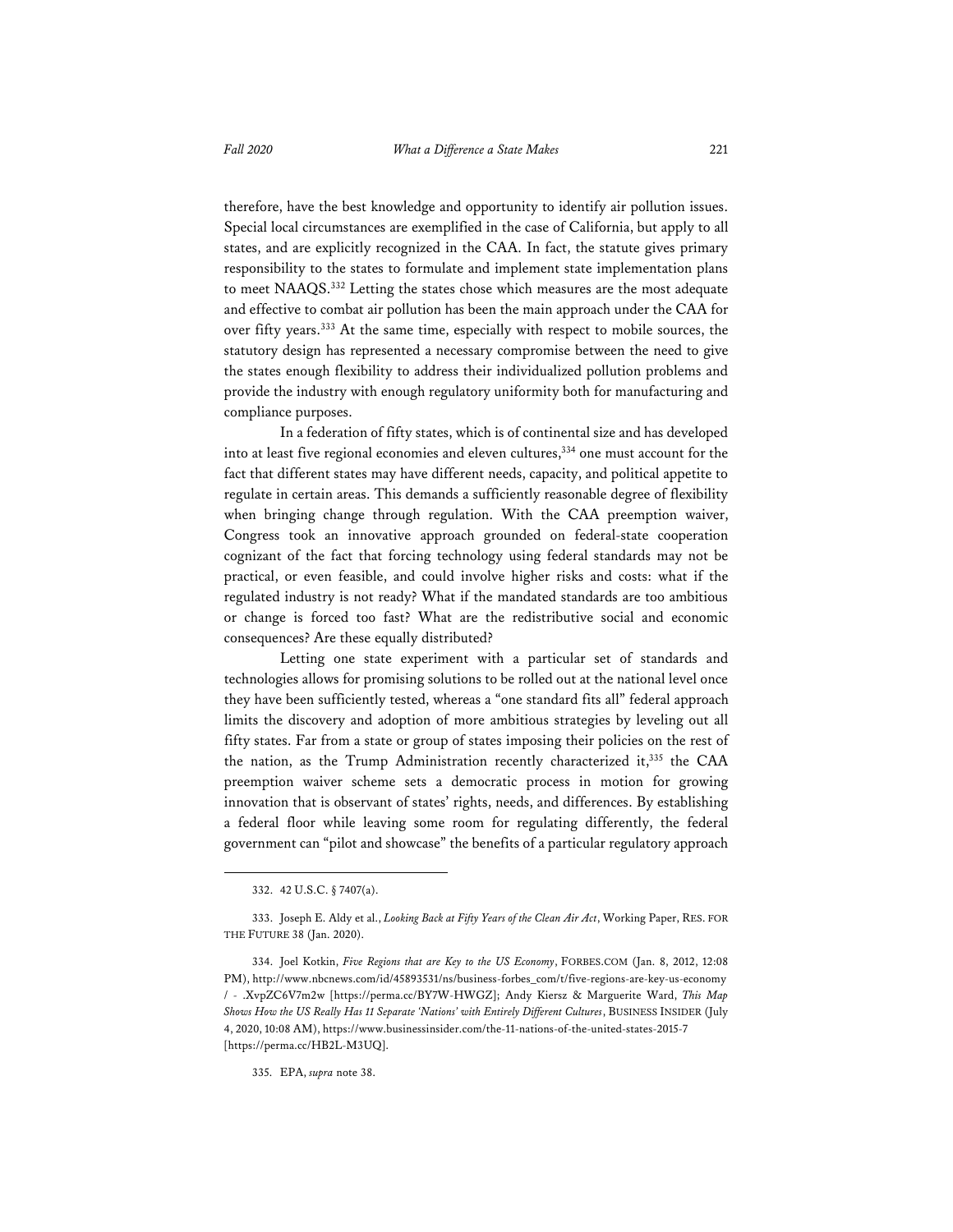while allowing states to decide whether to opt in or not. At the same time, it is containing the risks of moving too fast or taking too big steps at the national level.

In a globalized and increasingly tertiary economy, traditional race-to-thebottom concerns arguing in favor of a uniform standards and federal decision-making in environmental regulation are mitigated by increased competition among states to build and invest in twenty-first century technologies to attract capital and highpaying jobs. This is particularly true in the motor vehicle context, where automobile markets outside the U.S. look much more like California than the rest of the country,336 and this is confirmed by the fact that the Trump Administration's attempts to rein in states' regulatory powers are destined to have little, if any, practical effect in the longer term—at least judging by the voluntary cooperation between state and local authorities and the private sector, exemplified by the pact reached last summer between four automakers and California to adopt stricter standards than the ones finalized by the federal government<sup>337</sup> or the Mid-Atlantic TCI initiative discussed above.<sup>338</sup> Moreover, these attacks on state regulatory authority are unsound not only because they are shortsighted, but also because they contribute to further distance and isolate the federal government from the states and their constituencies at a moment when cooperation is essential at all levels of governance to deal with issues that countries alone can only inadequately address precisely because they are global in scope and require coordinated actions at the global level.

#### V. CONCLUSION

This Article concludes that air pollution and climate change are better addressed through a multilevel approach coordinated between federal and state authorities. California's history with air pollution control and the revocation of its CAA preemption waiver both make clear the importance of state particularity and autonomy in drawing down GHG emissions. Such autonomy is even more crucial today, given the need for significant and steady transformations in the energy sector. This is particularly the case with mobile sources, the sources of most GHG emissions. Regulators had made little progress in this area until the Obama Administration decided to take a comprehensive approach and harmonize both fuel economy and greenhouse gas emissions standards. While such success may not be easily replicable

<sup>336.</sup> *See* Tom DiChristopher, *Trump Administration Rollsback Plans to Raise Fuel Economy Standards*, CNBC (Aug. 2, 2018 9:11 AM), https://www.cnbc.com/2018/08/02/trump-administration-rolls-backplans-to-raise-fuel-economy-standards.html [https://perma.cc/LD9Q-NM3K] (discussing how the global market is pushing for policies to improve fuel economy standards).

<sup>337.</sup> For an overview of voluntary state and local climate initiatives in the United States, see Edith Brown-Weiss & Vicky Arroyo, *Addressing Climate Change from the Bottom-Up in a Kaleidoscopic World*, 18 LA REVUE DES JURISTES DE SCIENCE PO 17, (2020).

<sup>338.</sup> *See supra* Part IV.C.